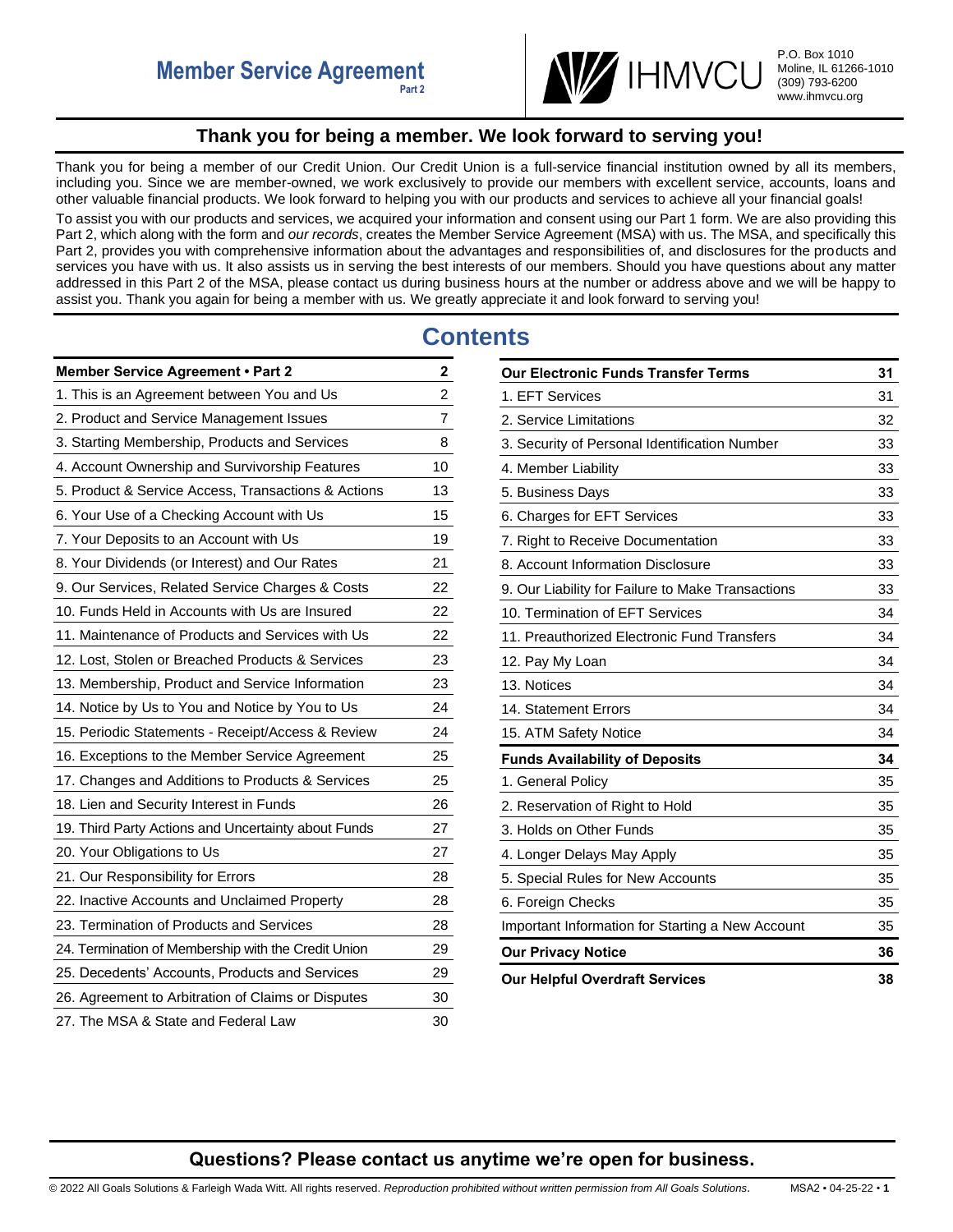# **Member Service Agreement • Part 2**

# <span id="page-1-1"></span><span id="page-1-0"></span>**1. This is an Agreement between You and Us**

**a. The Purpose of this Part 2 of the Member Service Agreement**  This Member Service Agreement (MSA) Part 2 provides you with comprehensive information about the privileges and responsibilities of the products and services you have with us. It also assists us in serving the best interests of the members of our Credit Union. Please read and keep a copy of this MSA Part 2 *document*, and all contracts you have with us, for future reference.

### **b. Agreement to Membership, Products and Services**

When you join our Credit Union and start accounts, loans, products and services with us, you may sign a Part 1 service form, and will be provided or be able to access this Part 2 *document*. The Parts 1 and 2, along with the related information and *documents* in *our records*, create the Member Service Agreement with us.

We refer to our Member Service Agreement form as a "Part 1 form" or "service form." We (or you) may complete the form, which you review and sign or authorize to use our products and services. The form may include information about you, the ownership and survivorship features of accounts, and the products and services you have requested. This information is entered in our *documents* or *computer system*. In fact, the service form may consist entirely of information in our *computer system*. The forms, *documents* and information are retained in *our records* and are used to start, maintain and *manage* the products and services you have with us. They are the first part of our Member Service Agreement - the "Part 1."

We refer to this *document* as the "Part 2" of our Member Service Agreement. The Part 2 explains the *terms* of membership, products and services with us. It also includes "Our Electronic Funds Transfer Terms," "Funds Availability of Deposits," "Our Rates & Service Charges" and "Our Privacy Notice." Most of these disclosures are found at the end of this Part 2, and are also accessible separately from the Part 2 on our website or on request from us. The Part 2 is the second part of our Member Service Agreement.

You understand that Parts 1 and 2, along with the information and *documents* in *our records*, create a legally binding contract with us. This contract is the Member Service Agreement, which we refer to as the "MSA." The MSA addresses how membership, products and services are started, confirmed, maintained, reviewed, changed, added or terminated (please see the word "*action*" in Provision 1.e.). The MSA applies when you *take actions, conduct transactions on* or use our products and services. It also addresses how we *manage* and communicate with you about our products and services. The *terms* of the MSA apply to all products and services unless those *terms* are superseded (controlled) by specific provisions in the contracts for those products and services. The MSA also applies to any person or organization that wants to *take action*, *conduct a transaction* or requests us to act on any matter concerning the business of our Credit Union. You consent to the *terms* of the MSA when you apply for membership, share your information with us, sign or authorize a *document*, use a product or service, receive or have access to a periodic statement, or request to do, or do, business with us *by any method we allow*. When you perform any of the preceding activities, you also affirm all the information you provide to us is complete and true, and any *document* has been completed and the information has been entered accurately in a *document* or our *computer system* and according to your instructions**,** as reflected in *our records*. You agree we may rely exclusively on the *terms* of the MSA and have no obligation to rely on any non-Credit Union documentation unless otherwise required by law. You understand you may contact us and request to review or access a paper or *electronically managed* copy of your information or *document* in *our records*, the current version of this Part 2, and all disclosures or other contracts, any time we are open for business. You may also access a current version of this Part 2 and all disclosures on our website at www.ihmvcu.org.

**1) Please Assure every Account meets Your Planning Needs.**  Please make sure the ownership and survivorship features of the account(s) you have with us match your financial and estate planning needs. This is particularly important if you have requested to have more than one account with us, or have designated a beneficiary/POD payee or beneficiaries/POD payees on the account(s) with us (please see Provision 4.). Your affirmation that the account(s) you have with us match your financial and estate planning needs assists us in providing you with excellent service and assuring we manage the account(s) according to your wishes.

### **c. Organization of this Part 2 of the MSA**

The twenty-seven (27) Provisions of the Part 2 are organized chronologically, starting with important information, definitions and *management* matters you should know about the MSA. The Part 2 then addresses membership and starting new products and services. The Part 2 thereafter explains how you may *conduct transactions on* and use our products and services, and how we maintain and *manage*  them. It also describes how you or we may make changes and additions to products, services and the contracts that govern them. Finally, the Part 2 addresses product and service termination issues. The Part 2 concludes with four (4) important disclosures that also affect our accounts, products and services: "Our Electronic Funds Transfer Terms," "Funds Availability of Deposits," "Our Rates & Service Charges" and "Our Privacy Notice." You may see the general organization of the Part 2 by reviewing the left side of the Table of Contents, which contains the twenty-seven (27) Provisions, and then the right side of the Table of Contents, which contains the disclosures. You may access any Provision or disclosure by page number, or by clicking on the title of the Provision or disclosure in the PDF of the Part 2. You may return to the Table of Contents in the PDF of the Part 2 by clicking on the acronym "TOC" located in the right lower corner of the PDF. Should you have questions about the organization of the Part 2, please contact us during business hours and we will be happy to assist you.

# **d. Questions? Please Contact Us at Your Earliest Convenience**

You may visit our branch or contact us at 309-793-6200 during business hours for assistance with questions or concerns about the accounts, loans, products or services you have with us. It is important you read and follow the *terms* of the MSA so 1) we meet your product and service needs, 2) you fully benefit from the advantages of membership with us, and 3) you fulfill all your responsibilities and avoid service charges, costs, losses or liability. The MSA is written in English. It is your responsibility to get help from someone you choose if you have any difficulties in reading or understanding the MSA. Also, if you attempt to initiate an *action* or *transaction on* a product or service by communicating with us in a language other than in English, we have no obligation to permit or conduct the *action* or *transaction* unless we communicate about the *action or transaction* with you in that language. If you need help with any matter addressed in the MSA, contract, product or service, please contact us at your earliest convenience.

# **e. Important Definitions for the Member Service Agreement**

A number of important words and phrases used throughout the MSA are identified below by bolded capitalized words and phrases, and defined in alphabetical order (with the exception of "You" and "Us," which are defined first). To assure you are aware of specific important definitions, several key and frequently used words and phrases that follow are *italicized* throughout this Part 2. They include *action*, *by any method we allow*, *computer system*, *document*, *electronically manage, manage, our records, terms* and *transaction*. Please contact us during business hours with any questions you may have about the definitions of the MSA.

**You and Us.** The words "you" and "your" mean 1) a member, owner, trustee, fiduciary, or person who requests to *take action* or *conduct a transaction on* membership, accounts, loans, products or services with us, and 2) any person or organization that requests us to act on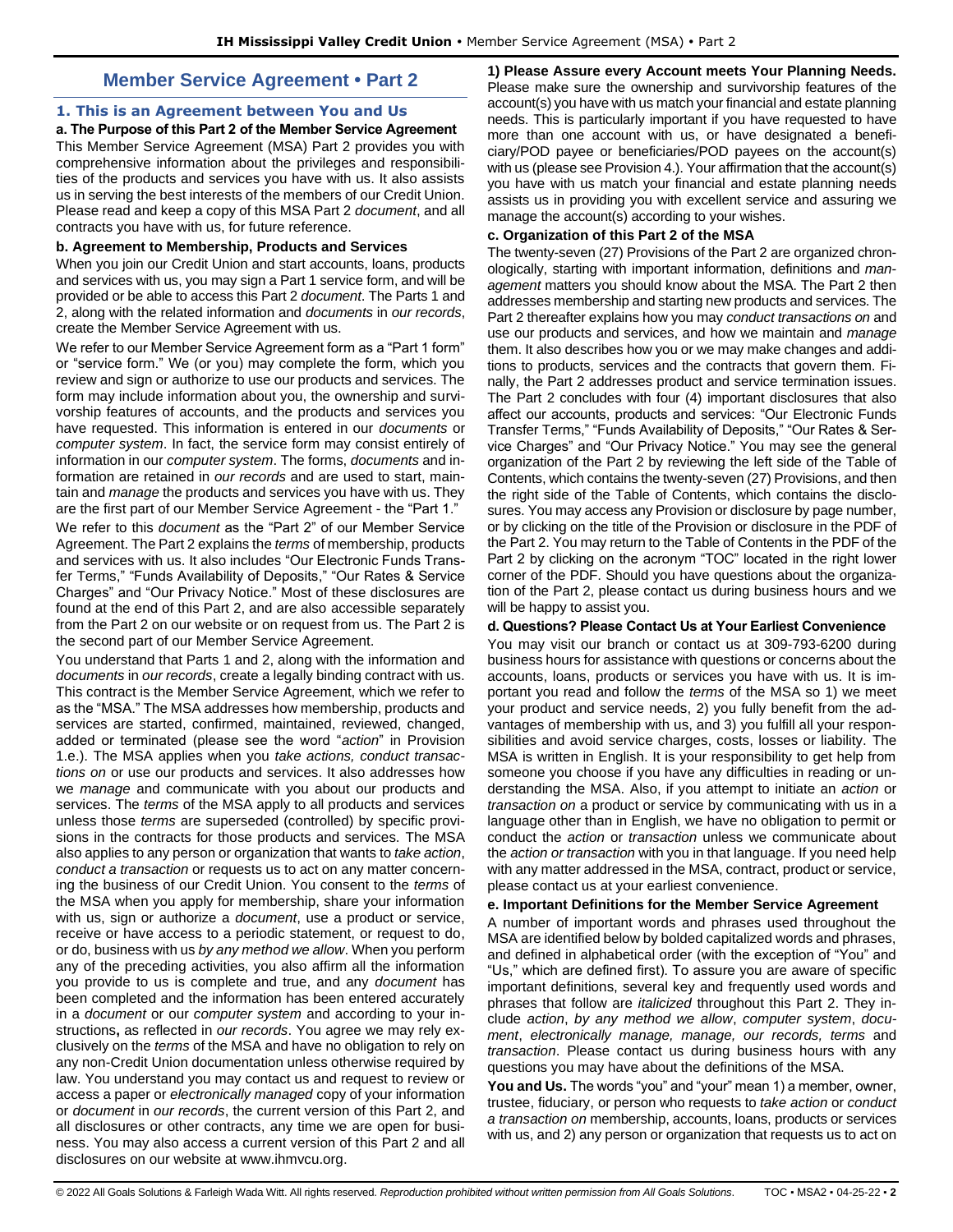any matter concerning the business of our Credit Union. The words "we," "our" and "us" mean the Credit Union and our associates.

**Accessible.** We use the words "accessible," "access" and "accessibility" to explain how 1) we may provide, and you may review and obtain, paper or *electronically managed documents* and the information that pertains to products and services with us, and 2) you may start and use a product or service *as we allow.* 

**Account.** The words "account" and "subaccount" mean one of three (3) types of savings products you may start and use to hold your funds with us: a savings (share) account, a checking (share draft) account or a term account (commonly referred to as a certificate or share certificate account). Accounts, along with membership and loans, are one of the three primary categories of products at our Credit Union. For further information, please see Provisions 2.k., 4., 6., 7. and 25.

**ACH.** Is an abbreviation for an automated clearing house *transaction*, which is an electronic credit to or debit from an account with us processed through an automated clearing house network. An ACH is an electronic fund transfer (EFT).

**Action.** The word "*action*" and the phrases "*action on*," "*take action*" and "*take action on*" mean to start, confirm, maintain, review, change, add or terminate membership, accounts, loans, products or services with us *by any method we allow*.

**Add.** The words "add," "adding," "addition" and "additional" mean to *take action* to start and add a new account, product or service to the current products and services you have with us *by any method we allow*. We may note an addition by placing an "A" (for added) in a box on our form. For further information, please see Provision 17.

**AIF.** Is an abbreviation for an attorney-in-fact of a power of attorney. **As We Offer.** The phrases "as we offer" and "we offer" mean the products and services we may provide, and the methods (ways) you may access them. For further information, please see Provision 1.f.2).

**Associate.** The word "associate" and the phrases "associated person" and "associated organization" mean any person or organization employed or approved by us to assist us in any way with the business of our Credit Union.

**ATM.** Is an abbreviation for an Automated Teller Machine.

**Attorney-in-Fact.** The phrase "attorney-in-fact" means an attorney-in-fact under a power of attorney. An attorney-in-fact may be named as an attorney-in-fact on a service form or in *our records* and *managed* as *we allow*. For further information, please see Provision 4.g.

**Beneficiary.** The word "beneficiary" and the phrase "payable on death (POD) payee" mean a person or organization designated to receive the funds on the death of the owner (or the last owner) on an account. For further information, please see Provisions 4.a., b. and 25.b.

**By Any Method We Allow.** The phrases "*by any method we allow*," "*as we allow*" and "*we allow*," and the word "method" mean the ways you may start, consent to, access, *take actions, conduct transactions on* or use membership, accounts, loans, products and services with us in-person, online or by phone, mail or ATM as we offer. For further information, please see Provision 2.i.

**Change.** The words "change," "changed," "changing," "revise," "revised," "revising," "update," "updated" and "updating" mean to *take action* to amend or modify any information, contract or matter pertaining to a person, account, product or service, or add a person to or remove a person from an account, product or service *as we allow*. We may note a change by placing a "C" (for changed) in a box on our form. For further information, please see Provision 17.

**Check.** The word "check" means a check, share draft or draft issued, negotiated, deposited, collected, presented, paid or dishonored in any physical or *electronic* format we recognize. For further information, please see Provisions 6., 7., 15. and 22.b.

**Close.** The words "close," "closed" and "closing" mean to "terminate" an account, product, service or contract *as we allow*. Please see the definition of "Terminate."

**Computer System.** The phrase "*computer system*" means, but is not limited to, all hardware, software and technology we use to *electronically manage* any aspect of our Credit Union's business, including your *actions* and *transactions on* membership, accounts, loans, products, services, information and *documents*. Our data processing system is part of our *computer system*, and our *computer system* is part of *our records*. For further information, please see Provision 2.e.

**Conduct.** The words "conduct," "conducts" and "conducting" mean your consent and 1) performance of a *transaction* to deposit or withdraw funds from, 2) access to information about, or 3) use of, a product or service *by any method we allow*. For further information, please see Provisions 2.i. and 5.

**Consent.** The words "consent," "agree," "authorize," "authorization" and "authorizing" mean your assent to (approval of) 1) the MSA and any contract, as applicable, 2) any product or service, and 3) any *actions, transactions on* and use of membership, accounts, loans, products or services *by any method we allow*. For further information, please see Provision 2.b.

**Contents.** The word "Contents" and the phrase "Table of Contents" refer to the first page of this Part 2 *document* that lists the twentyseven (27) Provisions (in the left column) and the Disclosures (in the right column) that are contained in this Part 2. You may access a specific Provision or disclosure by clicking on the title in the Table of Contents in the PDF of the Part 2. You may also go to the Table of Contents from anywhere in the Part 2 by clicking on the acronym "TOC" located in the right lower corner in the PDF of the Part 2.

**Contract.** The words "contract" and "agreement" mean the MSA, any other contract or agreement that addresses membership, accounts, loans, products and services you have with us, and any changes or additions we make to the MSA, contract or agreement from time to time. For further information, please see Provision 1.f.2).

**Costs.** The words "cost" and "costs" mean all expenses, employee time, fees, charges, reimbursements, penalties, attorney or other professional fees, collection costs, losses, liabilities, physical damages, travel and related expenditures or litigation we incur addressing any matter involving you or the products and services you have with us.

**Disclosures.** The words "disclosure" and "disclosures" generally mean the explanatory information that addresses your rights under specific federal or state laws that we provide (or you may access) along with or separately from this Part 2, and are part of the MSA. Please review the right column of the Table of Contents to see the disclosures included at the end of this Part 2.

**Document.** The words "*document*" or "*documents*" mean, but are not limited to, anything on paper or any *electronically managed* copy, image, text, information, data, record and file we create or use to *manage* any aspect of our Credit Union's business, including your *actions* and *transactions on* our products and services. An example of a typical *document* is a contract you authorize to start a product or service with us. Our *documents* are retained *in our records*. For further information, please see Provision 2.d.

**Documentation.** The word "documentation" means anything on paper or any *electronically managed* copy, image, text, information, data, record and file you offer to us (or we request) to perform due diligence or verify your authority to allow you to *take action* or *conduct a transaction on* a product or service. For further information, please see Provision 2.d.1).

**EIN.** Is an abbreviation for Employer Identification Number.

**EFT.** Is an abbreviation for electronic fund transfer, which is an electronic credit to or debit from an account with us. For further information, please see "Our Electronic Funds Transfer Terms" at the end of this Part 2 of the MSA.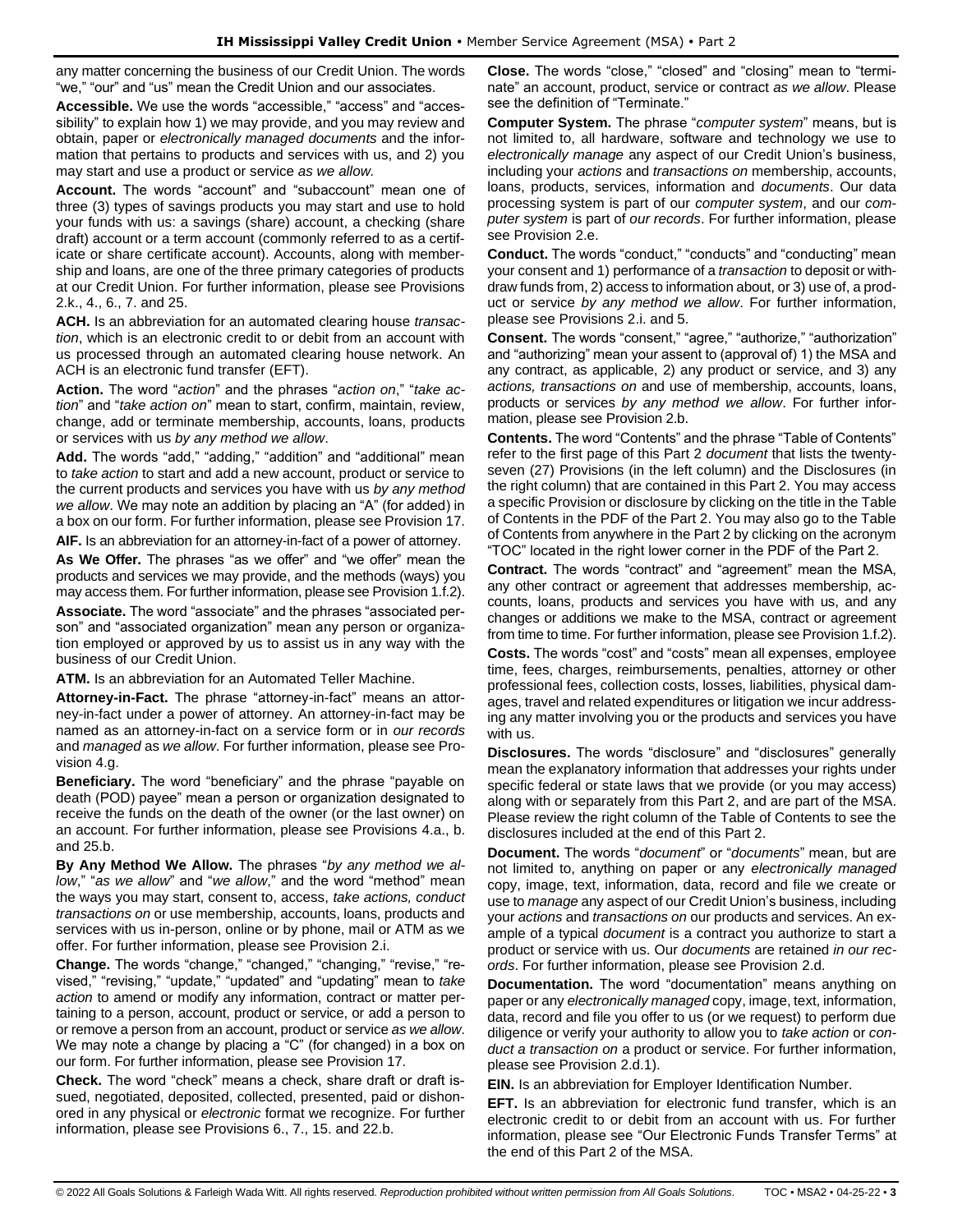**Electronically Manage.** The phrases "*electronically manage*," "*electronically managed*," "*electronic management*" and the words "*electronically"* and *"electronic"* mean the use of our *computer system* and technology to create, start, enter, obtain consent to, copy, image, retain, provide, operate, conduct, execute, facilitate, secure, administer, maintain, support, service, assist with, change, add, update, collect on, terminate and protect any aspect of our Credit Union's business. This definition includes the *electronic management of* all your information, *documents*, *actions* and *transactions on* our products and services. For further information, please see Provision 2.e.1).

**Enter.** The words "enter," "entered," "entering," "note," "noted," "noting," "reflect," "reflected" and "reflecting" mean that we (or you**,** *as we allow*) type, input or write your information in *documents* or our *computer system* that pertains to your *actions* and *transactions on* our products and services, which becomes part of and is retained in *our records*.

**Fiduciary.** The word "fiduciary" refers to a relationship in which a person or organization has a responsibility to act for the benefit of another person, organization or purpose. A fiduciary may be named as a fiduciary on a service form or in our *computer system* and *managed* as *we allow*. For further information, please see Provisions 4.d. through i.

**Funds Availability of Deposits.** Is the explanatory information we provide about your rights concerning the availability of funds from deposits to an account with us. Please see "Funds Availability of Deposits" at the end of this Part 2 of the MSA.

**ID.** Means current government-issued photo identification.

**Initiate.** The words "initiate," "initiated" and "initiating" mean to "start" products or services *as we allow*. Please see the definition of "Start."

**Internet Service**. The phrases "internet service," "internet services," "e-commerce services" and "online services" mean our products and services that can be accessed and used through the internet as we offer, which are part of our *computer system*.

**IRS.** Is an abbreviation for the Internal Revenue Service.

**Item.** The word "item" means a promise or order to pay money in any form or medium we recognize.

**Loan.** The word "loan" means one of our lending products. Loans, along with membership and accounts, are one of the three primary categories of products at our Credit Union.

**Maintain.** The words "maintain," "maintaining" and "maintenance" mean your and our activities to keep the accounts, loans, products, services, *actions*, *transactions*, information and *documents* you have with us active, operational and current. For further information, please see Provision 11.

**Manage.** The words "*manage*," "*management*" and "*managing*" mean all our work-related activities to create, start, enter, obtain consent to, copy, image, retain, organize, provide, operate, conduct, execute, facilitate, secure, administer, maintain, support, service, assist with, change, add, update, collect on, terminate and protect any aspect of our Credit Union's business. The definition of "*manage*" includes the *management* of all your information, *documents*, *actions* and *transactions on* our products and services. *Electronic management* (as defined in this Part 2) is one way we *manage* our business and the accounts, products and services you have with us. For further information, please see Provisions 2. and 11.

**Member.** The word "member" means a person who has met the requirements of membership and has joined our Credit Union. The privilege of membership, along with accounts and loans, is one of the three primary categories of products at our Credit Union. For further information, please see Provision 3.

**Member Service Agreement.** The Member Service Agreement (the MSA) is a contract composed of our Part 1 service form, the *documents* and information in *our records* and this Part 2.

**Membership Share.** The phrase "membership share" means a specific amount of your money in an account that represents the required deposit to be a member and owner of our Credit Union.

**Mobile Device.** The phrase "mobile device" means any transportable equipment or technology (typically a phone or tablet) that allows you to access the internet to *take actions*, *conduct transactions* or use the products and services as we offer.

**MSA.** Is an abbreviation for the Member Service Agreement, which is a contract composed of our Part 1 service form, the *documents* and information in *our records* and this Part 2.

**NACHA.** Is an abbreviation for the National Automated Clearing House Association, which operates the Automated Clearing House (ACH) *transactions system*. For further information, please see Provision 5.c.

**Open.** The words "open," "opened" and "opening" mean to "start" membership, accounts, products or services with us *as we allow*. Please see the definition of "Start."

**Organization.** The word "organization" means a business, association or other private or government entity, whether formally organized and/or recognized under the law or not.

**Original.** The word "original" refers to the first *document* (such as a Part 1 or other form) we use to start new products and services. We may note the original use of a form by placing an "O" (for original) in a box on the form.

**Our Check.** The phrase "our check" means our cashier's or teller's check that we write (issue) to people, organizations or you. For further information, please see Provisions 5.a., 6.e.,g.,n. and 22 b.

**Our Electronic Funds Transfer Terms.** Is the explanatory information we provide about your rights concerning EFT debits and credits to an account with us. Please see "Our Electronic Funds Transfer Terms" at the end of this Part 2 of the MSA.

**Our Privacy Notice.** Is the explanatory information we provide about your information we collect and retain in the ordinary course of business of our Credit Union. Please see "Our Privacy Notice" at the end of this Part 2 of the MSA.

**Our Rates & Service Charges.** Is the explanatory information we provide about the rates we pay on accounts and charges we may require for services we offer. This disclosure may also be referred to as the "Rate and Fee Disclosure" in the MSA. Please see "Our Rates & Service Charges," which is part of the MSA. You may access this disclosure on our website or by contacting us during business hours.

**Our Records.** The phrases "*our records*," "on file," "in our files" and the word "files" mean all *documents* and information we create, retain and use to *manage* any aspect of our Credit Union's business, including your information, *documents*, *actions* and *transactions on* our products and services. *Our records* are primarily contained in and composed of our physical paper files and *computer system*. For further information, please see Provision 2.h.

**Owner.** The word "owner" means a person designated in *our records* as an "owner," who may *take actions*, *conduct transactions*  and use our accounts, products and services. An owner typically owns the funds in an account. For further information, please see Provisions 2.g., 3., 4., 11., 17., 23. and 25.

**Ownership and Survivorship Feature Information.** The phrase "ownership and survivorship feature information" means the number and identity of owners on an account, and whether the funds in the account will ultimately go to a surviving owner, an owner's estate or a designated beneficiary(s)/POD payee(s), according to *our records*. For further information, please see Provisions 4., 13.a. and 25.

**Part 1.** The phrase "Part 1" means any service form, *document* and/or the information on paper or *electronically managed* in our *computer system*, used for any *action* or *transaction on* our products and services. For further information, please see Provision 2.d.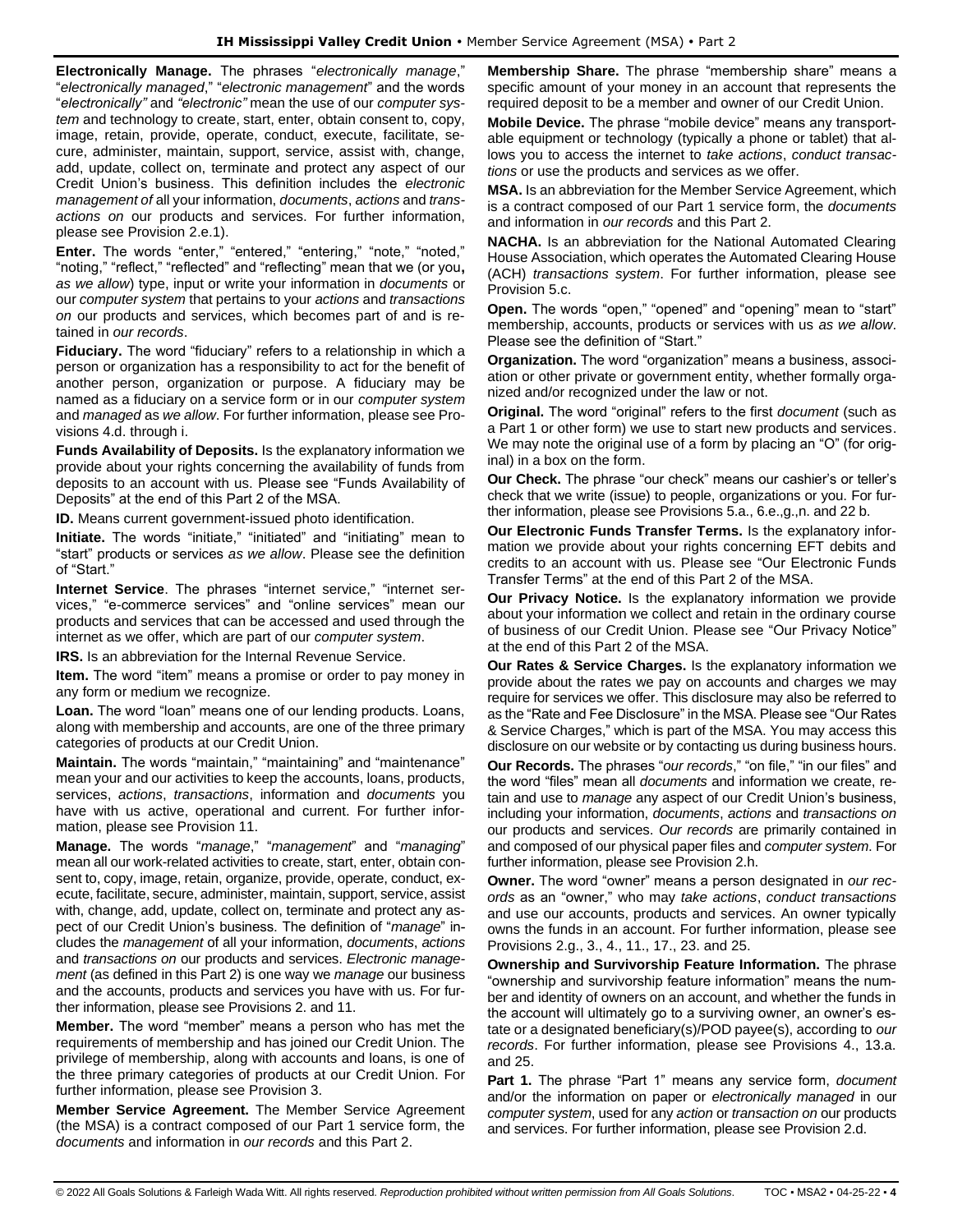**Part 2.** The phrase "Part 2" means this *document*, which along with service forms, the information and *documents* in *our records* and other contracts, as applicable, comprises the Member Service Agreement (MSA). This Part 2 contains a majority of the *terms* of the MSA. For further information, please see Provision 2.

**Payable on Death Payee.** The phrase "payable on death (POD) payee" and the word "beneficiary" mean a person or organization designated to receive the funds on the death of the owner (or the last owner) on an account. For further information, please see Provisions 4.a., b. and 25.b.

**PDF.** The acronym "PDF" is an abbreviation for Portable Document Format file. It is a format we may use to *electronically manage* information and *documents* to address any aspect of our Credit Union's business, including your *actions* and *transactions on* our products and services. For further information, please see Provision 2.e.2).

**People and Person.** The words "people" and "person" mean human beings.

**Personal Identification Number.** The phrase "personal identification number (PIN)" means a confidential number you use to conduct *transactions* with EFT products and services (such as a debit card) to access an account with us. For further information, please see "Our Electronic Funds Transfer Terms" at the end of this Part 2 of the MSA.

**PIN.** Is an abbreviation for personal identification number (please see the definition of "personal identification number" above). For further information, also please see "Our Electronic Funds Transfer Terms" at the end of this Part 2 of the MSA.

**POD payee.** Is an abbreviation for a Payable on Death payee.

**Products and Services.** The words "products" and "services" and the phrases "our products and services" and "the products and services" mean, but are not limited to, 1) our membership, savings and lending products, 2) our services we offer to access the products, and 3) our services we offer independent of the products. Accounts, loans and membership are the three primary categories of products at our Credit Union. For further information, please see Provision 2.k.

**Provision.** The word "Provision" means the twenty-seven (27) Provisions of this Part 2, which are listed in the left column of the Table of Contents. The Provisions of this Part 2 contain a majority of the *terms* of the MSA. For further information, please see Provision 1.c.

**Reported SSN or EIN Name.** The phrase "Reported SSN or EIN name" means the name that matches the SSN or EIN that dividends/interest are/is reported under on a service form or *as we allow*. For further information, please see Provisions 4.d. through i.

**Revised.** The words "revise," "revised" and "revising" mean to "change" an account, product, service or contract *as we allow*. Please see the definition of "Change."

**Section.** The word "Section" refers to the six to ten Sections of the Part 1 service forms. Each Section has a number that is located at the far-right side of each Section on the Part 1s. If a Section number is missing on Page 1 of a form it is because that Section appears on Page 2 of the form. If a Section number is missing on Page 2 of a form it is because that Section appears on Page 1 of that form.

**Service Charge.** The phrases "service charge" and the words "charge" and "fee" mean an amount of money we require you to pay to partially cover the expense of a service you use with us. When the words "service charge" or "charge" are used in the MSA, they will typically be addressed in "Our Rates & Service Charges." For further information, please see Provision 9.

**Service Form.** The phrases "service form" and "Part 1" and the word "form" mean a *document* or the information on paper or *electronically managed* in our *computer system*, used for any *action* or *transaction on* our products and services. For further information, please see Provision 2.d.

**Start.** The words "start," "starting," "open," "opened," "opening," "initiate" and "initiating" mean to *take action* to begin membership**,** accounts, loans, products or services *as we allow*. For further information, please see Provisions 2.i., 3. and 17.

**Successor Trustee.** The phrase "successor trustee" means a person named as a successor trustee of a trust who may act if the trustee(s) can no longer act on behalf of the trust. For further information, please see Provision 4.h.

**Technology.** The word "technology" means any hardware, software, equipment, instrumentation, system and solution (such as our *computer system*) that enables us to maintain and *manage* any aspect of our Credit Union's business, including your information, *documents*, *actions* and *transactions on* our products and services.

**Terminate.** The words "terminate" and "close" mean to *take action* to end and no longer use an account, product, service, contract or membership with us *as we allow*. We may note a termination by placing a "T" (for terminate) in a box on our form. For further information, please see Provisions 23. and 24.

**Terms**. The word "*terms*" means all the explanatory language of the MSA (which includes any service form, this Part 2 and the information and *documents* in *our records*), and any contract you have with us, as applicable. A majority of the *terms* of the MSA are found in this Part 2. The *terms* of the MSA, like all our contracts, are designed to serve the best interests of the members of our Credit Union.

**Through the Internet.** The phrase "through the internet" and the word "online" mean the use of the internet to *take actions*, *conduct transactions* or use our products and services (which will typically be with the internet services we offer).

**Transaction.** The word "*transaction*" and the phrases "*transaction on*," "*conduct a transaction*," "*conduct a transaction on*" and "*conduct transactions on*" mean 1) any act, instruction, order or request to increase or decrease the balance of, or impose a lien or security interest on, the funds in an account *by any method we allow*, and 2) any request for or use of a product, service or information *by any method we allow*. The word "*transaction*" in this Part 2 may apply to a "loan" or obligation addressed in the MSA and other contract, as applicable. The word "*transaction*" does not include any *action* to change, add or terminate an account, product or service. For further information, please see Provisions 2.i. and 5.

**Trustee.** The word "trustee" means a fiduciary of a revocable or irrevocable trust, who, like an owner, may *take actions*, *conduct transactions* and use accounts, products and services on behalf of the trust. A trustee may be named as a trustee on a service form or in our *computer system* and *managed* as *we allow*. For further information, please see Provision 4.h.

**Use.** The word "use," as applied to you, means to *take action*, *conduct a transaction on* or in any way access or utilize our products and services. The word "use," as applied to us, means anything we employ to *manage* the business of our Credit Union, which includes *managing* your *actions* and *transactions on* our products and services.

**Your Check.** The phrase "your check" generally means a check you write to a payee drawn on an account with us. It also means a check drawn on another institution payable to you that you wish to deposit in an account with us or negotiate to us. For further information, please see Provisions 6., 7. and 15.

**Your Information.** The phrases "your information," "related information," "the information," "any information" and "all information" mean the information you provide to us that we use to *manage* any aspect of your *actions* and *transactions on* our products and services, along with *documents* we retain in *our records*. The definition of "your information" includes all data, ID, pictures, photographs, images, film, voice and image recordings, fingerprints and other biometrics you share and we retain in *our records*. The definition does not include information you do not communicate or deliver to

**SSN.** Is an abbreviation for Social Security Number.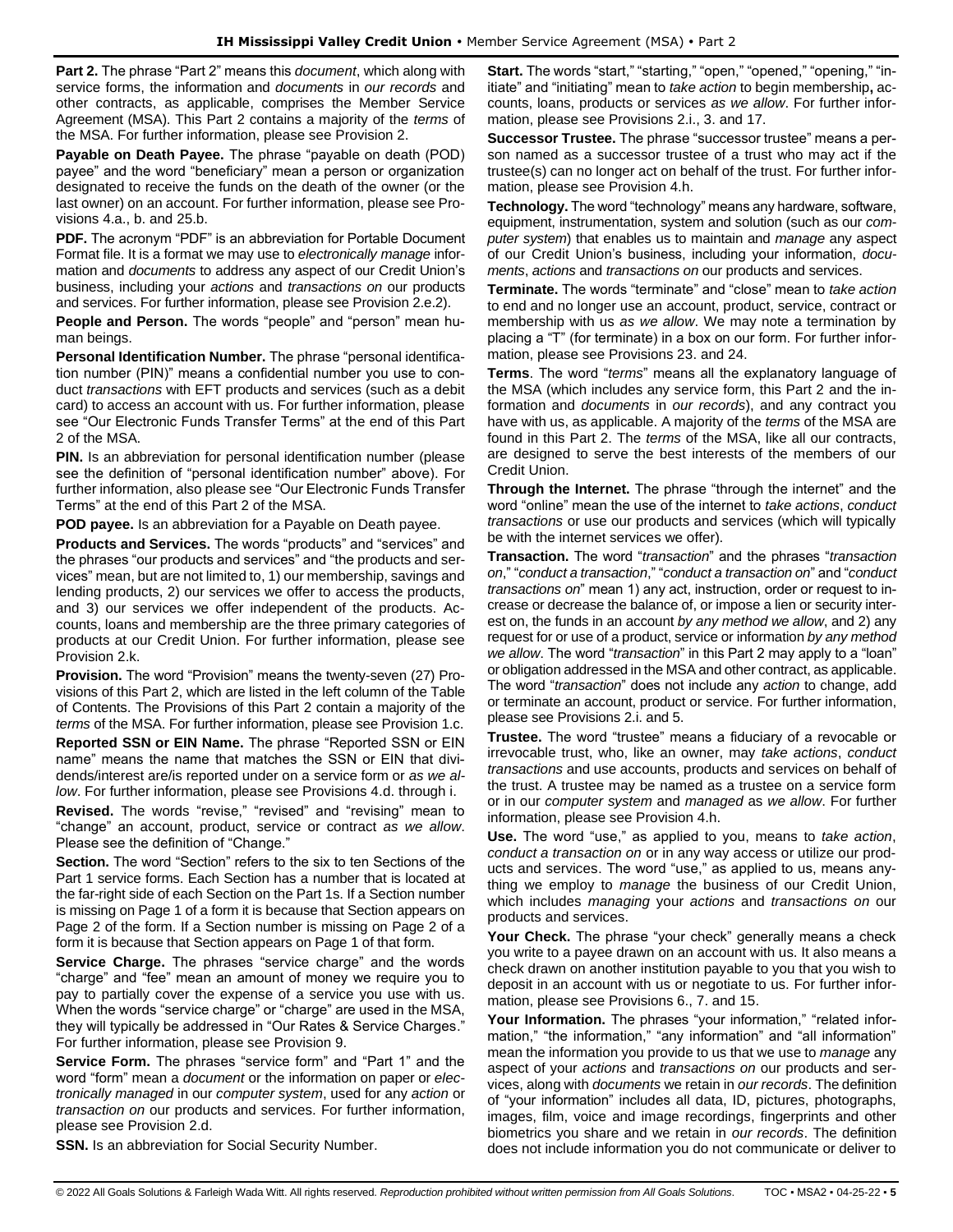us, but we obtain elsewhere. For further information, please see Provisions 2.c. and 13.

**Your Number.** The phrase "your number" means any number we create and assign to an account, loan, product, service, membership or you, to *manage* any aspect of your information, *documents*, *actions* and *transactions on* our products and services. For further information, please see Provision 2.f.

#### **f. Right to Rely on the Member Service Agreement (MSA)**

When you join our Credit Union, attempt to *take action* or *conduct a transaction,* or ask us to act on any matter concerning the business of our Credit Union, you consent to the *terms* of the MSA. You acknowledge we offered you a paper copy of the Part 2 in-person, and emailed it to your address (if provided) in *our records*. If we assisted you by phone, mail or through the internet, your consent acknowledges the Part 2 was accessible to you, and we offered to mail you a paper copy of the Part 2 (please see Provision 3.g.).

You agree we may *electronically manage* (e.g., image or otherwise enter in our *computer system*) your information, *documents*, consent and all accounts, loans, products or services you have with us. This allows us to protect all information, *documents,* products and services, achieve significant savings and provide excellent service to our members. For these same reasons, you understand and agree once we have *electronically managed* any paper *document* along with your information*,* we may also destroy the paper *document* and the information, unless otherwise required by law. You agree that along with all paper *documents* and any information*,* all *electronically managed documents* and your information, in *our records* are binding on you and us. You understand while we own all information and *documents* in *our records* that pertain to membership, accounts, loans, products and services you have with us, you may request to review and obtain a paper or *electronic* copy of a *document* or the information in *our records* any time we are open for business or as we offer. You also understand you may *take action* to start, confirm, maintain, review, change, add or terminate membership, accounts, loans, products or services with us at any time *as we allow*.

You agree we may rely exclusively on the MSA, other contracts, as applicable, and *our records* (and any changes and additions we make to these contracts from time to time) to start, maintain and *manage* your *actions* and *transactions on* all the accounts, loans, products and services you have with us. Further, you understand any changes and additions you make to the accounts, loans, products or services you have with us will also be governed by the MSA, other contracts, as applicable, *our records* and any changes and additions we make to them from time to time.

**1) Your Actions and Transactions Entered in Our Records.** On your request and for your convenience, we may agree to assist you with any product, service, *action* and *transaction* by phone, mail, inperson or online. To accomplish your request, we may enter the information in a *document* or our *computer system* without having you sign a paper *document as we allow*. This means your consent and membership, accounts, loans, products, services, *actions* and *transactions* will be *managed* with the assistance of our employees or the use of our *computer system by any method we allow* and will be confirmed by your use of the account, loan, product or service. You understand and agree if we honor your request to assist you with any *action* or *transaction* by phone, mail, in-person or online without a signed *document*, we will maintain and *manage* the requested membership, accounts, loans, products, services, *actions* and *transactions* as reflected in *our records*.

You also agree the *action* or *transaction* is governed by the MSA and any other contracts, as applicable. For an account and its related services, this means you agree that the ownership and survivorship features of the account are governed by the ownership and survivorship features in *our records* (please see Provision 4.). You understand if we *manage* your request without having you sign a paper *document*, we do so to provide you with excellent service and for your convenience to expedite the product, service, *action*  or *transaction* you have requested. Should you have second thoughts and prefer we *manage* your request on paper or by another method *we allow*, please let us know at your earliest opportunity. On your notification, we will be happy to provide you with a *document* for your signature or authorization, or find an alternative method for you to *take actions* or *conduct transactions on* accounts, loans, products or services with us. Finally, you understand you may request to review, confirm, obtain, change, add or terminate any product, service, *action* or *transaction*, any time we are open for business or *by any method we allow*. You may also request a paper or *electronically managed* copy of your information or a *document* in *our records* from us any time during business hours or *as we allow*.

**2) Products and Services Addressed by the MSA.** In addition to our products and services addressed in the MSA, we may offer products and services not mentioned in the MSA that are covered by its *terms* and any other contract, as applicable. If a contract for another product or service does not address a matter covered by the MSA, the *terms* of the MSA may apply to the matter. For example, if a contract for a product or service does not address whether that contract can be imaged (which is one method we may *electronically manage*  a *document*) and that the image is binding on you and us, then we may *electronically manage* (image) and rely on that contract for the product or service as addressed in the *terms* of the MSA (please see Provisions 1.e. and f.). To provide members with excellent service and plan for future products and services, the MSA may address products and services currently not offered, which may be offered at a future date. Should you have any questions about the applicability of the MSA to a product or service, please contact us any time we are open for business.

### **g. Obligation for Advice on Matters Involving You**

To protect our Credit Union's interests, we may seek legal or other professional advice to address any matter concerning you or the products and services you have with us. We may seek advice to assist you with any products and/or services you request (for example, to review and advise us on any documentation you present, such as trusts, powers of attorney, estate documents, court orders, agreements, business and organization formation or request affirmation documents, etc.). We may also seek advice in connection with a person's, organization's or your claims or disputes regarding you or your information, funds, *actions* and *transactions on* products and services (for example, to review and advise us on any subpoenas, summons, levies, garnishments, claims, court orders, etc., that we receive). If we obtain legal or other professional advice to address any matter concerning you or the products and services you have with us, you agree to pay all costs, including reasonable attorney fees, incurred for that assistance. You further agree we may deduct all costs for the assistance from the account(s) you have with us, and you will be obligated for any additional amount owed. You understand and agree since these costs are incurred because of you or the products and services you have with us, fairness dictates that you are responsible for these costs, rather than imposing the costs on the members of our Credit Union.

#### **h. Prohibition on Photography, Filming and Recording**

To protect and assure the privacy of members', employees' and visitors' information, we prohibit photography, filming and recording of any type with any device or technology on our Credit Union's premises without prior *express/written* consent from us. This prohibition extends to outdoor areas near any ATM, Kiosk, or any other facility or device that may display, broadcast or provide any information. Any violation of this prohibition may result in the termination of products and services with us, or the exercising of our rights under the MSA or the law.

# **i. Remove all Hats & Sunglasses Before Entering a Branch**

To provide you with the best service possible and for your and our safety and protection, we respectfully require all hats and sunglasses to be removed before entering our branch. This helps us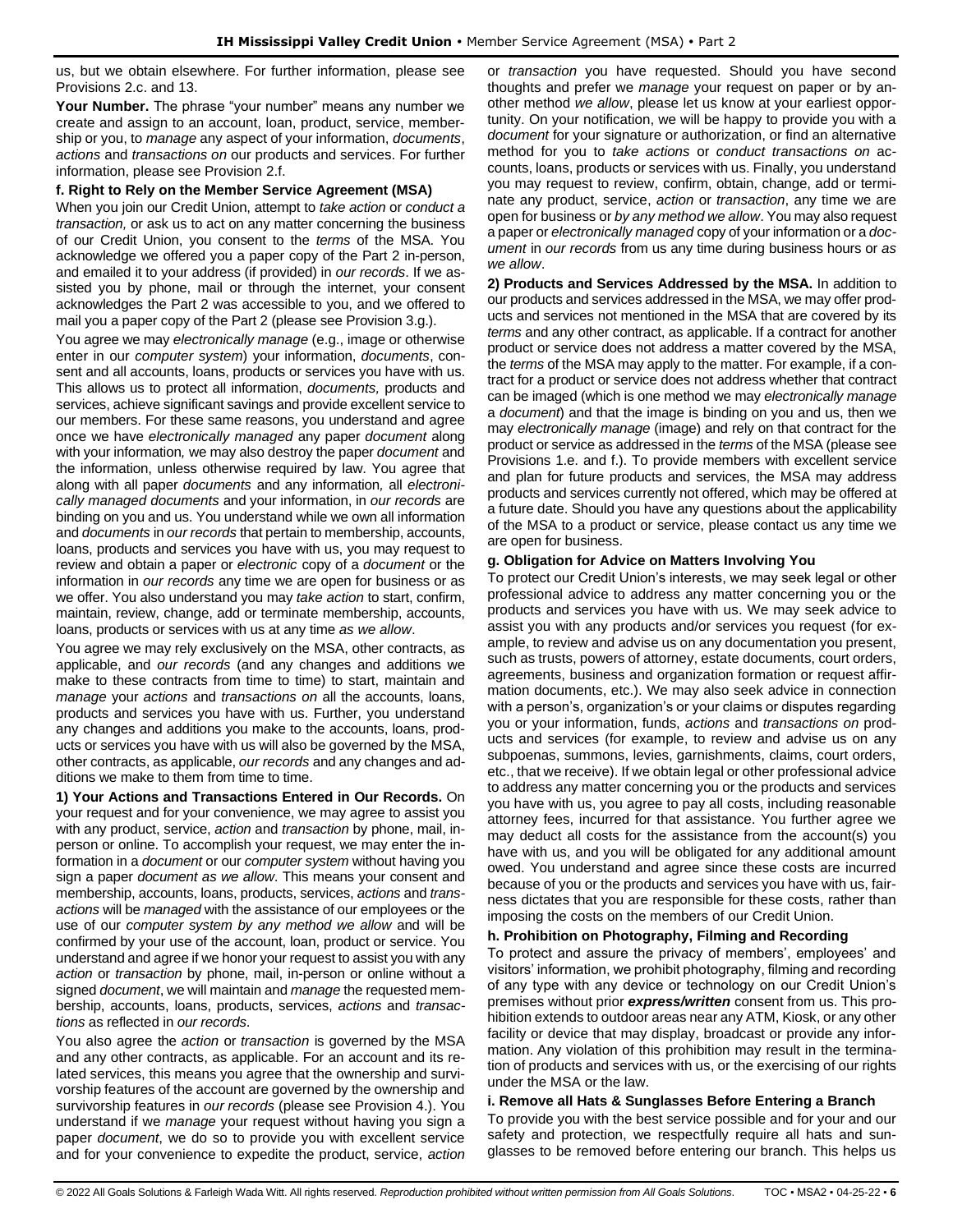identify all members and you, and safeguards all members and your valuable information and funds. Alternatively, and for your convenience you, may *take actions* or *conduct transactions* by phone, online, mail or by any other method *we allow*.

### **j. Prohibition on Use of Phones when Conducting Business**

To provide all members and you with the best service possible and out of courtesy to other members and our employees, we respectfully request that you do not talk on your phone in the branch or at the drive-up when you are conducting business with us. Alternatively and for your convenience, you may *take actions* or *conduct transactions* online, by mail or any other method *we allow*. We thank you and appreciate your help with this important service matter!

# <span id="page-6-0"></span>**2. Product and Service Management Issues**

# **a. Overview of this Provision**

This Provision addresses a number of important matters that affect how we *manage* our products and services. The Provision begins with an explanation of how you may start and consent to products and services. It then explains how we maintain and *manage* your information, *documents*, *actions* and *transactions on* our products and services, and retain them in *our records*. The Provision concludes by describing the methods you may use to *take actions* or *conduct transactions on* our products and services, along with an explanation of the products and services we may offer. These important *management* issues assist us in serving the best interests of our members.

**b. Consent to Membership, Products, Services and Contracts** You may consent to membership, a contract, an account, loan, product, service, *action* or *transaction by any method we allow*. You may also consent to another person *taking actions* or *conducting transactions on* the products and services you have with us, as addressed in the MSA. Your consent may be demonstrated by, but is not limited to: 1) a signature, thumbprint, fingerprint, stamp, mark, facsimile signature or email, 2) verbal confirmation in-person, by phone, voice command, recorded message or conversation, 3) signing or using a signature pad, tablet, computer, device or mobile device, 4) using a debit card, credit card, ATM card, code, password, PIN, ATM, kiosk or shared branch, 5) a notation by our employee in *our records* as *we allow*, 6) entering the information in *our records* as we offer, 7) the receipt or accessibility of a statement, 8) *electronic* and/or digital signature or agreeing to an internet service we offer, and 9) the maintenance or use of, or allowing another person to use, a product or service. Please see the definition of "consent" in Provision 1.e.

# **c. Information Management for Products and Services**

The information you communicate or deliver to us is crucial for us to provide you with excellent service and maintain and *manage* all products and services. We may specifically use your information to *manage* your *actions and transactions on* our products and services you have with us. You understand your information may be *managed* on paper or *electronically*. In either case, you may request to review or access your information any time during business hours. Please see the definition of "your information" in Provision 1.e., and Provision 13.

# **d. Document Management for Products and Services**

We use our *documents* to *manage* the business of our Credit Union in general, and your *actions and transactions on* the products and services you have with us in specific. Examples of our *documents* include any paper or *electronically managed* service form (Part 1), form, application, loan form, note, contract, this Part 2, record, file, letter, disclosure, schedule, periodic statement, statement, check, item, receipt, information return, notice, warning, advisory, explanatory material, newsletter or anything else we create or use to *manage* the business of our Credit Union. You understand and agree the *documents* we create and/or use to *manage* our products and services and retain in *our records,* are binding on you and us. You also understand you may request to review or access a *document*  any time during business hours. Please see the definition of "*documents*" in Provision 1.e.

**1) Documentation You Offer for Us to Perform Due Diligence.** You may offer or we may request documentation to perform due diligence or to verify your authority to *take action* or *conduct a transaction on* a product or service. Examples of documentation may include, but are not limited to, any paper or *electronically managed* letters, trusts, powers of attorney, wills, estate papers, business or organization formation or operational papers, licenses, claims, court orders, legal instruments or anything you deliver or share with us concerning you or your *actions* or *transactions on* products and services. You understand and agree when you provide documentation, which we may retain in *our records* for due diligence purposes, it is not binding on us unless otherwise required by law. Please see the definition of "documentation" in Provision 1.e.

### **e. Our Computer System to Manage Credit Union Business**

Our *computer system* is vital to providing you with excellent service and maintaining and *managing* all the products and services with us. Our *computer system* may include, but is not limited to, our data processing system, our employees' computers, tablets and mobile devices, our phone system, website, internet services, kiosks, ATMs, networks, backup data storage systems, offsite data archival systems, all data, software and applications retained and utilized in the cloud, and any other software, equipment, instrumentation, solution or technology we use now or in the future. If offered, our *computer system* also includes any Credit Union "member use only" computers, tablets and mobile devices. The information and *documents managed* in our *computer system* are part of *our records*. Please see the definition of "*computer system*" in Provision 1.e.

**1) Electronic Management of Credit Union Business.** We may use our *computer system* to *electronically manage* any aspect of the business of our Credit Union, which includes all your information, *documents*, *actions and transactions on* our products and services. You understand you may request to review or have a copy of *electronically managed* information or *documents* in *our records* any time we are open for business. Please see the definition of "*electronic management*" in Provision 1.e.

**2) Information and Documents may be Accessible in PDF.** For your convenience, to assure accuracy and security, and to reduce costs for our members, we may *electronically manage* any information or *documents* as a Portable Document Format (PDF) file. PDFs may be accessible on our website, in the internet services we offer and as attachments to emails. To open, review, print, download, save and read a PDF *document*, you will need to download a PDF display application, such as Adobe Reader, to your computer, mobile device or other technology. As of the date of the MSA, Adobe Reader is accessible at no charge at Adobe.com. You understand you may also request to access any information or *documents* on paper during business hours. Please contact us and we will be happy to assist you. Please see the definition of "PDF" in Provision 1.e.

# **f. Your Number for Membership, Products and Services**

Your number is extremely important to provide you with excellent service and maintain and *manage* all the products and services you have with us. We may create your number on paper and/or *electronically* with our *computer system*. We may refer to your number as an "account number," "member number" or "membership number" in communications or when referencing *our records*. The phrase "your number" may also refer to a "subaccount number," which is a secondary number we assign that is organized under your number ("your subaccount number"). We may use a subaccount number to manage your *actions and transactions on* our products and services. Should you have any questions about your number, please contact us at your earliest convenience. Please see the definition of "your number" in Provision 1.e.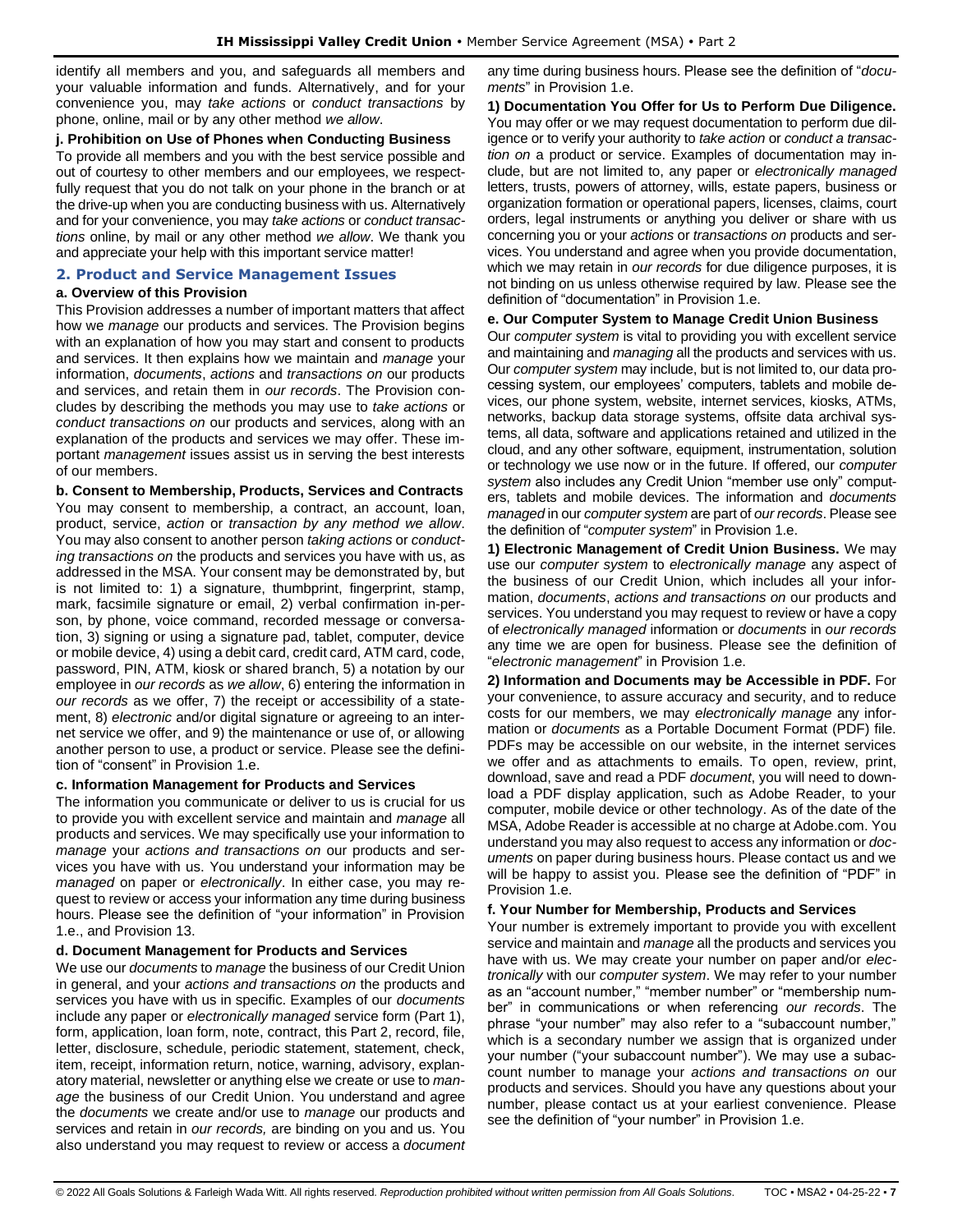# **g. Management of Accounts, Products, Services & Numbers**

You understand while you have the privilege to start, use and maintain an account we offer, we *manage* the privilege to have an account at our Credit Union. You also understand and agree for business, compliance and risk management purposes, we may change, suspend or terminate an account (and if applicable subaccounts), and reimburse the funds to you as needed. We may decline to restart an account (or subaccount) at our discretion. You further agree we *manage* the privilege to use our products and services and may change, suspend or terminate this privilege, as needed and at our discretion, as addressed in the MSA and other contracts, as applicable, unless otherwise required by law. Finally, you agree we *manage* your number(s) for business and compliance purposes, and may change or terminate your number(s) (or subaccount numbers) as needed and at our discretion.

### **h. Our Records are Used for All Business Purposes**

We create and use *our records* to *manage* the business of our Credit Union in general, and your *actions and transactions on* the products and services you have with us in specific. *Our records* are composed of all information and *documents* retained 1) on paper in physical files, 2) *electronically* in our *computer system,* or 3) in any other solution or technology we use to *manage our records* (such as offsite data archival systems). To protect all information and *documents*, achieve cost-savings and for the convenience of our members, we may *electronically manage* most of *our records*. For these same reasons, ultimately all *our records* may be *electronically managed*, unless otherwise required by law. You may request to review or obtain your information or a *document* in *our records* any time we are open for business. Please see the definition of "*our records*" in Provision 1.e.

#### **i. Methods to Take Actions and Conduct Transactions**

You may *take actions*, *conduct transactions on* and use our products and services *by any method we allow*. Specifically, the ways you may access, *take actions*, *conduct transactions on* and use our products and services may include, but are not limited to, 1) inperson, by phone, mail, facsimile, email, drive-through window, night deposit or drop box (or lock box), 2) through the use of a debit card, credit card, ATM card, code, password, PIN, check, signature pad or device, ATM, kiosk, shared branch or any product or service, and 3) through the internet with a computer, tablet, phone, device, mobile device or other technology. An *action* or *transaction* conducted *by any method we allow* is valid no matter what method *we allow* you to use. Please see the definitions of "*action*," "*by any method we allow*" and "conduct" in Provision 1.e.

#### **j. The Title of Products and Services You Have with Us**

The products and services you have with us are generally titled on our *documents* and in our *computer system* so the name used on the product or service (typically your name) matches the SSN and EIN certified. This allows us to maintain and *manage* the product or service in *our records* for you and satisfy reporting requirements. Due to the maintenance, *management* and reporting requirements, the information and *documents* accessible to you may not contain the full or exact title you prefer. However, on your request, we often can include a description or legal title on a *document* or in *our records* that explains the purpose of and/or person(s) who may use a product or service.

# **k. Our Exclusive and Beneficial Products and Services**

To be entitled to use and enjoy all our financial products and services, a person must first be eligible for the privilege of being a member of our Credit Union (our first product). As a member, you may request the exclusive products and services we offer that generally come under one of two categories: our savings products and services, and our lending products and services. Both are valued by our members for their rates and our excellent service. However, we may offer other beneficial financial products and services in addition to our traditional savings and lending solutions. Examples of products include membership, accounts and loans as we offer. Examples of services include teller assistance, phone assistance, *transactions* and safe deposit boxes, which typically require use of our premises, employees or *computer system* to provide the service to you. Please see the definition of "products and services" in Provision 1.e.

**1) The Products and Services We Offer.** *Please see "Our Products and Services" for a comprehensive summary of our beneficial products and services.*

**2) The Business Products and Services We Offer.** The business and organization products and services you have with us are governed by the Business Service Agreement (BSA). The BSA Part 2 can be accessed on our website or on request from us any time we are open for business.

### **l. The Length of this Part 2 of the MSA**

To assure excellent service, comprehensive information, and to proactively answer your questions about our products, services and Credit Union, we provide this Part 2. It is lengthy 1) because of the numerous legal, operational and practical matters that affect membership, accounts, loans, products and services, and 2) because it is important to explain why everything we do at our Credit Union is in the best interests of the members. Should you have questions about any matter addressed in the MSA, please contact us during business hours and we will be happy to assist you.

# <span id="page-7-0"></span>**3. Starting Membership, Products and Services**

All our members together own our Credit Union. The Provisions of the MSA are intended to serve the best interests of our members.

# **a. Requirements to Start Membership with Us**

To become a member of our Credit Union, you must be in our field of membership and meet all the requirements for eligibility. Please understand that membership is a privilege and not a right, and is granted to you by our Credit Union on the condition you observe all applicable laws, regulations, the MSA and all other contracts, obligations and responsibilities with us.

#### **b. Your Identification, SSN or EIN and Backup Withholding**

To join our Credit Union, we may require your full current name, the physical address of your residence or business (and, if different, your mailing address), and your phone number, birthdate, employer and occupation. We may also require your current government-issued photo identification and a Social Security Number (SSN) or Employer Identification Number (EIN). We require all this information to both provide you with excellent service and to protect your valuable information and funds (and without it, we may not be able to start membership, products and services). For IRS reporting purposes, you may need to certify that the SSN or EIN matches the name and address provided, and indicate if you are subject to backup withholding. Your delivery, review and certification of this information may be required for membership, products or services. For your and our protection and to fulfill our due diligence responsibilities, you may need to obtain an EIN for an account, product or service relationship you wish to start that is not for your personal use. For your convenience and protection we may also request your mother's maiden name, your email address, other identification and information requirements and other undiscoverable confidential information (such as your most or least favorite subject in school, artist, fruit or vegetable, etc.) and require you to create a password in order to *take actions* or *conduct transactions on* our products and services (please see Provision 5.a.).

To provide you with excellent service, for your convenience and for your and our protection, you agree we may photograph you and retain a copy or image of your current government-issued photo identification (hereafter referred to as ID) to identify you for the products and services you have with us. We may request to see your current government-issued military photo identification, and though we will not image or copy it, we may enter the information in *our records*. We may also require other current government ID (such as your driver's license or passport) that can be copied or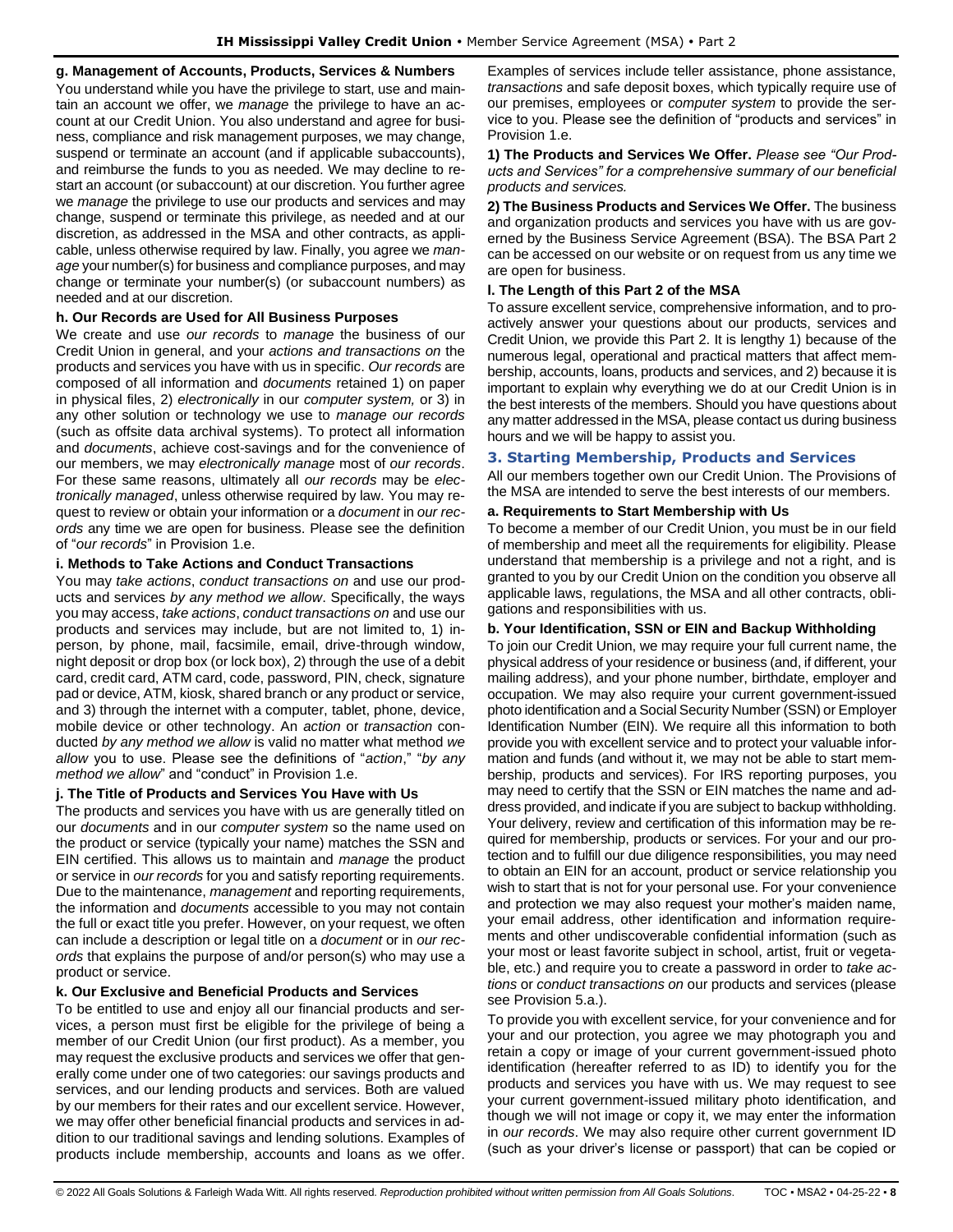imaged along with entering the information from your military ID. At our discretion, we may only ask for your non-government ID (employer-created ID) and information to start products and services with us, though we may later require current government ID and information to start additional products and services. We may also permit people under the age of eighteen to be identified by family members or legal guardians in order to use our products and services. If our copy or image of your ID (or other identification) is expired, to continue to serve you, for your convenience and for your and our protection, you agree we may request, review and retain a copy or image of your current ID. If the IRS notifies us of a discrepancy with the name, SSN, EIN or information in *our records*, you may be subject to backup withholding, requiring us to withhold and pay a portion of dividends, interest or other payments to the IRS.

When you join our Credit Union and start products and services, we may require you to sign or authorize a service form to assist us in *managing* the products and services you have with us. We may note the original use of the form by placing an "O" (for original) in a box on the form. Alternatively, on your request we may agree to start, obtain your consent to and *manage* membership, products and services with the assistance of our employees or the use of our *computer system* (please see Provision 1.f.1)). You agree for purposes of accuracy, we may subsequently verify and correct, complete or update your information in *our records*. You understand and agree that to provide you with excellent service and for your and our protection, we may photograph, film and retain all pictures, photographs, film, likenesses or images of any person (including you) who enters or uses our (or an associate's) premises, facility, location or service solution. Additionally, to provide excellent service, for training and quality assurance purposes and for your and our protection, you agree we may record and retain all conversations with you and anyone who contacts, calls and/or leaves us messages *by any method we allow*. You agree we may obtain, retain and use all ID, pictures, photographs, images, film, voice and image recordings, fingerprints and other biometrics of you with our *computer system* or other technology to identify you and *manage* any product, service, *action* or *transaction* addressed by the MSA or other contract, as applicable. Finally, you agree we may obtain, retain, maintain and *manage* all ID, photographs, images, film, voice and image recordings, fingerprints and other biometrics of you in *our records*.

# **c. Your Authorization for Us to Obtain Information**

You agree we may review your account, employment and credit history, which includes obtaining reports from third parties and credit reporting agencies, to confirm your eligibility for membership, accounts, loans, products and services we may offer. We obtain reports for two important reasons. The first is to provide you with excellent service by pre-qualifying you for products and services with us: that way we can make a product or service available to you as soon as possible. The second is for loss prevention purposes, which is required to fulfill our due diligence responsibilities to our members. Additionally, to provide you with excellent service, for your convenience and your and our protection, we may request additional information to assist you with any currency needs for the accounts, loans, products and services you may request.

# **d. Your Family Can be Members with Us Too!**

Since you are a member of our Credit Union, generally, your immediate family can become members too, and enjoy the privileges of our products and services. Please see our website or contact us during business hours to learn how your family members, friends and co-workers can join our Credit Union.

# **e. Starting Membership, Products and Services Online**

We may offer an internet service that allows you to join our Credit Union and start products and services with us online. This internet service is governed by any contract you agree to online, the MSA, all other contracts, as applicable, and *our records*. Should you

have any questions about this service, please contact us at your earliest convenience.

# **f. Starting Membership, Products and Services by Mail**

On your request and for your convenience, we may at our sole discretion mail *documents* with your information to you to join our Credit Union and start products and services with us. We do not advise mailing your confidential information since it exposes you to numerous problems (ID theft, fraudulent *transactions*, etc.). We recommend you come to our Credit Union at your convenience (or use an internet service we offer) to start membership, products and services with us. In fairness to the members, if you request us to mail your information, you agree to take responsibility for all problems and losses that result from theft and/or unauthorized use of your information. Please contact us during business hours for information about starting membership by mail.

# **g. Starting Membership, Products & Providing the Part 2**

When you join our Credit Union we will first review a number of important matters about membership, products, services and the MSA (please see Provision 3.h.). Thereafter we (or you) may complete a service form (which we may require to be notarized) and/or enter your information in *our records* according to your instructions to start the products and services you have requested. Once you have reviewed your information, you will consent to the *terms* of the MSA and to the use of our products and services. If we assist you in-person we will offer you a paper Part 2 of the MSA, and email it to your address (if provided) in *our records*. If we assist you by phone, mail or through the internet, we will make the Part 2 of the MSA accessible to you *by any method we allow*, or offer to mail you a paper Part 2 of the MSA. We will ask (or advise you to ask) if you have questions about any matter addressed in the MSA, and encourage you to contact us during business hours for help with any product or service. Finally, we will remind you that you can always access a current Part 2 of the MSA and disclosures on our website, and may contact us about the information or *documents* in *our records* any time we are open for business.

# **h. Matters We Address when You become a Member**

When you join our Credit Union we: 1) verify your ID and eligibility for membership, 2) may obtain relevant account, employment and credit reports, as needed, 3) review important information about membership, products, services, privileges and responsibilities with you, 4) enter the information (including the ownership and survivorship features of any account, if applicable) in a form or our *computer system* and review that information with you, 5) offer you a paper Part 2 of the MSA (or offer to mail it to you), email you the Part 2 of the MSA (if we have an address on file), and make the Part 2 of the MSA accessible to you on our website or in an internet service we offer, 6) run all required verifications and reviews, and address all applicable compliance requirements, 7) review and have you consent to membership, products, services and the MSA, *as we allow*, 8) start the accounts, products and services requested by you, 9) ask you (or advise you to ask) if you have any questions and encourage you to contact us during business hours about any matter pertaining to our products and services, *and* 10) remind you that you may always access a current Part 2 of the MSA and disclosures on our website, and contact us about the information or *documents* in *our records* any time we are open for business.

# **i. Denial of the Privilege of Membership**

We may deny the privilege of membership to a person for any reason not prohibited by law, including but not limited to, 1) ineligibility for membership, 2) failure to provide required documentation, information or ID, 3) information from a third-party report, 4) any lost or stolen check, card or access device, 5) overuse of *actions* on our products or services, 6) a breach of or unauthorized access to a product or service, 7) business or compliance purposes, 8) to stop or prevent a loss, 9) potential lack of capacity or victim of undue influence, 10) failure to comply with any *term* of a contract, 11) failure to use products or services to justify membership, 12) inactive or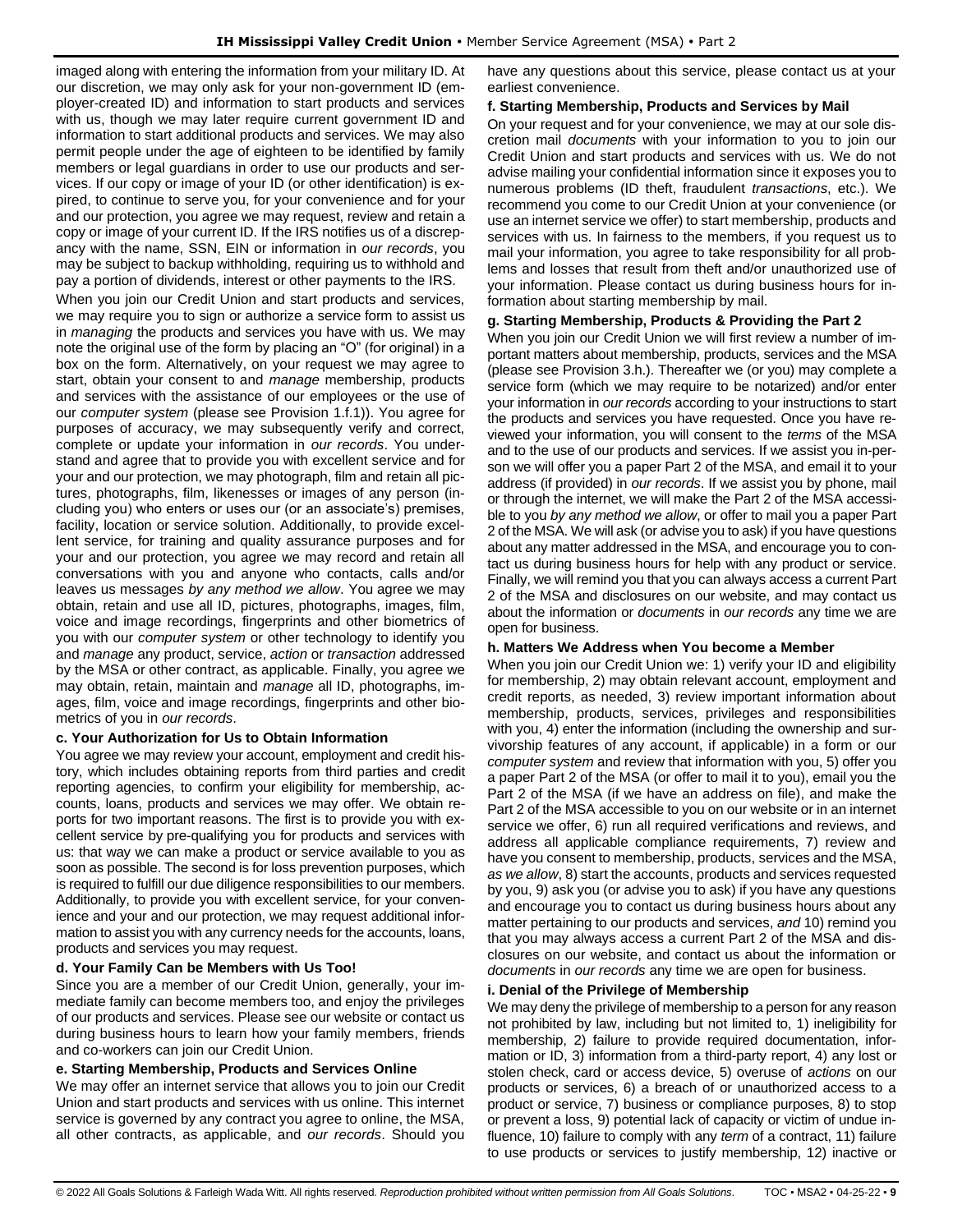abandoned products or services, 13) chronic dissatisfaction with us, 14) disparaging our reputation, 15) default on any obligation, 16) causing us a loss, 17) not voluntarily repaying a loss, 18) previous expulsion, 19) anything unethical or unlawful concerning you or your or our business, 20) any alteration, forgery or fraud concerning you or your or our business, 21) any falsification or misrepresentation concerning you or your or our business, 22) any alleged crime concerning you or your or our business, 23) abuse of or threats to anyone associated with us, or 24) any other reason we believe is appropriate to *manage* the business of our Credit Union.

### **j. Also Please Review the Four Important Disclosures**

We recommend you also review "Our Electronic Funds Transfer Terms," "Funds Availability of Deposits," "Our Rates & Service Charges" and "Our Privacy Notice." These disclosures have specific application to this Provision as well as a number of other matters throughout the MSA. Most of these disclosures are found at the end of this Part 2, and are accessible to you separately from the Part 2 on our website or upon request from us.

### <span id="page-9-0"></span>**4. Account Ownership and Survivorship Features**

When you start an account, you acknowledge that we have explained and you have selected the ownership and survivorship features for that account as reflected in *our records*. You may start an account by yourself, referred to as a "one owner account," or with another person or persons, referred to as a "multiple owner account." You may also start an account as a trustee, custodian, representative payee, VA fiduciary, attorney-in-fact, estate representative, guardian, conservator or other fiduciary, as addressed in Provisions 4.d. through 4.i. You understand that it is your responsibility, and not our responsibility, to assure that the ownership and survivorship features of the account(s) you have with us coincide with your financial and estate planning needs. Because you are in control of the ownership and survivorship features of the account(s) with us, you irrevocably waive the right to dispose of the funds in the account(s) with us by will (please see Provision 4.j.)

**Important Note: The Ownership and Survivorship Features of the Savings Account You Have apply to other Accounts You Start under Your Number**. For your convenience and to determine who may access an account, the ownership and survivorship features of the savings account you have with us apply to all other accounts with us under the same number (including sub-accounts if applicable). If you would like to start one or more accounts with different ownership or survivorship features than the initial savings account with us, please let us know and we will assist you in obtaining an additional number (or if applicable, a subaccount number) for the account(s), which may be started on a new service form or *as we allow*. In the event there is a dispute or uncertainty about the ownership or survivorship features of any account, we may place a hold on the account and the funds in the account or deposit the funds with a court as explained in Provision 19.b.

#### **a. One Owner Accounts with Us**

A one owner account is a savings, checking or term (certificate) account started and used by you alone, where typically you maintain and own the funds in the account. As an owner you may *conduct transactions on* and *take actions* to start, confirm, maintain, review, change, add and terminate the account, products and services. On your death, the funds in the account will go to your estate and may be claimed by a representative of your estate or other claimant authorized by law. You understand that it is your responsibility (and not our responsibility) to inform a representative of your estate about any account with us. Alternatively, you may designate a person or organization as a beneficiary/Payable on Death payee (POD payee) on an account with us, as reflected in *our records*. If you designate a beneficiary/POD payee on an account, on your death the beneficiary/POD payee may claim the funds in the account upon presenting proof of death and ID.

If the sole beneficiary/POD payee on an account dies before you, on your death the funds in the account will go to your estate and may be claimed by a representative of your estate or other claimant authorized by law.

If the beneficiary/POD payee dies after you but before receiving funds in the account, the deceased beneficiary's/POD payee's estate may claim the funds in the account.

If you designate more than one beneficiary/POD payee on the account, on your death each beneficiary/POD payee may claim her or his (or its) equal share of the funds in the account by presenting proof of death of the owner and the beneficiary's/POD payee's ID. Each beneficiary's/POD payee's share of the funds in the account will be determined by dividing the amount of the funds in the account by the number of beneficiaries/POD payees designated on the account.

If a beneficiary/POD payee on an account with multiple beneficiaries/POD payees dies before you, on your death all of the funds in the account will go to and be evenly divided among the remaining living beneficiaries/POD payees on account (upon providing proof of death of any deceased beneficiary/POD payee). If all the beneficiaries/POD payees on an account die before you, on your death the funds in the account will go to your estate and may be claimed by a representative of your estate or other claimant authorized by law.

If a beneficiary/POD payee dies after you but before receiving the deceased beneficiary's/POD payee's share of the funds in the account, the deceased beneficiary's/POD payee's estate may claim the deceased beneficiary's/POD payee's share of the funds in the account.

You understand that it is your responsibility (and not our responsibility) to inform a person or organization that she, he or it is a beneficiary/POD payee on any account with us. If a beneficiary/POD payee on an account dies before you, it is also your responsibility to notify us and change the account if you desire to do so. Please be aware your beneficiary/POD payee designations in our records do not apply to any retirement account, which has separate beneficiary designations.

As an owner you may maintain and *take actions* and *conduct transactions on* the account, products and services *as we allow*. You may also add an additional owner (or owners) to a one owner account. However, once you add an additional owner (or owners) to an account, that account becomes a multiple owner account (please see Provision 4.b.). Finally, for any obligation owed to us, our rights take priority over all other claims to the funds in an account unless otherwise required by law (please see Provisions 18. and 22.).

# **b. Multiple Owner Accounts with Us**

A multiple owner account is a savings, checking or term (certificate) account started, maintained and used by two or more owners who together own the funds in the account. Multiple owners have equal rights to *take actions* and *conduct transactions on* the account, products or services. These rights allow each owner alone to start, confirm, maintain, review, change, add, terminate and *conduct transactions on* the multiple owner accounts, products or services on behalf of all owners for any purpose. This includes an owner withdrawing funds, terminating and adding new accounts, products or services on behalf of all other owners. While any owner may take actions and conduct transactions alone, we may require all owners to consent in writing to the addition of any owner to the account. In order to remove an owner from an account, we may require that the account be terminated and a new account started. Each owner owns the funds in a multiple owner account with right of survivorship. This means that when one owner dies, her or his interest in the account and the funds in the account are owned by the surviving owner or owners on the account. On the death of the final owner on the account, the funds in the account belong to that owner's estate and may be claimed by the representative of that owner's estate or other claimant authorized by law. You understand that it is your responsibility (and not our responsibility) to inform a representative of your estate about any account with us. If an owner on the account dies before you, it is also your responsibility to notify us and change the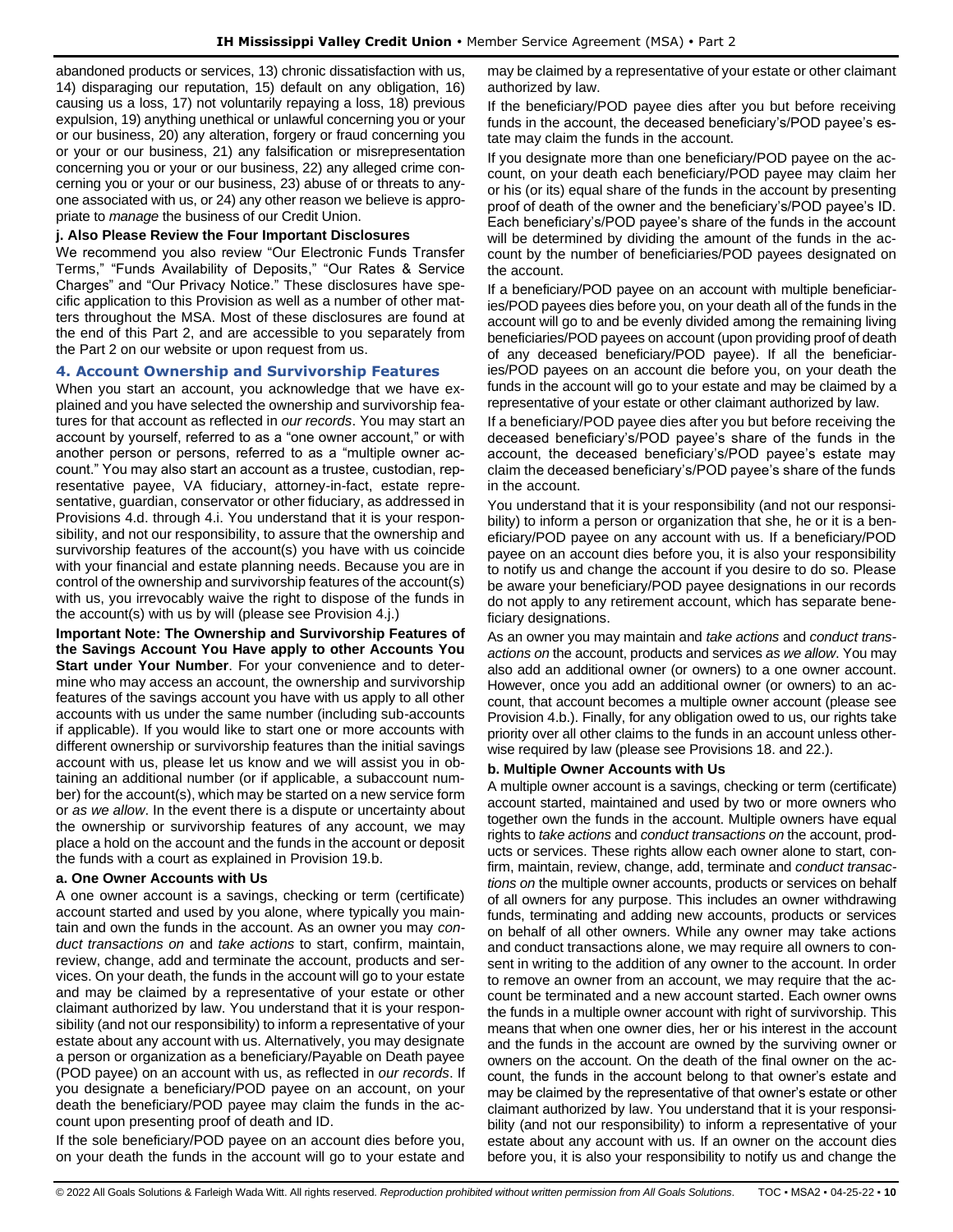account. Alternatively, you may designate a person or organization as a beneficiary/Payable on Death payee (POD payee) on a multiple owner account as reflected in *our records*. On the final owner's death, the beneficiary/POD payee may claim the funds in the account on presenting proof of death of all owners and the beneficiary's/POD payee's ID.

If the beneficiary/POD payee on an account dies before the last owner is deceased, on the last owner's death the funds in the account belong to that owner's estate and may be claimed by a representative of that owner's estate or other claimant authorized by law.

If the beneficiary/POD payee dies after the last owner on the multiple owner account dies but before receiving funds in the account, the deceased beneficiary's/POD payee's estate may claim the funds in the account.

If you as multiple owners designate more than one beneficiary/POD payee on the account (i.e., a multiple owner account with multiple beneficiaries/POD payees), on the death of the final owner on the account each beneficiary/POD payee may claim her or his (or its) equal share of the funds in the account by presenting proof of death of all the owners and the beneficiary's/POD payee's ID. Each beneficiary's/POD payee's share of the funds in the account will be determined by dividing the amount of the funds in the account by the number of beneficiaries/POD payees designated on the account.

If a beneficiary/POD payee on an account with multiple beneficiaries/POD payees dies before the last owner is deceased, the deceased beneficiary's/POD payee's share of the funds in the account will go to and be evenly divided among the remaining living beneficiaries/POD payees on account (upon providing proof of death of any deceased beneficiary/POD payee). If all the beneficiaries/POD payees on an account die before the last owner is deceased, on the death of the final owner the funds in the account will go to the final owner's estate and may be claimed by a representative of the final owner's estate or other claimant authorized by law.

If a beneficiary/POD payee dies after the last owner on the account is deceased but before receiving the deceased beneficiary's/POD payee's share of the funds in the account, the deceased beneficiary's/POD payee's estate may claim the deceased beneficiary's/POD payee's share of the funds in the account.

You understand that it is your responsibility (and not our responsibility) to inform a person or organization that he, she or it is a beneficiary/POD payee on any account with us. If a beneficiary/POD payee on an account dies before you, it is also your responsibility to notify us and change the account if you desire to do so. Please be aware your beneficiary/POD payee designations do not apply to any retirement account, which has separate beneficiary designations.

You understand and agree that any owner may sign the signature of any other owner on the account and guarantees the signature or authorization of any or all other owners for all *actions* and *transactions on* the account, products or services. You also agree we may permit an owner to deposit checks payable to any other owner in the account, with or without the endorsement of the other owner. Furthermore, by maintaining the multiple owner account, you consent to any *actions* or *transactions on* accounts, products and services by any other owner. All owners agree we have no duty to notify the owners of any *actions* or *transactions* by an owner acting alone. If you request us to designate a person as an owner by entering the owner's information in *our records* without signing or authorizing a form, you agree this person is an owner. You further agree this person may subsequently sign or authorize a form as an owner. All owners, alone and together, are responsible for any service charges, costs, losses or liabilities incurred for any *action* or *transaction on* an account, product or service, regardless of which owner conducted or benefited from the *action* or *transaction*. If any owner owes us money for any reason, we may enforce our rights against all funds in any account on which that person is an owner, regardless of which owner deposited the funds in the account. You agree that a security interest granted by one owner, trustee or fiduciary of an account will continue

to secure that owner's, trust's or fiduciary's obligation to us even after that person dies. Finally, for any obligation owed to us, our rights take priority over all other claims to the funds in an account unless otherwise required by law (please see Provisions 18. and 20.).

**1) Restricting Access to an Account, Product and Service**. On your request, we may allow you to start a multiple owner account with another person (such as an infant, child, teenager or even an adult), and specify that only you as an owner may *take actions* and *conduct transactions on* the account and related products or services. If *we allow* such a restriction on the accounts, products and services (which may only be reflected in *our records*), you agree the restriction is for your purposes only. This means it is your sole responsibility (and not our responsibility) to supervise your affairs with the person that you place on the account as an owner and monitor all *actions* and *transactions on* the account and related products or services. You further agree that we may honor any *actions* and *transactions on* the accounts, products and services by this person as an owner should this person not follow the restriction. You understand we have only allowed you to place this restriction on the accounts, products and services because you 1) are in the best position to address your affairs with the person you designated as an owner, and 2) have agreed to take responsibility for any loss that occurs if this person violates your restriction on the accounts, products and services.

# **c. Accounts for or with People under 18 Years of Age**

A person under eighteen (18) years of age may be an owner and start, use and maintain accounts, products and services with us *as we allow*. The owner may *take actions* and *conduct transactions on*  the accounts, products and services, and agrees to the *terms* of the MSA. We may require an owner under eighteen years of age to have another owner on the accounts, products or services who is at least eighteen years of age or older. All owners on a multiple owner account agree to be responsible to us, alone and together, for any *actions* and *transactions on* the accounts, products and services (please see Provision 4.b.).

# **d. Accounts by Custodians under the UTTMA**

You may start, use and maintain an account and related products and services to hold the funds of a minor (a person less than twentyone (21) years of age) under a state's Uniform Transfers to Minors Act. The account is a one custodian account used by you alone (unless multiple custodians are allowed by state law). You as the custodian are the owner on the account, in which you hold the funds for the exclusive benefit of the minor. Though dividends/interest are reported under the minor's name and SSN, you are the only person who may *take actions* and *conduct transactions on* the account, products and services. If you wish to designate a successor custodian on the account, you may ask us to include that person's name in *our records*. The successor custodian may claim the funds in the account in the event of your death or inability to serve upon delivering proof satisfactory to us of her or his authority to act as a custodian. When the minor reaches twenty-one (21) years of age, it is your responsibility (and not our responsibility) to pay the funds in the account to the minor. You, as custodian, will still be the only owner on the account.

# **e. Accounts by Representative Payees for SS Beneficiaries**

You may start, use and maintain an account and related products and services as a "representative payee" for a "Social Security beneficiary." We may require you to provide ID and documentation confirming your authority to act as a representative payee before starting the account. We may keep a copy of the documentation designating you as a representative payee for initial due diligence purposes. However, you agree that once you start and consent to the account, products and services, we may thereafter rely exclusively on the MSA.

You as a representative payee are the owner on the account in which you hold the funds for the sole benefit of the Social Security beneficiary. Though dividends/interest are reported under the beneficiary's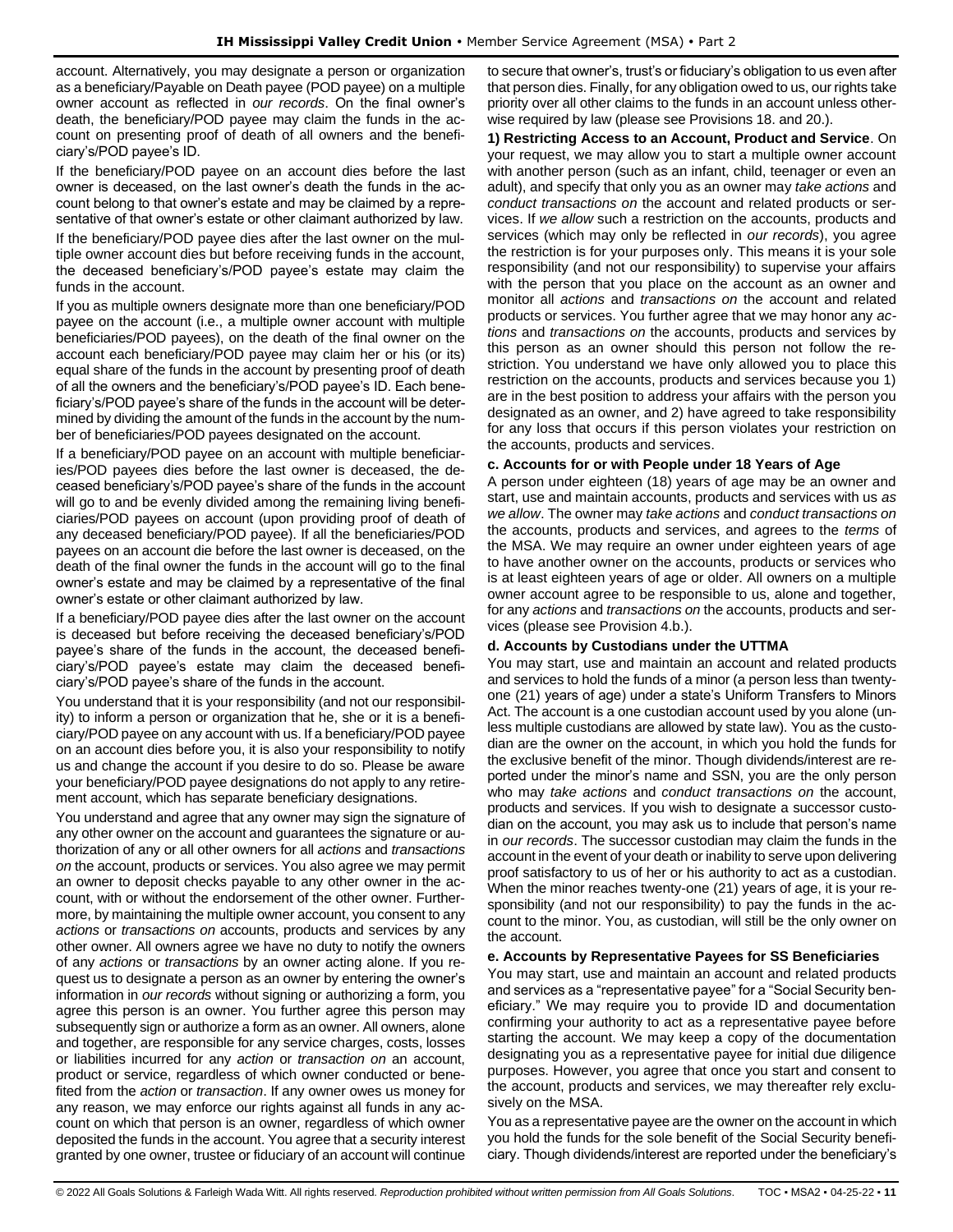name and SSN, you are the only person who may *take actions* and *conduct transactions on* the account, products and services. If we receive notice of a replacement representative payee (which we may require in writing) and decide to rely on the notice, you agree we may change the account for the replacement representative payee according to the notice, as reflected in *our records*. Alternatively, if we decide to rely on the notice, you agree we may terminate the account and issue a check to the representative payee in the name of the Social Security beneficiary. Finally, you agree to be responsible for legal advice we require to assist with or that results from any matter concerning the accounts, products or services for a representative payee (please see Provision 1.g.).

#### **f. Accounts by VA Fiduciaries for VA Beneficiaries**

You may start, use and maintain an account and related products and services as a Veteran's Administration fiduciary (VA fiduciary) for a Veteran's Administration beneficiary (VA beneficiary). We may require you to provide ID and documentation confirming your authority to act as a VA fiduciary before starting the account. We may keep a copy of the documentation designating you as a VA fiduciary for initial due diligence purposes. However, you agree that once you start and consent to the account, products and services, we may thereafter rely exclusively on the MSA.

You as a VA fiduciary are the owner on the account in which you hold the funds for the sole benefit of the VA beneficiary. While dividends/interest are reported under the VA beneficiary's name and SSN, you are the only person who may *take actions* and *conduct transactions on* the account, products and services. If we receive notice of a replacement VA fiduciary (which we may require in writing) and decide to rely on the notice, you agree we may change the account for the replacement VA fiduciary according to the notice, as reflected in *our records*. Alternatively, if we decide to rely on the notice, you agree we may terminate the account and issue a check to the VA fiduciary in the name of the VA beneficiary. Finally, you agree to be responsible for legal advice we require to assist with or that results from any matter concerning the accounts, products or services for a VA fiduciary (please see Provision 1.g.).

#### **g. Powers of Attorney & Accounts, Products and Services**

If you give a person power of attorney to act as your attorney-infact, we may require that person to prove her or his ID and the validity and applicability of the power of attorney, before allowing the attorney-in-fact (hereafter referred to as the AIF) to *take actions* or *conduct transactions on* the accounts, products or services you have with us. You agree that we may *manage* the relationship with your AIF by placing her or him (or them) on the accounts, products and services you have with us as an AIF with a service form or in *our records.* We may also *manage* the relationship with your AIF *by any method we allow* in a manner we deem appropriate.

Your AIF and you agree that your AIF and you (and not us) are solely responsible for monitoring and fulfilling the duties and responsibilities of the power of attorney. We may keep a copy of the power of attorney documentation for initial due diligence purposes. However, you agree that once your AIF or you start and consent to the MSA, we may thereafter refer to and rely exclusively on the MSA. By using any product or service both your AIF and you agree to indemnify, defend, and hold us harmless from any loss, damage, claim or liability that occurs as a result of our reliance on the power of attorney. Your AIF and you further agree we may require your AIF to sign or authorize a *document* reconfirming this obligation. Because your AIF legally acts for you, we may require your AIF to sign or authorize a form as an AIF or authorize the AIF relationship by entering the information in *our records***.** This gives your AIF the right to act on your behalf with respect to the accounts, products and services you have with us. You understand that your AIF's authority to *take actions* and *conduct transactions* for you will continue until we receive notice of your death or that you terminated your AIF's authority, and we have a reasonable opportunity to act on that notice. Therefore, once we elect to honor your power of attorney, it is your AIF's and/or

your responsibility to notify us if you terminate the AIF's authority to *take actions* and *conduct transactions on* the accounts, products or services, and your AIF's responsibility to notify us of your death.

If we receive notice that you have died or terminated your AIF's authority to *take actions* and *conduct transactions* (which we may require in writing), you agree we may terminate your AIF's authority on the accounts, products and services, and may continue to rely on *our records* thereafter. If we allow your AIF to *take actions* or *conduct transactions* as an AIF, the ownership and survivorship features of the accounts you have with us will not apply to your AIF personally (since she or he is, or they are, legally acting on behalf of you). If your AIF or you request us to allow your AIF to *take actions* or *conduct transactions* by entering the information in *our records* or *as we allow* without signing or authorizing a form or indemnification and hold harmless agreement, your AIF consents to the MSA and may *take actions* or *conduct transactions on* the accounts, products or services. Additionally, you agree that your AIF may subsequently sign or authorize a form or indemnification and hold harmless agreement, as we require.

You understand that your AIF may remove her or himself from the accounts, products and services you have with us, and that we have no duty to notify you of that removal. If an AIF decides to remove her or himself from the accounts, products and services, we may require her or him to notify us in writing or sign or authorize a form. An AIF's removal from the accounts, products and services, does not relieve the AIF from any responsibilities, obligations or liabilities for *actions* taken and *transactions* conducted as an AIF. Finally, you agree to be responsible for legal advice we require to assist with, or that results from, any matter concerning your power of attorney (please see Provision 1.g.). Alternatively, we may refuse to recognize the authority of a person with a power of attorney, if we determine that we cannot reasonably rely on the power of attorney, unless otherwise required by law.

#### **h. Accounts that Hold the Funds of a Trust**

You may start, use and maintain accounts, products and services to hold the funds of a trust. If you do so, you may be named as a trustee on a service form or in *our records*. You agree it is your responsibility as a trustee (and not our responsibility) to administer the accounts, products, services and funds according to the terms of the trust. You further agree that we are only providing you with accounts, products and services and are not assisting you with or advising you about the trust. For IRS reporting purposes, the name that appears first on a form or that is entered in *our records* generally must match the SSN or EIN that you certify on behalf of the trust. However, on your request, we may be able to write the full name of the trust on a form or in *our records* to explain the purpose and/or the ownership of an account, loan, product or service.

If you are the only trustee on an account, you have the same rights and responsibilities as an owner to *take actions* and *conduct transactions on* the account, products and services (please see Provision 4.a.). If two or more trustees are on an account, you have the same rights and responsibilities as an owner on a multiple owner account to *take actions* and *conduct transactions on* the account, products and services (please see Provision 4.b.). For all trustees' convenience, each trustee on a multiple trustee account agrees that any trustee acting alone may *take actions* and *conduct transactions on* accounts, products and services for all trustees on the accounts, products and services. By maintaining the multiple trustee account, you consent to any later *actions* or *transactions on*  accounts, products and services by any other trustee. While any trustee may take actions and conduct transactions alone, we may require all trustees to consent in writing to the addition of any trustee to the account, products and services. In order to remove an owner from an account, the account must be terminated and a new account must be started. All trustees agree we have no duty to notify the trustees of any *actions* or *transactions* by a trustee acting alone. If you request us to designate a person as a trustee by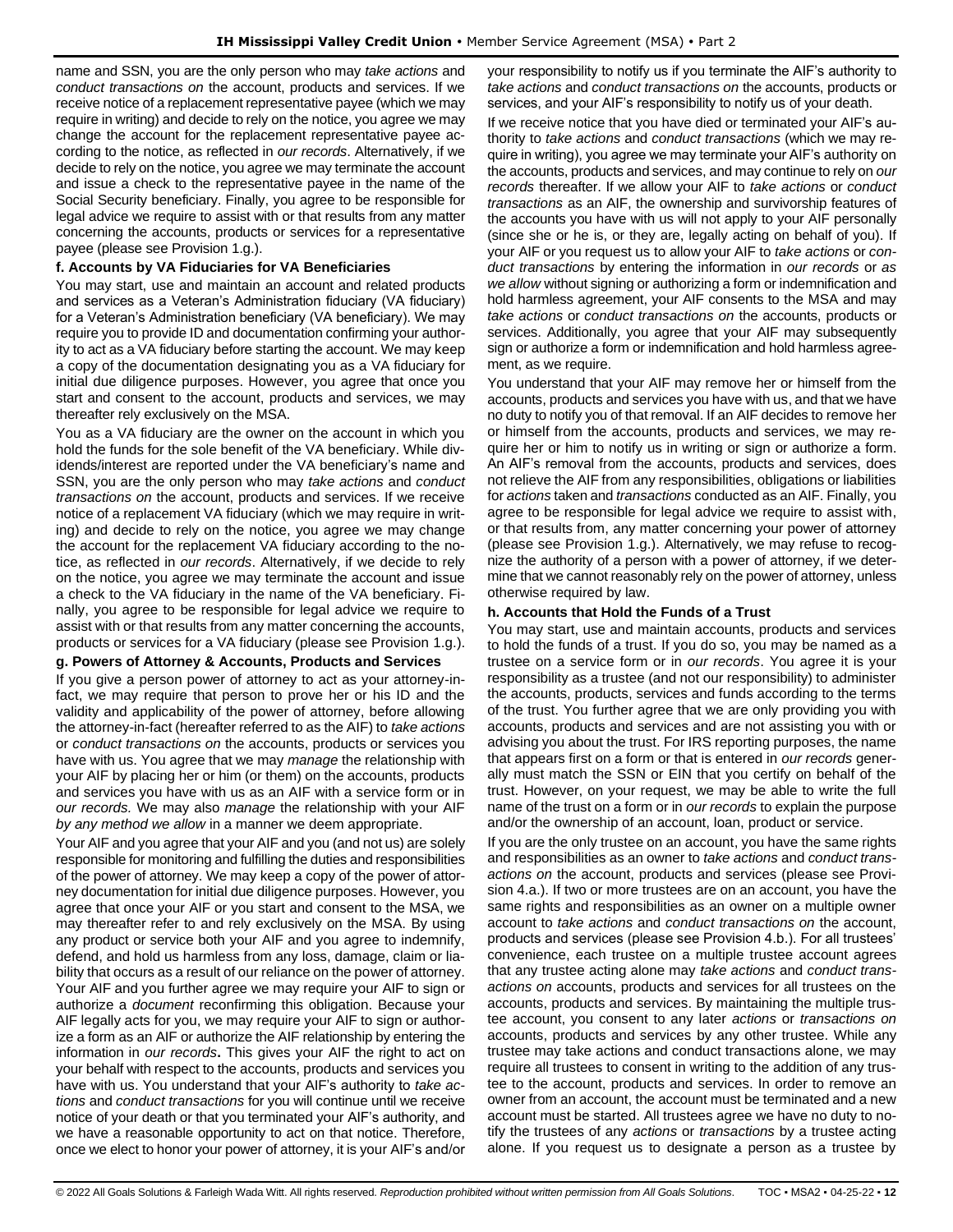entering the trustee's information in *our records* or *as we allow* without signing or authorizing a form, you agree this person is a trustee. You further agree this person may subsequently sign or authorize a form as a trustee. If you wish to name a successor trustee we can note that information in *our records* as well. A successor trustee may *take actions* and *conduct transactions* upon delivering proof satisfactory to us of her or his succession and authority to act as the current trustee of the trust. Until such proof is delivered and verified by us, a successor trustee has no rights to the account or to the funds held in the account.

We may keep a copy of the trust documentation for initial due diligence purposes. However, you agree that once you start and consent to the account, products, services and the MSA, we may thereafter refer to and rely exclusively on the MSA. By starting an account, loan, product or service for the trust, all persons or organizations associated in any way with the trust (i.e., all grantors, trustees, successor trustees, and beneficiaries), agree to indemnify, defend us against and hold us harmless from any loss, damage, claim or liability that results from any *actions* or *transactions on* the accounts, loans, products or services for the trust. You understand we may require any person or organization associated with the trust to sign or authorize an indemnification and hold harmless agreement along with her, his or its consent to the MSA. We may require you to prove your authority to negotiate a check payable to a trust before taking it for deposit, and may require you to deposit the check into an account for the trust. Finally, you agree to be responsible for legal advice we require to assist with or that results from any matter concerning the trust (please see Provision 1.g.).

#### **i. Accounts for Fiduciary Purposes**

You may start, use and maintain accounts, products and services to hold the funds of an estate, memorial, guardianship, conservatorship, fund or other fiduciary, legal or court ordered purpose with us (referred to in this Provision as the "fiduciary purpose"). You may be named as a fiduciary on the accounts, products and services on a service form or in *our records*. You agree that it is your responsibility as the fiduciary (and not our responsibility) to administer the accounts, products and services and funds for the fiduciary purpose. You further agree that we are only providing you with accounts, products and services for and are not assisting you with or advising you about the fiduciary purpose. For IRS reporting purposes, the name that appears first on a form or that is entered in *our records* generally must match the SSN or EIN that you certify on behalf of the fiduciary purpose. However, on your request, we may be able to write the full name of the fiduciary purpose on a form or in *our records* to explain the purpose and/or the ownership of an account, loan, product or service. To start the accounts, products and services, we may require and review a copy of the documentation addressing the fiduciary purpose, and your ID and authority to act as a fiduciary for that purpose. You agree that you, as the fiduciary on the accounts, products and services, are fully responsible for fulfilling the duties and responsibilities of the fiduciary purpose. We may keep a copy of the documentation designating you as a fiduciary for initial due diligence purposes. However, you agree that once you start and consent to the account, products, services and the MSA, we may thereafter refer to and rely exclusively on the MSA. If you are the only fiduciary on an account, you have the same rights and responsibilities as an owner to *take actions* and *conduct transactions on* the account, products and services (please see Provision 4.a.). If two or more fiduciaries are on an account, you have the same rights and responsibilities as an owner on a multiple owner account to *take actions* and *conduct transactions on* the account, products and services (please see Provision 4.b.).Your authority to conduct business with us as the fiduciary will remain in full force until we receive lawful notice otherwise. You, as the fiduciary, must notify us of any change to the fiduciary purpose that affects the accounts, loans, products and services. You warrant that all your *actions* and *transactions on* an account, loan, product or service will be for the sole benefit of the person or purpose for which you are acting. You agree

we may rely on these representations and have no duty to examine subsequent authorizing documentation for compliance or inquire as to the powers and duties of you or any fiduciary. We also have no notice of any violation of fiduciary duties by you or any other fiduciary unless we observe the actual wrongdoing.

You acknowledge that we will not be liable for any losses due to your failure to notify us of unauthorized acts by a fiduciary or changes to the relationship between a fiduciary and the person or purpose for whom the fiduciary acts. By starting an account, product or service you and any fiduciary agree to indemnify, defend us against and hold us harmless from any loss, damage, claim or liability that results from 1) any *actions* or *transactions on* the accounts, loans, products or services, and 2) the unauthorized acts of a fiduciary on which we rely prior to any actual notice of any change in the fiduciary's authority. We may require any person associated with the fiduciary purpose to sign or authorize an indemnification and hold harmless agreement along with his, her or its consent to the MSA. Finally, you agree to be responsible for legal advice we require to assist with or that results from any matter concerning the fiduciary purpose (please see Provision 1.g.).

#### **j. Waiver of Testamentary Account Distributions**

You understand and agree that it is your sole responsibility (and not our responsibility) to assure that the ownership and survivorship features of the accounts, products and services you have with us, as designated by you in *our records*, accurately reflect your personal, domestic, financial, business and estate planning needs. Matters you may want to consider include, but are not limited to, those created, changed or terminated by marriage, children, grandchildren, adoption, separation, divorce, remarriage, disability, retirement, death or as a result of any agency, power-of-attorney, guardianship, conservatorship, trusts, wills, businesses, corporations, partnership agreements, contracts, indebtedness, etc.

If permitted by applicable state law, you irrevocably waive your rights to make testamentary dispositions from any account, and do so with the understanding that the ownership and survivorship features of an account (such as "multiple ownership of an account with right of survivorship" and "beneficiary/POD payee" designations) control and supersede any inconsistent testamentary disposition. It is your responsibility to assure that the ownership and survivorship features of the accounts, products and services you have with us accurately reflect and take into consideration your personal, domestic, financial, business and estate planning needs. In addition, you can take action to start, confirm, maintain, review, change, add or terminate an account, product or service at any time as we allow. Therefore, you irrevocably waive your right to make a testamentary disposition of any account at our Credit Union, both now and in the future. You agree that since you are in complete control of the ownership and survivorship features of the accounts with us, and can take action to start, change, add or terminate the accounts at any time as we allow, on your death we may rely exclusively on the MSA and *our records* concerning all matters that affect the accounts, products and services you have with us.

#### **k. See "Our Rates & Service Charges"**

We recommend you also review "Our Rates & Service Charges," which has specific application to this Provision as well as a number of other matters throughout the MSA.

### <span id="page-12-0"></span>**5. Product & Service Access, Transactions & Actions a. Authorization of Transactions and Actions**

Your signature on a form, *document* or *as we allow* (when required) is important for identifying you and allowing you to start, consent to, *take actions* and *conduct transactions on* our accounts, loans, products and services. On your request, we may agree to obtain your consent to *take actions* and *conduct transactions* on products and services with the assistance of our employees or the use of our *computer system* (please see Provision 1.f.1)). You understand and agree that all ID, photographs, images, film, voice and image recordings, fingerprints and other biometrics obtained when you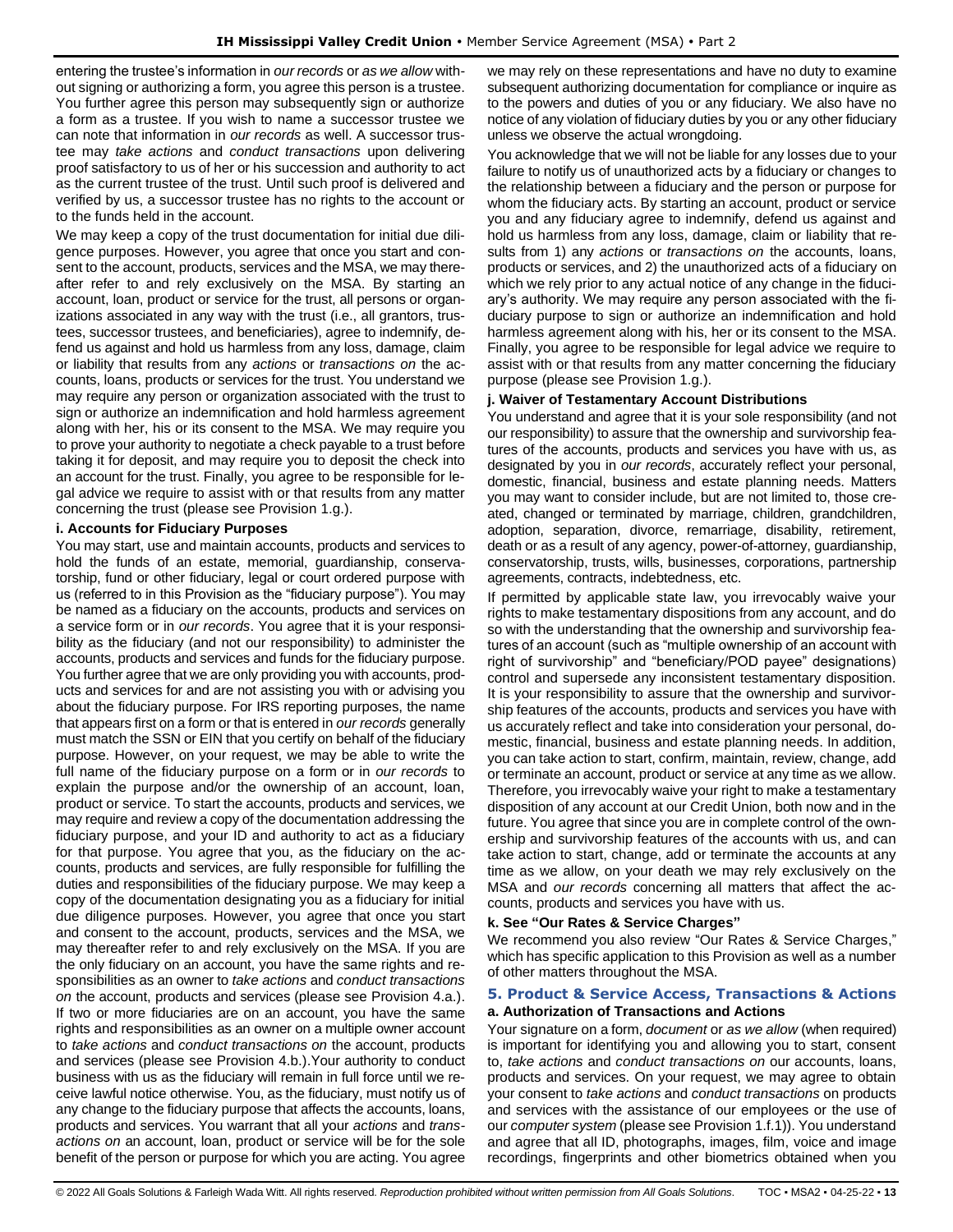take any *action* or conduct any *transaction* are *managed* by us as explained in Provision 3.b. To provide you with excellent service and for your and our protection we may require your physical signature or reconfirm your signature in-person or before a notary public prior to any *action* or *transaction on* an account, loan, product or service. We may also require your ID, a second form of ID and other (or updated) information (such as your physical address, SSN, birthdate, password, mother's maiden name, thumbprint or fingerprint, date and type of last *transaction*, other historical factual and confidential information, etc.) before you may *take action* or *conduct a transaction on* an account, loan, product or service.

You may deposit and withdraw funds by cash, check, EFT, wire or by any other method *we allow*. You may also authorize the payment of checks, other *transactions* or *actions by any method we allow*. You agree we may pay checks and honor *actions* or *transactions on*  an account, loan, product or service that contain your signature or authorization, even if you later claim the method of consent or the *action* or *transaction* was not authorized. On your request, we may allow you to include a legend on or notation in *our records* and on checks requiring two or more signatures or authorizations on your checks, *actions*, *transactions* or any other matter pertaining to the accounts, loans, products or services you have with us. You understand this legend or notation requiring two or more signatures or authorizations may only be entered in *our records* or as *we allow*. You agree any such legend or requirement is for your convenience only, and it is your sole responsibility (and not our responsibility) to supervise your internal control affairs with all persons you authorize. You also agree we may pay a check, or honor any *action*, *transaction* or other matter pertaining to the accounts, loans, products or services with us, with only one signature or authorization by any person you authorize. You understand we have only allowed you to add a legend or requirement for two or more signatures or authorizations because you 1) are in the best position to address your own internal control affairs with the persons authorized, and 2) have agreed to take responsibility for and recover any loss that occurs from a violation of your requirement.

If we contact you about an *action* or *transaction on* an account, loan, product or service that you confirm is authorized (which our employee may note in *our records* or *as we allow*), you agree we may rely on your confirmation. If you share your information, password, code or PIN (or any other method of authorization *we allow*) with any person or organization, you agree you authorize *actions* or *transactions on* the account, loan, product or service conducted by this person or organization. You further understand that until you notify us and revoke your authorization, all *actions* or *transactions on* the account, loan, product or service conducted by this person or organization are authorized and genuine, even if they are not conducted for your benefit or according to your instructions. If you request and we agree to provide you with cash for any *action* or *transaction*, you understand once you are in possession of the cash, you (and not us) are completely responsible for its care and safekeeping from any loss, theft, damage or destruction. Should you have any concerns about the loss or theft of cash, please let us know and we may be able to provide you with one of our checks (for which there may be a service charge). Additionally, for your and our protection and security purposes, you agree we may pay any person (including you) requesting a withdrawal in cash with a limited amount of cash, our check, an EFT or wire. You understand and agree these cash withdrawal options are appropriate since a person can obtain cash by depositing the check at her or his own financial institution, and we can schedule the delivery of cash for you on your request, for which there may be a service charge.

#### **b. Transaction and Action Options & Required Forms**

When you *take action* or conduct a *transaction on* accounts, loans, products or services, we may require you to use a specific form or *document* to conduct or complete the *action* or *transaction*. If you do not use that form or *document*, for your and our protection we may refuse to honor, perform or complete the *action* or *transaction*.

Whether an *action* or *transaction* is honored, completed or not, you are responsible for any loss or liability we incur as a result of your failure to use a required form or *document* or follow the *terms* of the MSA.

#### **c. Account Transfers by Wire or ACH**

We may offer wire transfers or ACH transfers that allow you to send or receive debits or credits to an account with us. We may require all wire transfers to be authorized in writing. When you initiate a wire or ACH transfer you may identify either the recipient or any financial institution by name and account or identifying number. We (and other institutions) may rely on the account or other identifying number you give us as the proper identification number, even if it identifies a different person or institution. You understand we may confirm the information on all wire requests before sending the wire. Once we have sent an outgoing wire, the transfer is final and cannot be stopped, so please make sure all the information about the wire is correct and that you want the wire sent according to that information. If you provide incomplete or inaccurate written or verbal transfer instructions to us, we will not be responsible for any resulting wire transfer losses, delays or failed *transactions*. You understand international wire transfers may not be completed for several weeks, or at all.

Wire transfers are governed by Federal Reserve Regulation J if the transfer is cleared through the Federal Reserve. ACH *transactions* are governed by the rules of the National Automated Clearing House Association (NACHA). You acknowledge that our processing of international *transactions* may be delayed if necessary to complete screening required by federal law. You must ensure that all international entries you initiate are designated with the appropriate international entry code, as required by NACHA rules. All entries will be credited to or debited from the account you have with us in U.S. dollars. Currency conversion will be at rates determined by, or available to, us or the Automated Clearing House. You bear all currency conversion risk as well as all gains or losses associated with currency conversion for international entries. All wires and ACH transfers must comply with applicable U.S. law. If you use these services and receive funds by wire or ACH transfer, you agree to confirm the transfers by reviewing your periodic statement (or online service we offer), since we are not obligated to notify you when funds are received. While we may conditionally and provisionally credit the account you have with us with an ACH transfer, if we are not finally and ultimately paid for the transfer, we may reverse the credit to the account and the sender will be deemed not to have paid you. If we cannot reverse the credit or you do not have sufficient funds in an account, you agree to reimburse us for the amount of the reversed transfer.

# **d. Limitations on Account Transactions**

**1) Account Withdrawal Limitations.** You understand we have no obligation to honor a request to withdraw funds if you do not have 1) sufficient available funds in an account or 2) one of our overdraft services (please see "available balance" in Provision 6.i.). If a check or other transfer or payment order is presented against insufficient available funds in an account, we will require a service charge. If there are sufficient available funds to pay some but not all checks or items drawn or presented against the account, we may pay or allow withdrawals for those checks, transfer or payment orders for which there are sufficient funds in any order we choose, according to applicable law and the *terms* of the MSA. There are a number of circumstances where you may not be able to withdraw funds from an account, including but not limited to: 1) our methods are inoperative due to emergencies or problems, 2) the product or service has been terminated, 3) we are unable to contact you, 4) failure to provide required documentation, information or ID, 5) failure to use a required method or *document*, 6) exceeding a limit or an amount set by us, 7) failure to meet a minimum balance for thirty (30) days, 8) deposited check funds are not available, 9) funds are collateral for an obligation, 10) any lost or stolen check, card or access device, 11)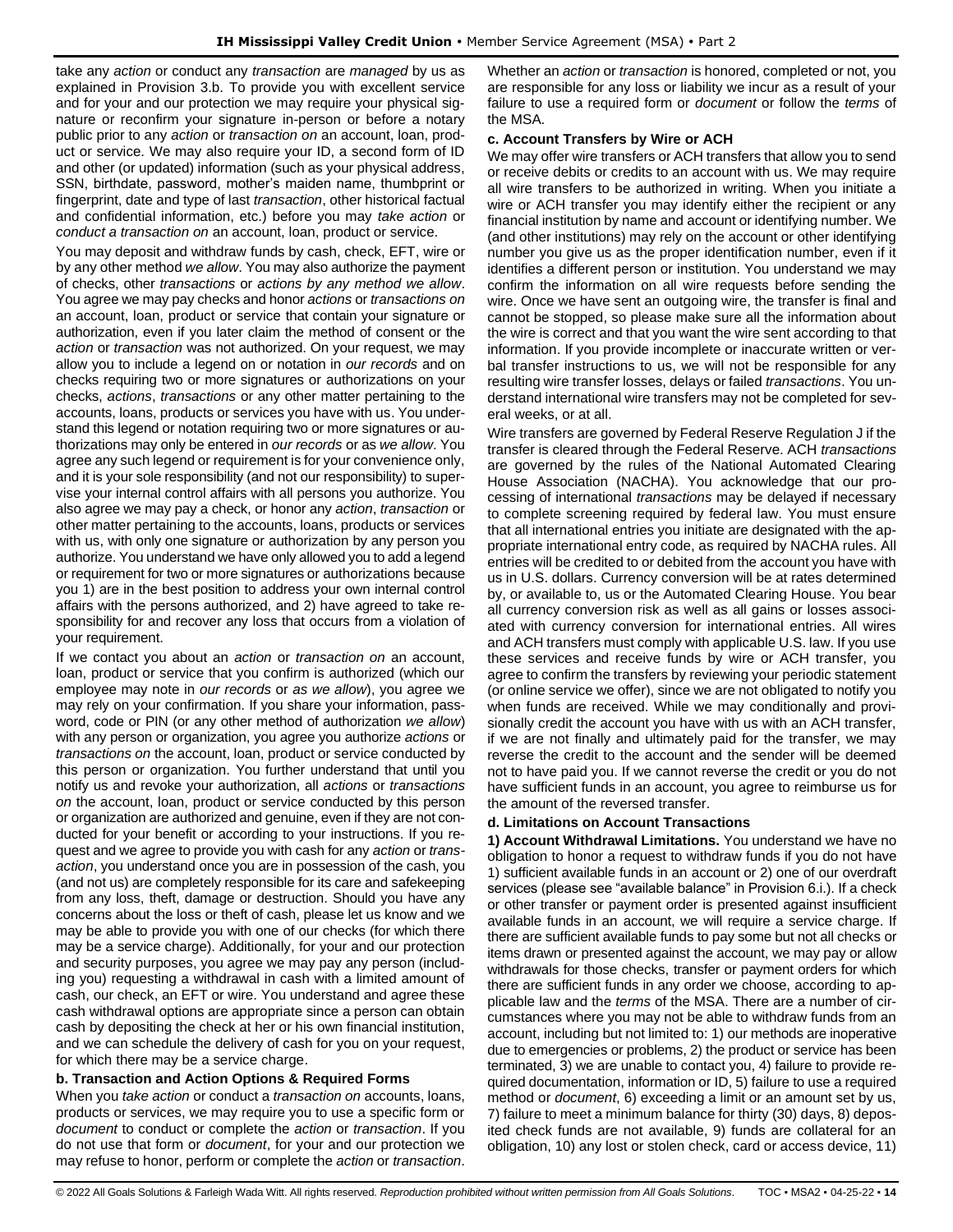a breach of or unauthorized access to a product or service, 12) business or compliance purposes, 13) to stop or prevent a loss, 14) potential lack of capacity or victim of undue influence, 15) failure to comply with any *term* of a contract, 16) funds held or offset per a security interest or lien, 17) account and/or funds held for a dispute or uncertainty, 18) unpaid check(s) or EFT(s) for insufficient funds or stop payment orders, 19) deposited item(s) charged back for nonpayment or a claim, 20) a garnishment, levy or similar legal claim or notice, 21) default on any obligation, or 22) our belief that an *action* or *transaction* may be fraudulent. To comply with the law and to protect you and the members of our Credit Union, you understand we may require written notice of your intent to withdraw funds from an account you have with us at least seven (7) calendar days and up to sixty (60) calendar days before the time you would like to make the withdrawal. Finally, you understand in the event any account is overdrawn, any loan is past due, or you are otherwise in default under any contract with us, we may suspend your ability to conduct *actions or transactions* to any or all accounts, products, services, until you have resolved the matter with us.

**2) Account Transfer Limitations.** You may make unlimited withdrawals from the checking account(s) you have with us by any method we allow. However, we may limit the number of certain types of withdrawals from some types of accounts as identified in "Our Rates & Service Charges."

**3) Account Transaction Volume Limitations.** We may limit the number of items deposited and the frequency of deposits and other *transactions* you can make each day to the account(s) you have with us. The date we use to determine the number of *transactions* is the date a *transaction* is posted to (actually credited to or debited from) an account, rather than the date you conducted the *transaction*. Should the *transactions on* an account with us exceed the limitations we establish, we may limit your *transaction* activity, require a service charge or terminate the account. You understand if *we allow* or honor a *transaction* that exceeds these restrictions (a nonconforming *transaction*), we are not required to allow or honor any future *transaction* that exceeds these restrictions.

**4) Limits on ATM Transactions.** For your and our protection, we may limit the number and dollar amount of cash withdrawals at ATMs. We may also limit the number and amount of deposits by cash and check at ATMs. Our current limitations on ATM cash withdrawals are stated in "Our Electronic Funds Transfer Terms" at the end of this Part 2 of the MSA. Should you need to make withdrawals and deposits that exceed our ATM limits, you may come to our branch any time we are open for business.

# **e. Accounts May Not be Transferred to Others**

The accounts you have with us are non-negotiable, non-assignable and non-transferable to another person or organization. This means you may not endorse, negotiate, transfer, secure or pledge any account and the funds in that account to a person or organization other than us for any reason. Unless a person's name appears on a service form or is in *our records*, she or he may be denied access to all accounts, products and services and all funds and information pertaining to the accounts, products and services unless otherwise required by law.

# **f. When a Transaction or Action May be Refused**

Generally to conduct an *action* or *transaction* on an account, product or service with us, you must be an owner, trustee or fiduciary on the account, product or service. For your and our protection, you understand we may refuse an *action* or *transaction on* an account, loan, product or service for any reason not prohibited by law, including but not limited to, 1) our methods are inoperative due to emergencies or problems, 2) we are unable to contact you, 3) failure to provide required documentation, information or ID, 4) failure to use a required method or *document*, 5) exceeding a limit or an amount set by us, 6) failure to meet a minimum balance for thirty (30) days, 7) inactive or abandoned products or services, 8) deposited check funds are not available, 9) funds are collateral for an obligation, 10) any lost

or stolen check, card or access device, 11) a breach of or unauthorized access to a product or service, 12) business or compliance purposes, 13) to stop or prevent a loss, 14) potential lack of capacity or victim of undue influence, 15) the product or service has been terminated, 16) failure to comply with any *term* of a contract, 17) funds held or offset per a security interest or lien, 18) account and/or funds held for a dispute or uncertainty, 19) unpaid check(s) or EFT(s) for insufficient funds or stop payment orders, 20) deposited item(s) charged back for nonpayment or a claim, 21) a garnishment, levy or similar legal claim or notice, 22) default on any obligation, 23) limited to a savings account and voting by mail, 24) ineligible for membership, 25) membership terminated, 26) notification of death, 27) anything unethical or unlawful concerning you or your or our business, 28) our belief that an *action* or *transaction* may be fraudulent, 29) any alteration, forgery or fraud concerning you or your or our business, 30) any falsification or misrepresentation concerning you or your or our business, 31) any alleged crime concerning you or your or our business, 32) abuse of or threats to anyone associated with us, or 33) any other reason we believe is appropriate to *manage* the business of our Credit Union.

### **g. Transactions and Actions Online**

We may offer an internet service that allows you to *take actions* or *conduct transactions on* products or services with us online. For your convenience, and in order to remind you to go online to start the service, we may note your request for this internet service on a form or enter it in *our records*. This internet service may be governed by a contract you agree to online, the MSA, all other contracts, as applicable, and *our records*. Should you have any questions about this service, please contact us at your earliest convenience.

# <span id="page-14-0"></span>**6. Your Use of a Checking Account with Us**

### **a. Completing Your Checks and Check Register**

When you write a check drawn on a checking account with us, you must write your payee's name, complete the numerical and written amount lines on the check and sign your name. Always begin by writing the payee's name and the amounts at the start of the farleft side of these lines to avoid leaving any spaces; this will reduce the risk of your check being altered. It is also important to draw a line after the payee's name and after the written amount to protect yourself against alterations. Please make sure all information you write on your check is legible. Finally, make sure the numerical and written amounts of your check match, since the written amount is likely the amount we may pay from the account. If the amounts do not match, you agree we may pay either amount or return the check unpaid, at our sole discretion.

Once completed, you should write the check number, amount, date, payee's name and purpose in your check register or payment records, and deduct the amount of the check from the account balance. This helps you to keep track of the current balances of an account, which in turn helps you avoid insufficient funds or overdraft service charges (please see Provisions 6.i. through l.). It also allows you to detect and report checks with alterations and forged drawer's signatures (please see Provision 15.b.). Please use dark permanent ink (preferably black ink) to complete and sign your checks. You agree you are responsible for any losses incurred for your checks if you do not use a dark permanent ink when writing your checks. You should also keep your checks in a secure location and separate from your ID so they are not stolen from you. If the account is a multiple owner, trustee or fiduciary account, each owner, trustee, or fiduciary may sign (or authorize), issue and endorse checks in the other owner's, trustee's or fiduciary's name. If you require more than one signature on a check drawn on an account with us, you agree we may pay that check regardless of the number of signatures on it if the check is issued by a person authorized to *conduct transactions on* the account (please see Provision 5.a.). You understand when you write a check you are ordering us to pay the check, and that payment is proper even if you did not completely fill out or sign your check.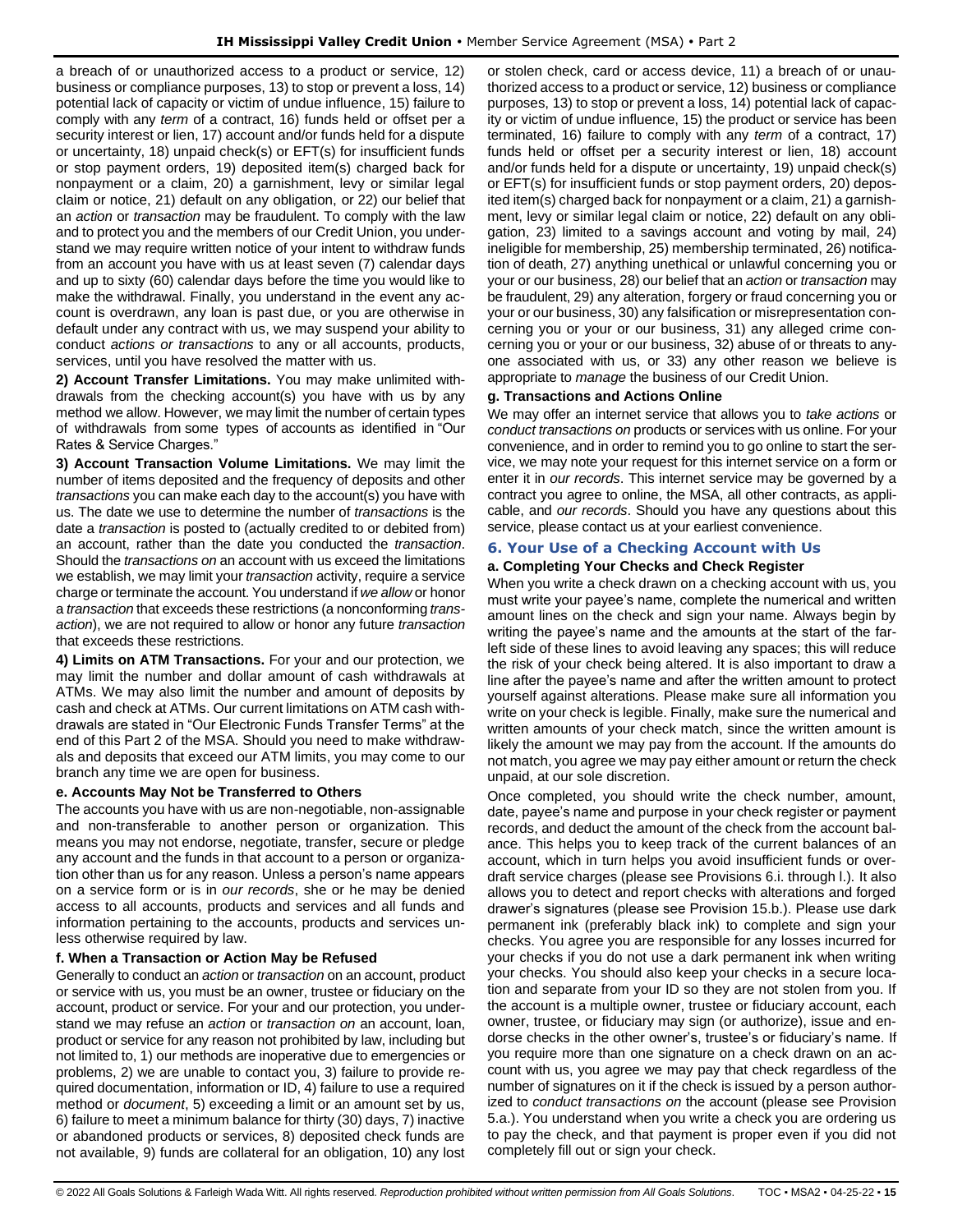### **b. Please Use the Check Forms We Provide**

For your protection, when starting a checking account you agree to use the checks we make available that we refer to as, "your checks." Your checks are actually forms (check forms) provided to you by our approved associate. It is important that you use our associate-provided checks because 1) the security features help protect against fraud losses, and 2) the forms help us confirm that a check is your check when presented for payment. Using any other check form may indicate fraud, and you agree we may refuse to pay it if we believe our refusal may prevent a loss, and is not dishonor or wrongful. Alternatively, if you use and we pay a check not provided by our associate that results in any loss or service charges, you agree to be responsible for any loss and service charges incurred. The reason you are responsible for any loss and service charges is because in order to obtain check forms from another organization or person, you must provide your information to unknown people, any of whom may create a fraudulent check drawn on the account. Accordingly, we use an associate's check forms to help avoid losses, and require owners, trustees and fiduciaries to take responsibility for all losses and service charges for not using these forms.

### **c. Dates on Your Checks**

We may pay a check you write regardless of its date or language limiting payment to a certain time (for example, "stale dated" checks or checks bearing a "void after" date legend). However, we are not obligated to pay a check before its date or more than six (6) months after its date. Attempts to limit payment of a check by date or language are ineffective because 1) checks presented as EFTs or other transfers may not include the date, 2) our processing technology may not allow for the examination of a date, and 3) a person in possession of your unpaid check may take legal action against you for the amount and costs. If you do not want an outstanding check paid, you may place a stop payment order on the check (please see Provision 6.d.). Similarly, if you date a check for payment in the future (often referred to as a "postdated check notice") and notify us, we may agree not to pay a check before its date. Please be aware this postdated check notice will only be effective if it allows us a reasonable amount of time to act on and not pay the check. Additionally, for the notice to be effective we will need your name, your number, the check's number and date, amount and the payee's name. You understand that failure to fulfill any of these requirements may result in payment of the check. If you fulfill these requirements, we will return the check as postdated and require a service charge to cover some of our employee's time. Should you request us to cancel a postdated check notice and pay the check, we may also require a service charge to cover some of our employee's time. For your convenience, we may agree to a verbal postdated check notice that will expire after fourteen (14) calendar days unless you confirm that notice in writing. Once confirmed in writing, the notice will be effective for six (6) months, and can be renewed for an additional six (6) months for a service charge. You understand we have no duty to notify you when your notice will or has expired.

# **d. Stop Payment Orders on Your Checks and ACHs**

You may request us to stop payment on any check drawn on or ACH debit scheduled from a checking account you have with us by a stop payment order *as we allow***,** which we may require to be confirmed in writing. Your request (order) to stop payment will be effective only if we have a reasonable amount of time to act before the check is presented or the ACH entry is transmitted to us. For the request (order) to stop payment to be effective we will need your name, your number, check number, the date of the check or ACH entry, the name of the payee and the amount of the check or ACH entry. You understand that failure to comply with any of these requirements may result in payment of the check or ACH entry. If you fulfill these requirements, we will return the check or ACH entry and require a service charge to cover some of our employee's time. Should you request us to cancel a stop payment order and pay the check or ACH entry, we may also require a service charge to cover some of our employee's time. For your convenience, we may agree to a verbal stop payment order that will expire after fourteen (14) calendar days unless you confirm that order in writing or *as we allow*. A stop payment order on a check placed or confirmed in writing will be effective for six (6) months and can be renewed for an additional six (6) months for a service charge. A stop payment order on an ACH entry will continue until the entry is returned or until you cancel the stop payment order (which may require the payment of a service charge). We have no duty to notify you when your stop payment order will or has expired.

You understand that although you may stop the payment of your check, generally the person or organization in possession of the check may recover the full amount of the check from you (which may include interest and costs). In addition, if you owe money to the payee of the check or ACH entry, stopping payment on the check or ACH entry means you will not have paid the money to that person. In the unlikely event we pay a check or ACH despite a timely, accurate and complete stop payment order, we may be obligated to credit the account you have with us. We also may not be obligated to credit the account and you will need to address the matter with the payee. If we issue a credit to the account, you agree to sign or authorize a statement explaining the dispute with your payee, and assist us in taking legal action against any and all persons or organizations to recover our loss. You understand if you repeatedly place stop payment orders on your checks drawn against insufficient funds, we may consider that account abuse and may terminate the account.

# **e. No Stop Payment On Our Cashier's or Teller's Checks**

If we provide you with one of our checks that is payable to you or that you have requested us to make payable to another person or organization, it is your sole responsibility to make sure you want the person or organization to be paid with the check before you deliver the check to that person or organization. You understand that if you give our check to a person or organization, and afterwards become displeased with the person, organization or *transaction* and do not want the check paid, *we will not be able to stop payment on our check.* If you have any doubt about the person, organization or *transaction*, do not give the check to that person or organization, since we will not be able to stop the payment of the check. Should you change your mind and decide not to use one of our checks, you may return the actual physical check to us and request a refund for the amount of the check.

#### **f. Conversion of Checks to Electronic Fund Transfers**

In some circumstances, a person, merchant or other organization can convert your check and check information into an EFT and debit the account you have with us. The conversion of your check to an EFT is covered by "Our Electronic Funds Transfer Terms," which is part of the MSA (and is found at the end of this Part 2). You agree we may honor the EFT and debit the account just as if the original check was presented for payment. Should a person or organization convert your check to an EFT, you will have to contact that person or organization if you wish to access a copy of your check. You understand that if we return your check to an organization unpaid for insufficient funds or stop payment, the organization may try to represent the check as an EFT. The EFT that represents the dishonored check will be treated as a re-presented check.

### **g. Presentment of Your and Our Checks**

For your and our protection, compliance purposes and to cover costs for our members, we may require any person presenting your or our check to comply with our due diligence requirements before we pay the check. These requirements may include, but are not limited to, the presenter supplying us with her or his ID, SSN, birthdate, physical address and authority to present (negotiate) the check. We may also require the person to sign a statement of receipt, place her or his thumbprint or fingerprint on the check and pay a service charge. If a check is payable to two or more persons (whether payable sequentially or together), we may require all payees or endorsers to sign the check in-person at our Credit Union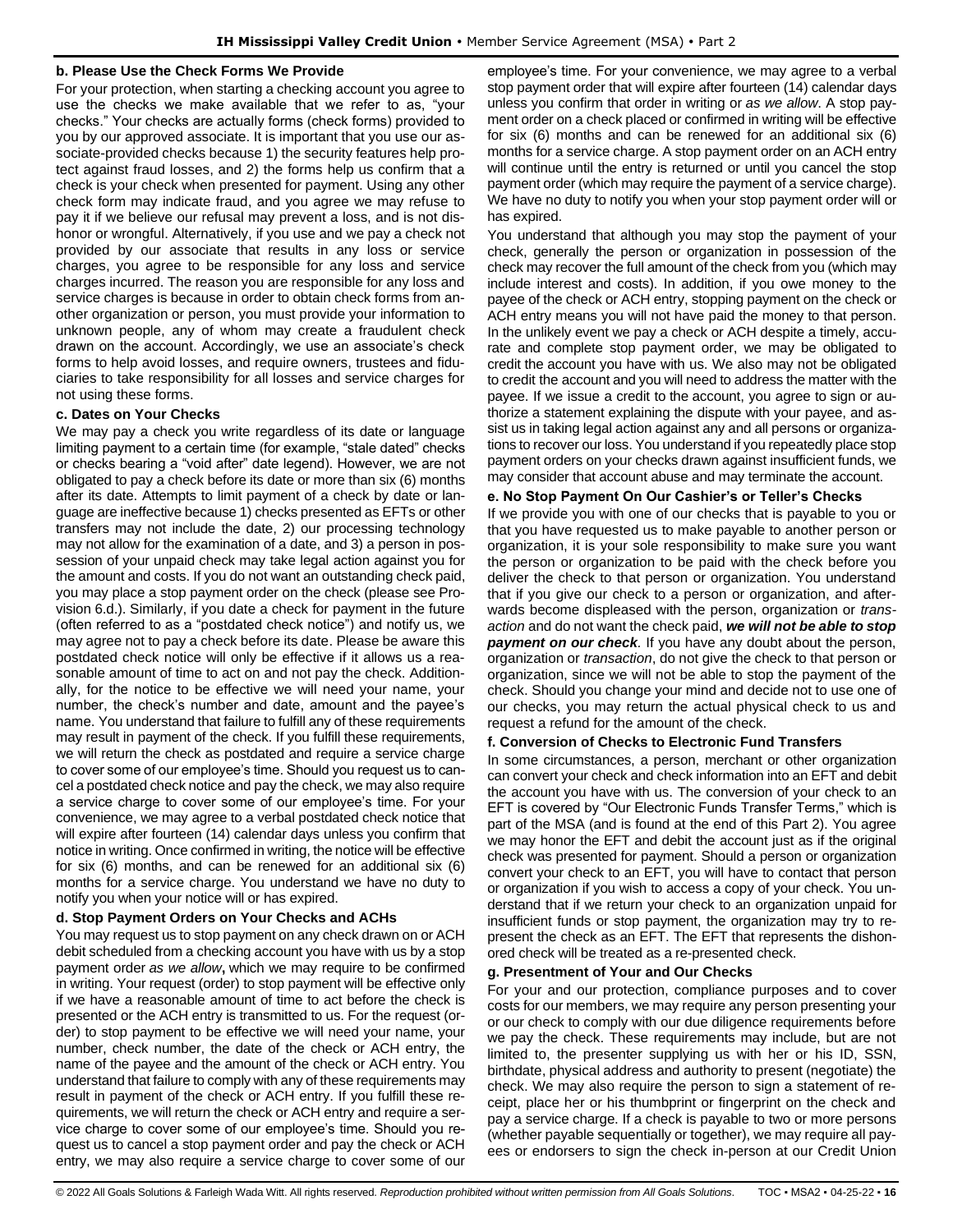(or *as we allow*) to assure all endorsements are valid. You agree that if a person presenting a check declines to carry out any of these requirements, we may refuse to pay the check, and that our refusal is not dishonor or wrongful since this person has not complied with our presentment requirements. (A presenter always has the option to deposit and receive funds for the check at the presenter's own financial institution). For your and our protection, checks presented after our 2 p.m. cut-off hour may be treated as if presented on the next business day we are open. You agree to be responsible for legal advice we require regarding any matter concerning a check drawn on an account you have with us (please see Provision 1.g.). Also, for your and our protection and security, we may pay a person presenting your check with our check or an EFT, and we may decline to pay this person with cash. You understand and agree that payment with our check is not wrongful since this person can obtain cash by depositing the check at her or his own financial institution. Additionally, for your and our protection and security purposes you agree we may pay any person (including you) presenting our check with a limited amount of cash, our check or an EFT, and may decline to pay the check entirely with cash. You understand and agree these payment options are appropriate since a person presenting our check can obtain cash by depositing the check at her or his own financial institution, and we can schedule the delivery of cash to you on your request, for which there may be a service charge.

### **h. Our Use of Automated Collection and Payment Processes**

We use electronic check deposit, transmission, presentment, payment and return technology to *manage* the greatest number of checks in the most cost-effective manner for the benefit of the members of our Credit Union. These automated processes rely on and can only recognize information in the Magnetic Ink Character Recognition (MICR) line at the bottom of the check, which contains your number, amount of the check and check number. To achieve these cost efficiencies for our members, you agree when we pay or take a check for deposit and collection we may disregard all information on the check (including notes and legends) other than 1) the identity of the institution the check is drawn on, and 2) the information encoded in the MICR line (whether consistent with other information on the check or not). You also agree when we pay a check without physically or visually examining it, it does not mean we failed to exercise ordinary care in paying the check.

#### **i. Determination of Available Balance to Pay Items**

Checks and other *transactions on* a checking account with us are paid based on your available balance, and not the actual balance. Your actual balance is the actual amount of funds in the account (based on credits and debits posted to the account at that time). Your available balance is generally equal to the actual balance, less the amount of any holds placed on recent deposits, holds placed for other reasons, and holds for pending *transactions* (such as debit card purchases) we have authorized but have not yet posted to the account. If an item presented for payment against the account exceeds the available balance, we will treat it as presented against insufficient funds even if the actual balance exceeds the amount of the item (please see Provision 6.k.).

We use available balance at the time transactions are presented to us to decide whether to authorize them for payment. We also use available balance at the time transactions are posted and actually paid (not when they are authorized) to decide whether to charge Overdraft Fees. The following example illustrates how this works:

Assume your actual and available balance are both \$100, and you swipe your debit card at a restaurant for \$60. As a result, your available balance will be reduced by \$60 so your available balance is only \$40. Your actual balance is still \$100. Before the restaurant charge is sent to us for posting, a check that you wrote for \$50 clears. Because you have only \$40 available (you have committed to pay the restaurant \$60), your account will be overdrawn by \$10, even though your actual balance was \$100. In this case, we may

reject the check, in which case we will impose an Insufficient Funds (NSF) charge. If you are eligible for Courtesy Pay, then we may pay the \$50 check, but we will impose a service charge because your available balance was not sufficient at the time of payment to cover the check. Also, when the \$60 restaurant charge is later submitted to the Credit Union and posted to your account, you will not have enough money in your available balance because of the intervening check, and we will impose a service charge for that transaction as well, even though your available balance was positive when it was authorized.

It is very important to understand that you may still overdraw your account even though the available balance appears to show there are sufficient funds to cover a transaction that you want to make. This is because your available balance may not reflect all your outstanding checks and automatic bill payments that you have authorized, or other outstanding transactions that have not been paid from your account. In the example above, the outstanding check will not be reflected in your available balance until it is presented to us and posted to your account.

In addition, your available balance may not reflect all of your debit card transactions. For example, if a merchant obtains our prior authorization but does not submit a one-time debit card transaction for payment within three (3) business days of authorization (or for up to thirty (30) business days for certain types of debit card transactions), we must release the authorization hold on the transaction. The available balance will not reflect this transaction once the hold has been released until the transaction has been received by us and paid from your account.

# **j. The Order in which Checks and Other Items are Paid**

In general, we pay checks and other *transactions* in the order they are presented to us, regardless of when you issued or authorized them. Insufficient funds balances on accounts may result from 1) checks paid, 2) holds on funds of deposited checks, 3) ACH debits such as online bill payment *transactions*, 4) payments authorized by an owner or other withdrawal requests, 5) items deposited by an owner and returned unpaid by the paying institution, and 6) imposition of requested or required service charges. Checks and ACH debits may be presented to us in batches or data files, and are paid when we process the data file. Checks in the same data file are processed in order by the date and time they are stamped. Checks presented for payment at our branch are processed at the time of payment. Debit card *transactions* are processed when transmitted to us, which may occur immediately or up to several days later. You understand that the merchant or its processor (and not us) determines when the *transaction* will be transmitted to us. When a merchant obtains authorization for a debit card *transaction*, we place a temporary hold against the funds in the account for the amount of the authorized *transaction*. In some cases, such as restaurants, gas stations, or car rental *transactions*, there may be a hold for an initially authorized amount, but the *transaction* is submitted at a different amount. You should be certain there are sufficient funds in your available balance at all times to pay checks or *transactions*, or they will be handled according to the overdraft and insufficient funds *terms* of the MSA, or paid under one of our check overdraft services if applicable. This Provision reflects our practices in effect at the time the MSA was prepared. You agree we may change these practices at any time without prior notice to you to address data processing constraints, changes in law, regulation, clearing house rules or to *manage* the business of our Credit Union.

# **k. Insufficient Funds to Pay Checks and Other Items**

If the available balance of funds in a checking account are not sufficient to pay a check or other item presented on the account, we may return it for insufficient funds, and require a service charge for the dishonored check or item (as explained in Provision 9.). You understand we have no duty to notify you if there are insufficient funds to pay your check or other items drawn on an account: *this is a matter you must pay attention to and are responsible for*. If we pay a check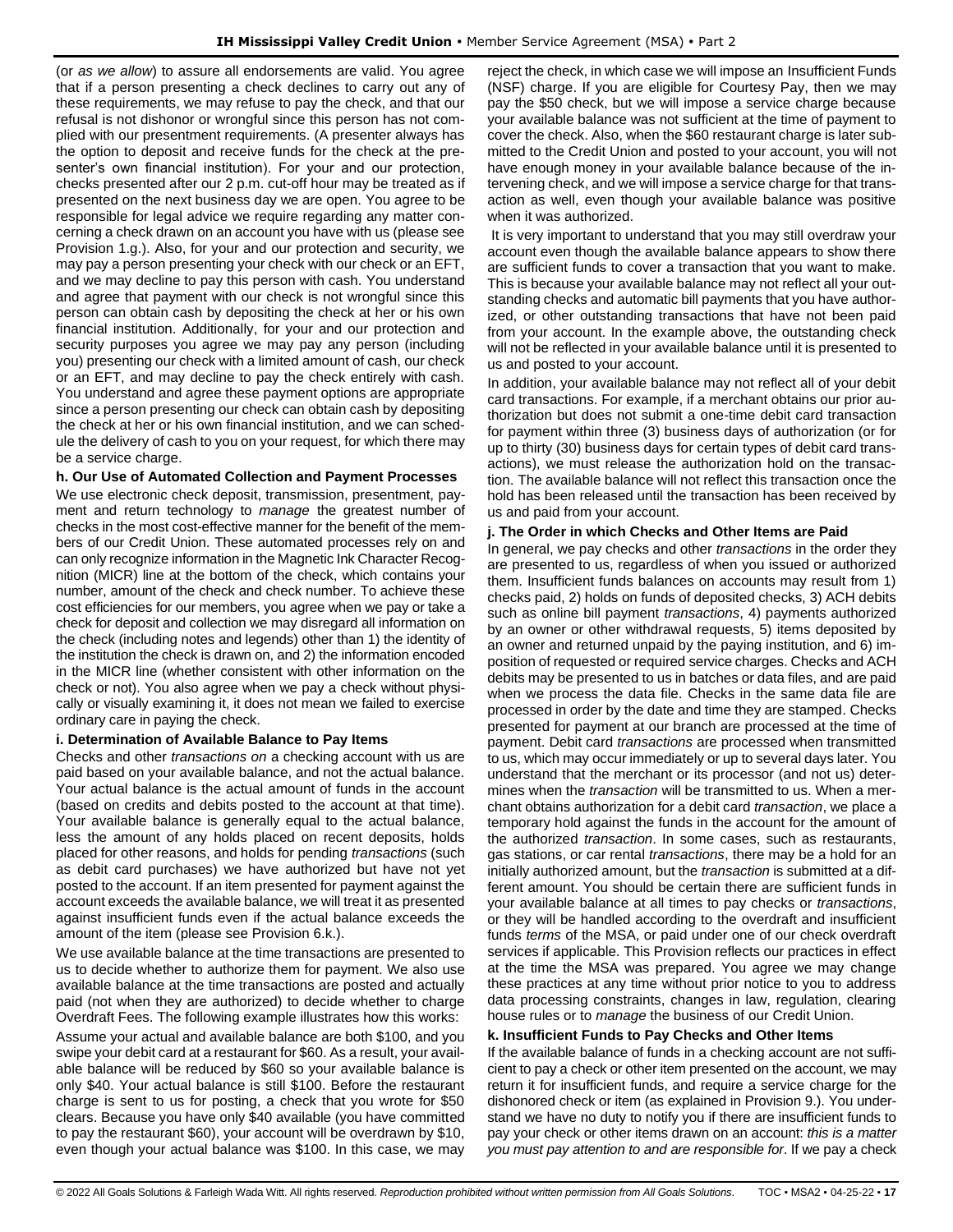or transfer that exceeds the available balance in an account, you agree to immediately repay us the amount of the paid check or transfer and any charge for that service, unless otherwise addressed by the MSA or other contract with you. If we pay a check or transfer that exceeds your available balance, it does not mean we will pay a check or transfer that overdraws an account in the future. If we charge an account you have with us for any obligation you owe, you understand the balance thereafter may be insufficient to pay a check or item drawn on the account, and we will rightfully refuse to pay the check or item for insufficient funds. If we return an item for insufficient funds, the payee (or the payee's institution) may re-present it. Each presentment against insufficient funds will result in a separate fee. Finally, if we are repeatedly presented with checks or items drawn on an account for insufficient funds, we may consider that account abuse and may terminate the account.

# **l. Payment of Checks & Items that Overdraw an Account**

**1) Account Overdraft Transfer Payment Services.** To assist you when you want or need your checks and EFTs or other items paid, we may provide you with overdraft payment services. If you qualify for and we agree to provide these services, we will pay your checks or EFTs drawn against insufficient funds by transferring funds from another account to a checking account with us. If an internal transfer does not satisfy a non-sufficient balance, accounts with non-sufficient funds will be assessed non-sufficient funds (overdraft) fees. Transfers from account(s) to a checking account are covered by the MSA and "Our Electronic Funds Transfer Terms." You agree we may apply funds deposited to account(s) with us to your outstanding overdrafts and service charges, regardless of the source of the deposit, including directly deposited government entitlements or benefits, such as Social Security deposits.

**2) Courtesy Pay Services.** If you have a checking account and are in good standing, you may use the privilege of our Courtesy Pay service which allows you to overdraft an account up to a set limit. We will notify you if you qualify for the program. If you qualify, we may pay your overdrafts up to a set limit and require a service charge. Your overdraft limit will increase to \$750 after you have qualified for 90 days unless we notify you otherwise. To be in good standing requires that you have a checking account for at least sixty (60) calendar days, be eighteen (18) years of age or older, and to have not caused us a loss. This service will not apply to ATM *transactions* or to non-recurring debit card *transactions* unless you notify us that you would like to opt in to coverage of such *transactions* as we may require. If you use this service, you will have thirty (30) calendar days to reimburse us for paid checks, draft items, EFTs, and service charges. For more information on this service, please contact us at 309-793-6200.

# **m. Your Lost or Stolen Checks: Notify Us Immediately!**

If your checkbook, a box of checks or a check is lost or stolen, please contact us immediately at 309-793-6200. The sooner you contact us, the less liability you have for unauthorized checks drawn on the account, and the sooner we can provide new checks, a new account and new number as required. When you notify us that your checks are lost or stolen, we may require you to sign or authorize a notice (*as we allow*) so we can rightfully refuse to pay the check(s) if presented for payment. You further agree that for your and our protection we may terminate an existing account and provide you with a new account (and potentially a new number to replace your number) to avoid a loss to you or us. In fairness to our members, there may be a service charge for all termination and replacement costs when you lose your checks. However, there will not be a service charge when your checks are stolen. If you give, mail or send your check to your payee (such as a creditor) who informs you that your check is purportedly lost or stolen, please contact us immediately at 309-793- 6200. When you notify us that your check to a payee is lost or stolen, for your and our protection you agree to sign or authorize a notice (*as we allow*) so we can rightfully refuse to pay the check if presented for payment.

# **n. Lost or Stolen Cashier's or Teller's Checks**

If one of our cashier's or teller's checks in your possession is lost, stolen or destroyed, you (and your payee if applicable) agree to sign or authorize a notice (*as we allow*) so we may rightfully refuse to pay the check if presented for payment. We may require you (or your payee if applicable) to post a bond, furnish us with collateral or a security interest in collateral, or wait ninety-one (91) calendar days from the date of the check, to receive a replacement check or refund. If you do not receive one of our checks that was sent or mailed to you, you agree to sign or authorize a notice (*as we allow*) so we may rightfully refuse to pay the check if presented for payment. At our discretion, we may require you to post a bond or furnish us with collateral or a security interest in collateral, prior to obtaining a replacement check or refund for our check that you did not receive.

**1) Delivery of Our Checks to You.** When you request one of our cashier's or teller's checks and are unable to take possession of the check in-person, we may send the check to you by a secure delivery service. This service may include but is but not limited to using Federal Express or United Parcel Service, which require your signature and proof of receipt. We use this secure method to deliver our checks for your and our protection to assure only you receive the check, and to spare you from having to post a bond and/or furnish collateral. Since this service is for your convenience and protection, you may be responsible for the cost of this method of check delivery. If you authorize us to deliver the check to you by regular U.S. mail, you agree to all time delays and to repay all costs and losses if the check is lost or stolen.

# **o. Your Checks & Family Members, Friends and Employees**

If you report your check has been forged or altered, we will investigate the potential crime. If we determine your family member, friend or employee committed or assisted with the crime, we will investigate your use of ordinary care in the matter. If we determine you failed to use ordinary care (i.e., were negligent) in handling or managing the check (or your ID), you agree to take responsibility for recovering any loss for the check. You understand you, like each member of our Credit Union, are in the best position to both prevent and address the crime with your family member, friend or employee, rather than imposing the cost on the members of our Credit Union.

# **p. Right to Refuse Payment for Potential Risks**

For your and our protection, we may refuse to pay any check or item we believe has a potential payment or fraud problem. Payment problems include, but are not limited to, insufficient funds, stop payment, closed account, illegible checks or checks or items written in a language other than English. Fraud problems include, but are not limited to, alterations and forgeries. You understand our non-payment or non-action under these circumstances is beneficial to you because it protects your funds and reduces the risk of loss and is therefore not wrongful. Alternatively, if we believe there is a fraud problem with your check and the presenter is the perpetrator of the fraud, you agree that for your and our protection we may retain the check to determine if it is fraudulent. You understand that our retention of the check protects you and us from incurring a loss on the account. You also agree that retaining the check is not wrongful because it may substantiate the commission of a crime, and its retention eliminates potential additional crimes. Following appropriate due diligence, if we determine the check is not fraudulent, we will either pay the check or offer to return it to the presenter. Finally, if we believe there is a fraud problem with your check and the presenter is not the perpetrator of the fraud, you agree that for your and our protection we may note the type of fraud on the face of the check before returning it to the presenter to alert branches and other institutions of the potential fraud problems with the check. Our action or inaction in these circumstances is purely at our discretion. You agree we are not required to take or refrain from taking any particular action on any of these matters.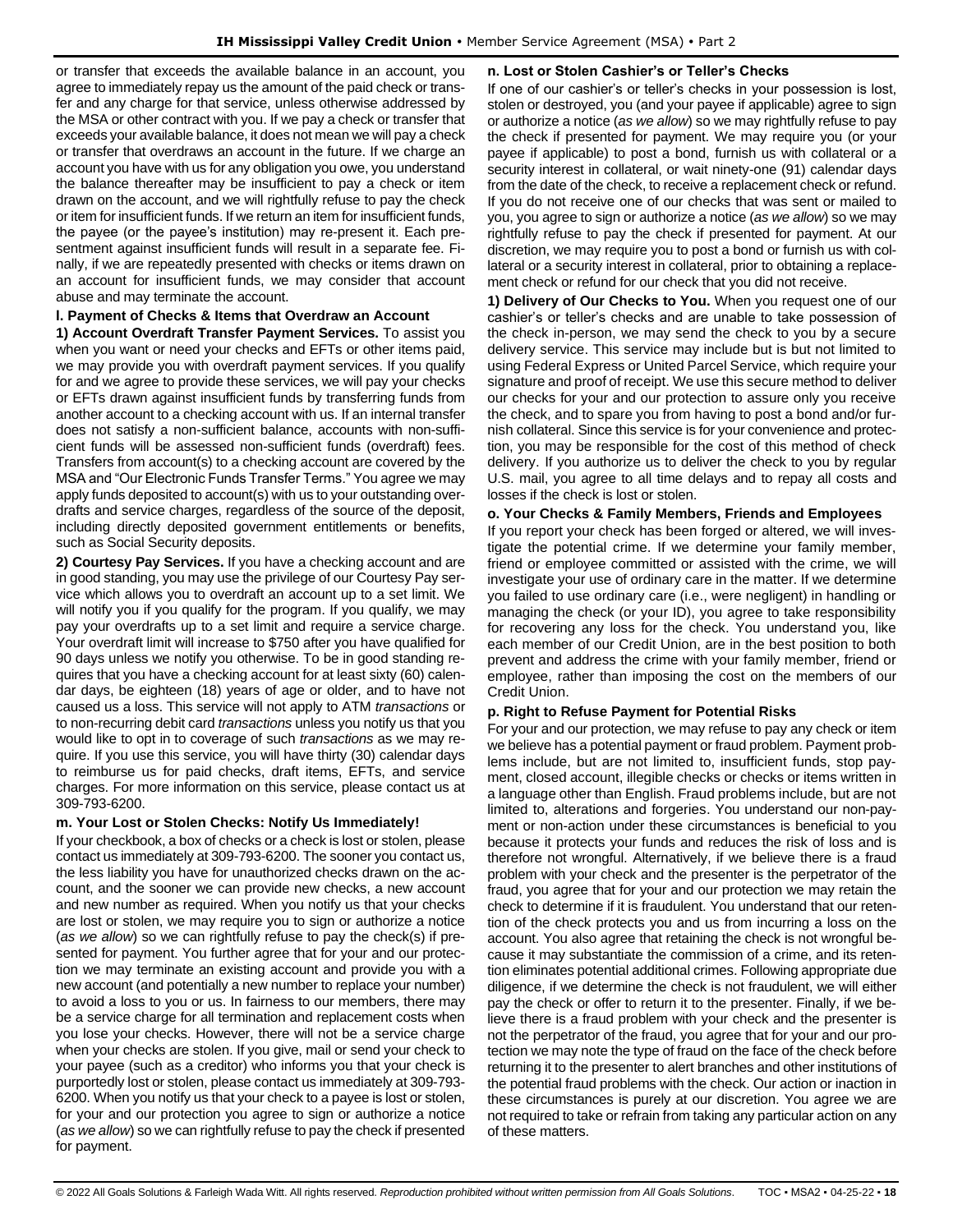#### <span id="page-18-0"></span>**7. Your Deposits to an Account with Us**

*Please see our "Summary of Our Service for Your Checks Offered for Deposit" for an overview of our check deposit services.*

#### **a. How You May Deposit Funds**

You may make deposits to an account with us *by any method we allow*, including in-person, mail, phone, online, ATMs, night depository, wire transfer and EFT. You may deposit funds in the form of cash (U.S. dollars), check, wire transfer and EFTs as we offer.

# **b. Our Rights on Your Deposit**

When we agree to take your deposits we are providing you a service by saving you the time and expense of having to go to the paying institution to receive your funds. In providing this service, we will credit the amount of the deposit to the account you have with us. However, depending on the type of deposit, we may hold some or all of the funds from the deposit. We may also refuse or return a deposit if we believe it is necessary to prevent you and us from incurring a loss. If we elect to hold the funds from your deposit the time period for the hold will depend on 1) the type of deposit (cash, check, wire, etc.), 2) the amount, 3) the account it goes into, 4) the source of funds, 5) our ability to verify persons, organizations and institutions issuing, negotiating and making payment, and 6) any other facts we consider important. In addition to this Provision, we encourage you to review "Funds Availability of Deposits," which is part of the MSA and found at the end of this Part 2. You understand if we make funds available to you from a check you deposit (in cash or otherwise) we are only *providing you with credit,* and are not *cashing, promising or guaranteeing payment of the check you deposited*.

Please be aware any check you deposit that is drawn on another financial institution can come back to us for a number of reasons. For reference, we group these reasons into two categories: nonpayment reasons (such as, but not limited to, insufficient funds, stop payment, closed account) and fraud reasons (such as, but not limited to, alterations or forgeries). It may take as many as nine days (seven business days and two weekend days), and in some instances more, for your deposited check to be returned by the paying institution for a nonpayment reason. If there is a fraud problem with the check, the paying institution may make a claim against us (even after the check has been paid) and demand repayment for the amount of the check for several years after you deposit the check (the number of years varies by state). If your deposited check is returned unpaid or we are required to repay the amount of the check for any reason, you are responsible for the amount of the check and all related service charges and costs. Accordingly, when we take your checks drawn on other institutions for deposit, to attempt to prevent losses for you and us, you agree we may hold the funds from the deposited check for a period of time. Also please see "Funds Availability of Deposits" at the end of this Part 2.

If we have reasonable cause to doubt collectability of a check you offer for deposit (typically for a nonpayment or fraud reason), we may hold the funds from the check. If we hold the funds in a checking account, we will provide you with a notice of the status of your deposit and when the funds will be available. If we believe there may be a problem with a check, we may choose to not take the check for deposit unless you agree that we may place an extended hold on the funds of the check offered for deposit. The extended hold is for your and our protection to determine if the check will be paid or is not subject to a fraud claim. In such cases, if you do not want us to place an extended hold on the funds, please tell us before we have processed the check for payment and we will return the check to you so you may obtain payment elsewhere.

In some instances, we may require the check to be deposited into a savings account that has transactional limitations, with the funds held for an extended number of days. We may provide you with a notice of the status of your deposit and when the funds will be available. We may choose to not allow you to deposit the check unless you consent to an extended hold on the funds of the check. The extended hold is for your and our protection because it gives us time to attempt to determine if the check will be paid and is not subject to a fraud claim. If you do not want us to deposit the check to a savings account and place an extended hold on the funds, please tell us before we have processed the check for payment and we will return the check to you so you may obtain payment elsewhere.

On your request and consent, we may also send a check you offer for deposit for special collection. Special collection means that we will not deposit the check in an account, but rather send the check directly to the paying institution for payment (for which there may be a service charge). You understand if we send the check for special collection, no funds will be deposited to an account you have with us until the paying institution agrees to pay the check. If we send the check for special collection it may take an extended (indeterminate) amount of time for the check to be finally paid. If you do not want us to send a check you offer for deposit for special collection, please tell us and we will return the check to you so you may obtain payment elsewhere.

Please be aware that we have no way to guarantee that any check you offer for deposit that is not drawn on our Credit Union will not be sent back to us for a nonpayment, fraud or other reason that requires us to repay the amount of the check. This is true even if we place a hold on funds from the check or send it for special collection. You understand if the check comes back to us and we are required to repay it, you are responsible for the amount of the check, and all related service charges and costs. You also agree that before you deposit a check, you will tell us about any circumstances or information you are aware of that could indicate the check may not be paid, or may be fraudulent or issued in connection with an illegitimate, unlawful or fictitious transaction or enterprise. You understand, regardless of the facts, circumstances and information you disclose about the check, you are still completely responsible for the amount of the check and all service charges and costs if it is dishonored, returned or a claim is made. Further, you understand that for your and our protection, prior to or after your deposit, should we believe there is a problem with the check you have offered for deposit, we may refuse to take the check and may return it to you so you may obtain payment elsewhere. Alternatively, if you request us to take a check for deposit and we believe there is a fraud problem with the check, for your and our protection you agree we may retain the check to determine if the check is fraudulent, and if so, the identity of the perpetrator of the fraud. You understand that our retention of the check protects you and us from incurring a loss on the check. You agree that in such cases, our retention of the check is not wrongful because the check may substantiate the commission of a crime, and our retention of the check avoids additional potential crimes. Following appropriate due diligence, if we determine the check is not fraudulent, we may take the check for deposit or return the check to you. Finally, if we believe there is a problem with a check and elect to return the check to you, you agree we may note the problem on the face of the check to alert branches and institutions of any potential fraud or nonpayment problem. You understand that if you do not want us to retain or make a notation on a check with a potential problem, you should not offer the check to us, because once the check is offered for deposit it has potentially involved us in a criminal or nonpayment and collection matter.

# **c. How to Endorse a Check You Wish to Deposit**

When you wish to deposit a check payable to you in an account with us, please turn the check over and locate the designated place for your endorsement on the back of the check at one end (which may have pre-printed lines). We recommend you write the words "For Deposit Only," sign your name beneath those words, and write your number beneath your signature in the endorsement space. If there is no designated endorsement space (or lines) on the back of the check, please write "For Deposit Only," sign your name and write your number in the blank area no more than one and one-half (1½) inches from the top edge of the check. For all mobile check deposits, you must endorse the original paper check with your signature and write: "FOR IH MISSISSIPPI VALLEY CREDIT UNION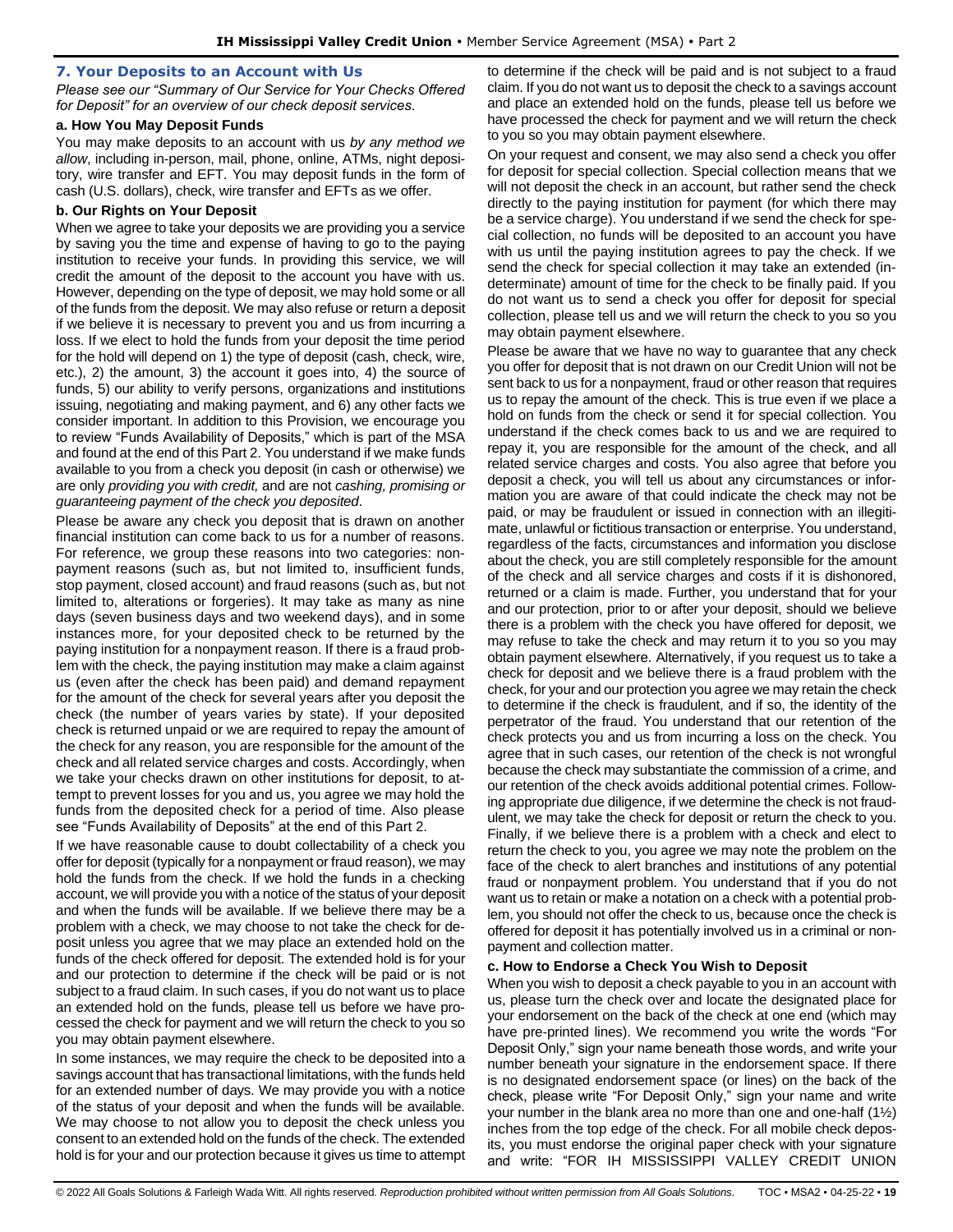MOBILE DEPOSIT ONLY" in the endorsement area. Please make sure the endorsement language, signature(s) and number go on the back of the check at the top edge, and are no more than one and one-half (1½) inches from the top edge of the check. Endorsing the check in any other way may risk the account not being credited for the amount of the check.

You agree we may ignore any other language or markings on the check, and you will be responsible for any loss that results from endorsements, language or markings inside or outside of your designated endorsement space. Also please use dark permanent ink (preferably black ink) for all endorsements, since you are responsible for any losses incurred for not meeting this requirement. Finally, you should use our deposit slips and envelopes when making your deposit. You understand you may not deposit 1) a substitute check without our consent, or 2) a substitute check or similar item you have created or for which no institution has made the substitute check warranties and indemnity. If you do so, you agree to indemnify us for all losses we incur in connection with the substitute check or item.

# **d. How to Write Your Check for Deposit with Us**

If you want to write a check drawn on an account you have at another financial institution, and deposit it into an account with us (in order to receive money back for the deposited check), please complete the check as follows. Make the check payable to yourself as the payee, and then complete and sign the check. Turn the check over and write "For Deposit Only" on the top of the back of the check, sign your name below this language along with your number and offer the check to us for deposit. While your check will be treated as any other check offered for deposit that is drawn on another institution, should you have an immediate need for cash or credit, please let us know. We have a number of ways we may be able to assist you.

### **e. Authority to Negotiate Checks and Endorsements**

We may take checks for deposit into any accounts you have with us, and recommend you endorse all checks you deposit. If we take a check for deposit without your endorsement, you agree that your liability for the check is the same as if you had endorsed it. If the account is a multiple owner, trustee or fiduciary account, each owner, trustee or fiduciary may endorse and deposit checks for one another. For identification and tracking purposes we may place your number on any check you offer for deposit. If you do not want your number on a check, please tell us and we may return the check to you to obtain payment elsewhere. For your and our protection, we may confirm the endorsement on any check you offer for deposit, and require you to carry out specific endorsement requirements for business, insurance or government checks.

If you wish to deposit any check payable to two or more persons (whether negotiable sequentially or together), we may require the check to be endorsed (or re-endorsed) in-person at our Credit Union by everyone required to endorse the check. However, we may choose to take such a check for deposit regardless of the number of endorsements on it (or whether those endorsements were made inperson at our Credit Union) if the check is deposited by you or a person you have authorized according to the MSA. For checks not made payable to you as the payee (or endorsee), we may require proof 1) of your authority to endorse a check on behalf of another person or organization, and 2) that any endorsement on a check prior to your endorsement is authentic and authorized. These measures are necessary so we can provide you with our check deposit services and for your and our protection. You agree to be responsible for legal advice we require regarding any matter concerning a check you offer for deposit (please see Provision 1.g.). Finally, if you send us a check for deposit (payable to you or us) and do not specifically tell us in writing what is to be done with the check (i.e., you do not explain the exact purpose or reason you are sending the check to us, such as for a loan payment), we may deposit the check to either a checking or savings account you have with us.

### **f. Your Options for Direct Deposit Services**

We offer direct deposit services that allow you to preauthorize deposits to accounts with us (such as payroll, Social Security, retirement or other government deposits) or preauthorize transfers from accounts with us (such as regularly-scheduled payments to creditors). You must initiate direct deposits by a method acceptable to the initiator of the deposit (such as your employer or the federal or state government). You understand we may refuse and return any or all funds transfers for any lawful reason. Should we be required to reimburse the federal or state government or other initiator of a transfer for any payment directly deposited into an account you have with us, you agree we may deduct the reimbursed amount from the account, and may recover any amount you owe according to the *terms* of the MSA unless otherwise required by law. If you file for bankruptcy and do not cancel a direct deposit authorization to an account, you agree we should continue to apply your direct deposits according to the instructions previously given to us.

### **g. Deposits Made at a Night Depository**

If you make deposits at a night depository, you agree to use any special container, bag or envelope we may require. You understand we access night depositories only once on each business day we are open. Containers, bags or envelopes placed into the night depository before we access it are processed that business day, whereas those placed after we access it are processed the next business day. Night depositories are opened and items placed in the depository are removed and logged in the presence of two (2) of our employees or associates. The contents of each container, bag and envelope is counted, and we issue a credit to the account on the deposit ticket accompanying the deposit for the amount, as indicated by our count.

You agree we are a bailee of items placed in the night depository (i.e., we are simply in possession of the container, bag and envelope) until we have opened the containers, bags and envelopes, verified the contents, and credited the contents to an account you have with us or returned the container, bag or envelope and contents to you. You acknowledge that our count of any deposit placed into the night depository is the final determination of the contents of a container, bag or envelope placed in the depository. We will use reasonable efforts to notify you of any difference between the amount of a deposit we counted and that shown on a deposit ticket, though we will not be liable for any delay or failure of this notification. No deposit is considered to have been made until we have removed it and processed it as explained in this Provision, and a credit has been issued to the account you have with us. You agree you will be responsible for any damage to the night depository or delay in crediting deposits if you use a container or bag other than those we supply or you do not follow our instructions on the use of envelopes. You understand and agree the procedures explained in the MSA are commercially reasonable, and if we follow these procedures, we are not negligent in handling items placed into the night depository.

# **h. Taking Checks from You for Deposit is a Service**

You understand that in handling checks, drafts, items, images or money you wish to deposit, we are providing you a valuable service. Not only are we saving you the time and expense of having to take checks or items to the institution they are drawn on and present them in-person for payment, we are also safeguarding and paying dividends/interest on your money. While we are pleased to provide you with this service when collecting the payment of your deposited checks or items, we act only as your agent, and assume no responsibility for the checks or items beyond using ordinary care as a depositary institution. We are also not responsible for any deposit sent by mail or made at an unstaffed facility (for example, an ATM not at a branch) until we actually receive the deposited item or money. We are not liable for the negligence or default of any correspondent institution or for loss in transit, and each correspondent will only be liable for its own negligence. You agree we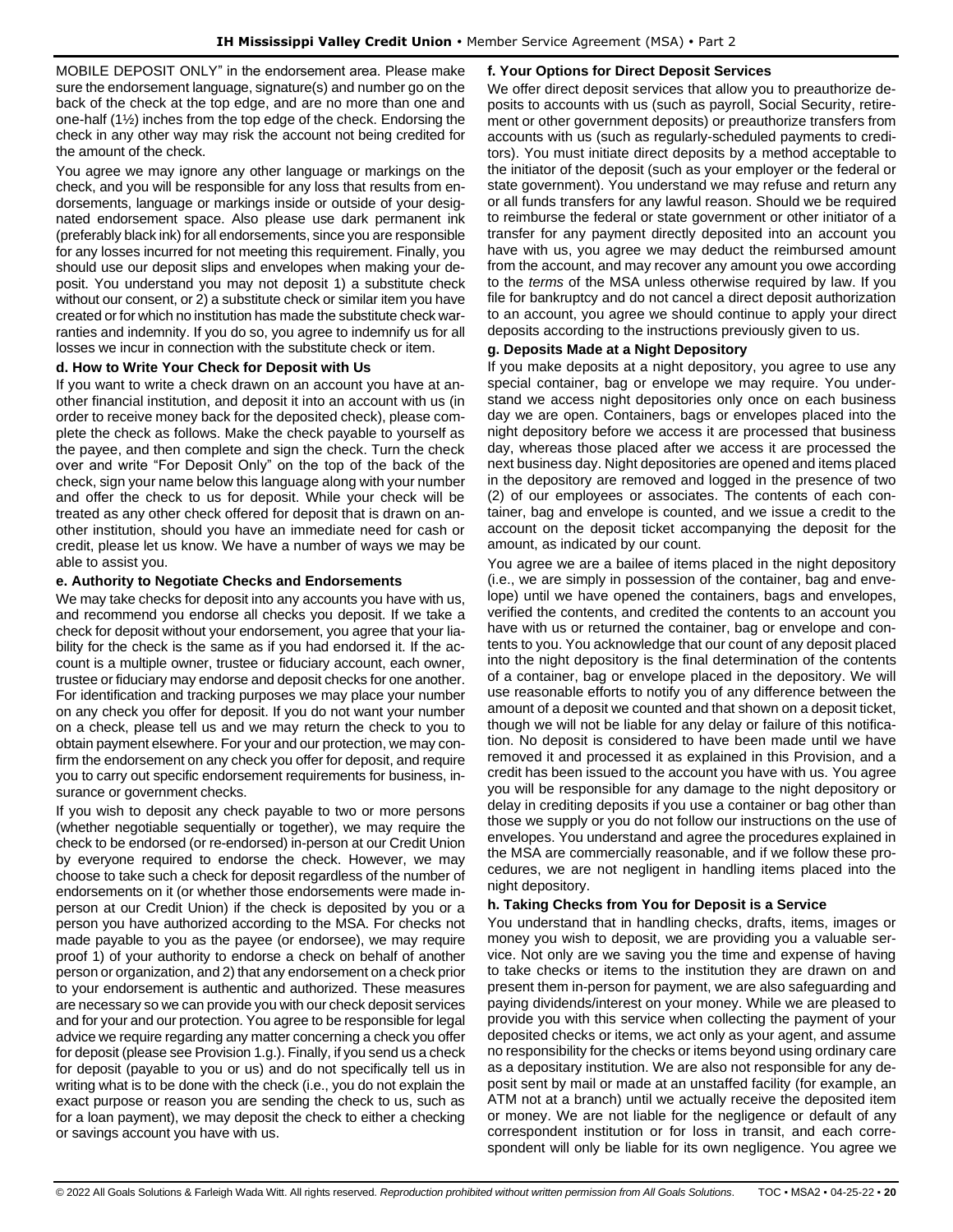may send any check offered for deposit for special collection, as explained in Provision 7.b. You further agree we have the right to charge an account you have with us for any check taken for deposit should it become lost in the collection process.

# **i. When Your Deposits Will be Credited to an Account**

Deposits to an account with us will generally be credited on the business day of the deposit. Deposits made after our end of business day or on a holiday, will be credited to the account on the next business day we are open (please see the "Funds Availability of Deposits" disclosure at the end of this Part 2). Deposits of checks made any time at ATMs are credited to the account on the business day on which they are deposited. Deposits made at unstaffed facilities other than ATMs will be credited to the account on the day funds are removed and processed by us. Deposits of coin or currency will not be finally credited until we have counted the deposit and confirmed the amount. If we are aware of a discrepancy between the amount on a deposit slip and the cash or checks we count, we will provide you with a notice of the discrepancy by a method accessible to you. In rare instances, an actual discrepancy may not be detected. In such cases, the amount credited will be the final amount of your deposit unless you or we discover the discrepancy and are able to correct it without loss to our Credit Union. Credit to an account you have with us for funds deposited is conditional (provisional) until we are actually paid for the deposited items (i.e., when we receive final payment). Checks drawn on an institution or organization outside the U.S. may be handled on a special collection basis only (as explained in Provision 7.b.), to attempt to prevent a loss for you or us on the foreign check.

# **j. When We Do Not Take a Check for Deposit**

For your and our protection, we may decline to take a check from you for deposit if we believe the check has a potential nonpayment, fraud or other problem. Nonpayment problems include, but are not limited to, insufficient funds, stop payment, closed account, illegibility or checks or items written in a language other than English. Fraud problems include, but are not limited to, potential alterations and forgeries. We may also decline a check that we have agreed is ineligible for deposit under this or any contract you have with us (typically for the type or amount of the check when deposited online or at an ATM). You understand that when we decline to take a check from you for deposit, we are providing you with an important service by sparing you from being obligated to us for the amount of the check and all related service charges and costs if the check is dishonored and returned or a claim is made.

# **k. Erroneous or Fraudulent Deposits to an Account**

If a deposit, payment or other credit (whether by check, cash, EFT, wire or otherwise) is made in error or by fraud to an account you have with us, we may debit the account for the amount of the erroneous or fraudulent deposit, payment or credit. We may do so without notice to you, regardless of when the original deposit, payment or credit took place. If you withdraw any or all of the funds erroneously or fraudulently deposited, paid or credited to an account or you, you agree you will reimburse us for the amount of the erroneous or fraudulent *transaction*, plus all dividends/interest paid on the erroneous or fraudulent amount, along with all service charges and costs.

# **l. Your Responsibility for Unpaid Deposits and Claims**

All deposits or other credits to an account (including checks, items, EFTs, ACH transfers, wire transfers, etc.) are subject to being paid (they are "provisional"). This means if we do not receive final payment on any deposit or credit, we will charge an account you have with us for the amount of the unpaid check or item and a return service charge. Further, if we incur a service charge or any cost to collect a check or item deposited by you, we may charge that service charge or cost to the account you have with us. If the amount in the account is not sufficient to cover the unpaid check or item, and all related service charges and costs, you are responsible for the difference.

After we have received final payment, we refer to these deposits as collected items. If any check or other item deposited to an account is returned to us for any reason, we have the right to charge the account you have with us for the amount of the check or item, plus any service charge incurred. We may charge an account regardless of whether the amount of the check or item was available for your use or not. If any check or other item credited to an account you have is returned to us for any reason, you waive your right to any notice of non-payment or dishonor for the check or item. For your benefit and ours, you agree we may pursue payment of a dishonored check or other item at any time, including giving the financial institution the check or item is drawn on extra time beyond any midnight deadline limits.

Furthermore, if anyone makes a claim against us based on a check or other item credited to an account you have with us, we may charge the account for the amount of the check or item and all service charges and costs even if you have already received final credit and withdrawn the funds. Such claims may include, but are not limited to, forged or missing endorsements, alterations or conversion. If the amount in the account is not sufficient to cover the claim on the check or item, and all service charges and costs, you are responsible for the difference. Finally, even if we provide you with *immediate availability of funds* for your deposited check or other item, you are responsible for the amount of the check or item and all related service charges and costs if we do not receive final payment or whenever a claim is made.

# **m. Your Deposit Returned as a Substitute Check**

Any check drawn on another financial institution that you deposit in an account you have with us can come back to us for a nonpayment, fraud or other reason. When a check you deposited is sent back by another financial institution, under federal law that institution may send the check back to us as a "substitute check." A "substitute check" is a paper image of the front and back of the original check that satisfies certain legal requirements. The front of a substitute check states: "This is a legal copy of your check. You can use it the same way you would use the original check." If the check you deposited is sent back to us as a substitute check, we will debit the account you have with us for the amount of the check and all service charges and costs owed to us. If the account with us is not overdrawn, we will return the substitute check to you along with a notice that explains your rights when you receive a substitute check. Should you have any questions about checks being returned as substitute checks, please contact us during business hours and we will be happy to assist you.

# **n. Depositing Checks Through a Mobile or Online Service**

We may offer an internet service that allows you to deposit checks to an account you have with us online. For your convenience, and in order to remind you to go online to start the service, we may note your request for this service on a form or enter it in *our records*. This internet service is governed by the contract you agree to online, the MSA, all other contracts, as applicable, and *our records* (please see Provision 7.c. for endorsement requirements for checks deposited by image). Should you have questions about this service, please contact us at your earliest convenience.

# <span id="page-20-0"></span>**8. Your Dividends (or Interest) and Our Rates**

The dividends/interest earned on account(s), the dividend/interest rates, balance requirements, annual percentage yields, compounding, crediting and *terms* are provided to you in "Our Rates & Service Charges" of the MSA. Some of this information is also in your periodic statement. To serve the best interests of the members of our Credit Union, we may change or add account dividend/interest rates and annual percentage yields from time to time as explained in that disclosure and this Part 2. You understand you may request and confirm the rate on any account or your information in *our records* (particularly for a term account), or request a copy of the disclosure, by contacting us during business hours. You may also review and confirm the rates on accounts on your periodic statement or through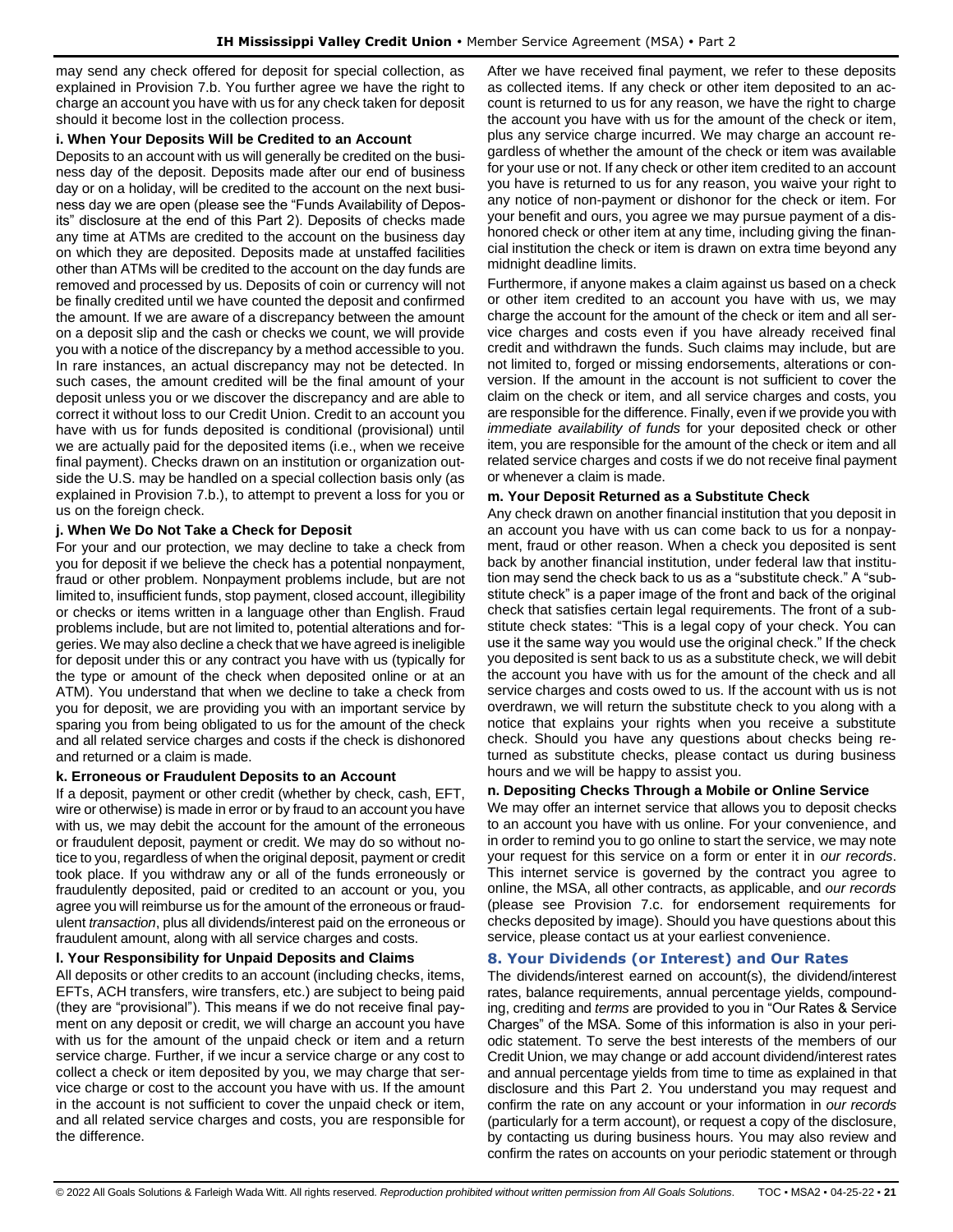the use of internet services we offer. Further, you can access "Our Rates & Service Charges" of the MSA (along with this Part 2 and all our disclosures) on our website.

You may also confirm the rate on a loan by contacting us any time we are open for business.

#### <span id="page-21-0"></span>**9. Our Services, Related Service Charges & Costs**

We require the payment of service charges and the reimbursement of costs in two circumstances: 1) for products and services that we provide, or services you incur, or 2) as a result of another person's, organization's or your requests or claims for funds or information concerning you or the products and services you have with us. (Please see the definition of "Service Charge" in Provision 1.e.) The amount of each service charge is provided or accessible to you in "Our Rates & Service Charges," and may be noted in your periodic statement. In general, there will be a service charge to cover some of our employees' time and other costs of *managing* a product or service, *action* or *transaction*, or addressing any request or claim for information or funds. We require service charges so that each member is responsible for the cost of each product, service, *action*, *transaction*, request or claim applicable to that member, rather than imposing that cost on the members of our Credit Union. To serve the best interests of the members, you understand and agree we may change or add product and service charges from time to time. We will notify you of changes and additions as explained in the MSA or as required by law. We would be pleased to show you a number of ways to reduce service charges by maintaining sufficient funds to pay checks and EFTs, timely payments on obligations or through the use of the internet services we offer. For help with these cost-savings recommendations, please contact us any time we are open for business.

You may also confirm the amount and reason for a service charge related to a loan by contacting us any time we are open for business.

### <span id="page-21-1"></span>**10. Funds Held in Accounts with Us are Insured**

We are committed to protecting our members' savings and deposits held with us. In addition to the strength provided by our capital, members' funds are insured at a minimum of \$250,000 for each member by the National Credit Union Share Insurance Fund (NCUSIF). Our employees are available to discuss your account insurance needs, and often can inform you about how to organize the accounts you have with us to maximize the available NCUSIF coverage. If you are interested in learning more about maximizing the account insurance coverage for your funds, please contact us at your earliest convenience.

#### <span id="page-21-2"></span>**11. Maintenance of Products and Services with Us**

Because you are a valued member, we strive to provide you with excellent service when assisting you with the accounts, loans, products and services we maintain and *manage* for you. To assure you are aware of the advantages of membership and new product and service opportunities that may benefit you, you agree we may contact you by any method you have consented to as explained in the MSA. We maintain and *manage* the accounts, loans, products and services you have with us (and your *actions* and *transactions* on the same) to assure they are active, operational and beneficial to you, and to provide you with the best financial service possible. You, in turn, maintain products and services by using or retaining them with us. By maintaining the products and services you have with us and allowing us to maintain and *manage* them for you, you confirm your ongoing consent to the MSA, your other contracts, as applicable, and any changes and additions we make to them from time to time. Should you have any questions about the maintenance and *management* of our products and services, please contact us during business hours and we will be happy to assist you.

#### **a. Safeguard all Information and Documents**

You may request to review and access a copy of your information and *documents* in *our records* for products and services any time we are open for business. Please be aware that a copy of your information or *documents* may contain all your personal financial information, along with passwords, codes, PINs and other data to access the products and services with us. If you request a copy of your information or a *document*, you agree it is your responsibility to keep all information and *documents* confidential, in a secure location, and assure that no one else can access them. If any of your information, *documents*, checks or cards are lost or stolen, please contact us immediately to minimize your liability (please see Provisions 12. and 15.). In fairness to the members, if a copy of your information or a *document* you requested or your passwords, codes, PINs or other data, is/are lost or stolen, we will investigate your use of ordinary care in the matter. If we determine you failed to use ordinary care (i.e., were negligent) in handling or safeguarding a copy of your information or a *document* or any access information, and your negligence contributes to a loss from *actions* or *transactions* (other than a loss addressed by the Electronic Fund Transfer Act), you may be responsible for all losses, costs and service charges that we incur as a result of the loss or theft.

#### **b. Reviewing Products and Services with Us Online**

We may offer an internet service that allows you to review and maintain the products and services you have with us online. For your convenience, and in order to remind you to go online to start the service, we may note your request for this internet service on a form or enter it in *our records*. You understand this service may be governed by the contract you agree to online, the MSA, all other contracts, as applicable, and *our records*. Should you have any questions about these services, please contact us at your earliest convenience.

#### **c. Lack of Capacity and Undue Influence**

If we believe you do not have the capacity to *take actions* or *conduct transactions*, or a person is exerting undue influence over you, we may act to prevent losses for you and us (though are not obligated to do so). Such measures include, but are not limited to, 1) declining to follow instructions, 2) suspending all methods to access the accounts and any loan or line of credit (or any other product or service) with us, 3) placing a hold on the funds in the accounts (as explained in Provision 19.b.) with us, 4) performing due diligence to determine if you have the capacity to *take actions* or *conduct transactions* or are a victim of undue influence over your affairs with us, and 5) notifying the appropriate authorities. Though we may undertake any of these activities, you agree we are not required to do so. You further agree we may continue the hold on the funds and decline all requests and the continue suspension of all methods to access the products and services you have with us, until we 1) determine that you can personally handle your own business and affairs and/or are not the victim of undue influence, or 2) receive lawful notice instructing us otherwise.

#### **d. Computer System and Internet Service Disruptions**

While we do our best to minimize disruptions to our internet services, website, phone system and any other component of our *computer system*, disruptions may occur on a planned and unplanned basis. We strive to restrict such disruptions to non-business hours, but are not always able to do so. In the event of planned disruptions (for upgrades and repairs), we may provide advanced notice and assist you when contacted during business hours. In the event of unplanned disruptions (caused by natural disasters or other emergencies or problems), we have taken every precaution to protect your information and funds, and will be working to restore our internet services, website or *computer system* to normal operations as soon as possible. We apologize in advance for any inconvenience a disruption causes you, and greatly appreciate your patience and understanding. Should you need assistance during a disruption, please contact us during business hours and we will do our best to assist you.

#### **e. Proactive Steps for Data Security Incidents**

While we take every precaution to protect the information in our *computer system*, in the event of a data security breach we (or our associate) may notify you about the specific matter and information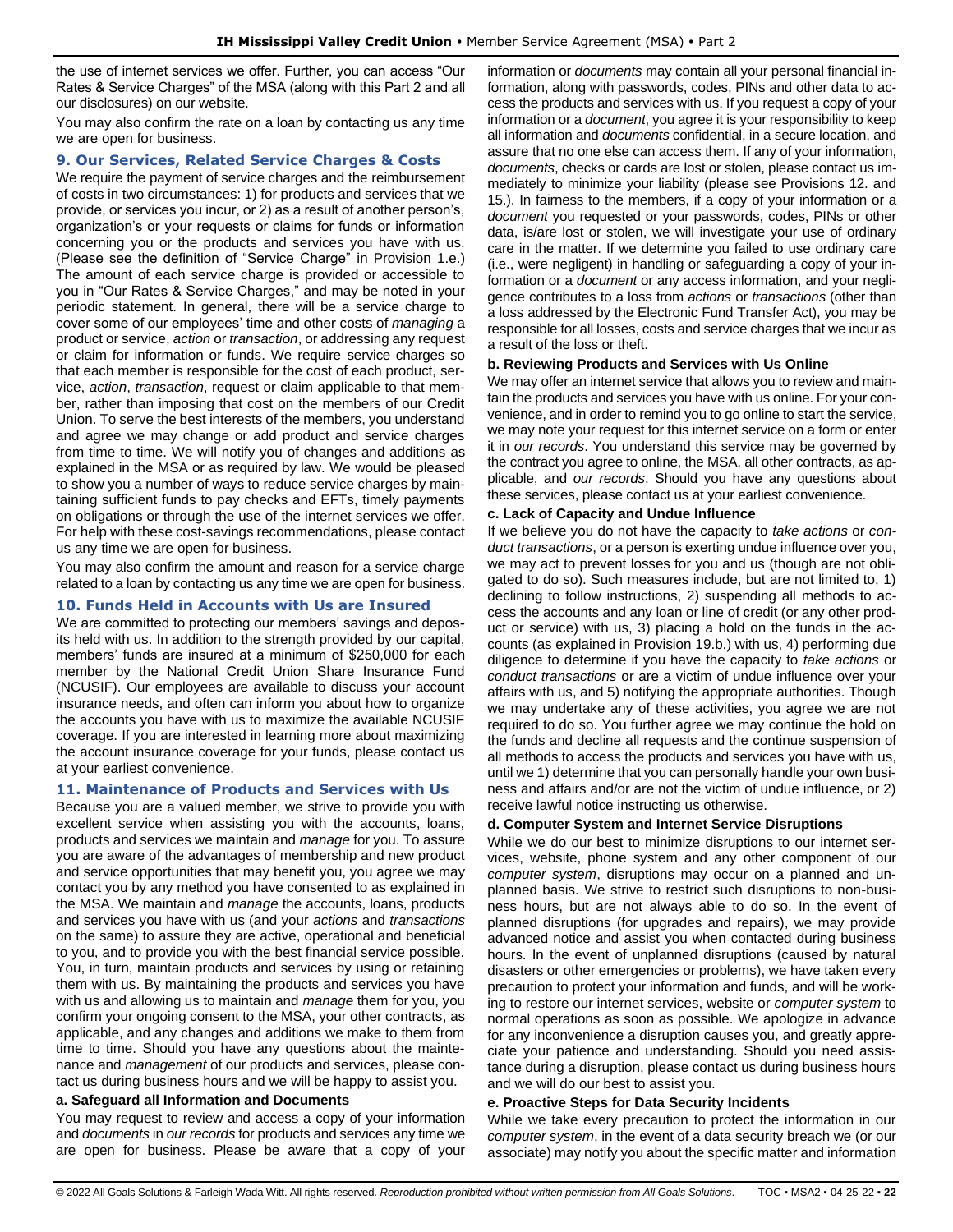involved, along with any instructions for you to minimize or eliminate potential problems. Please be assured we have taken every proactive measure to safeguard the information and funds you have with us. Should you have any questions about a data security incident, please contact us at your earliest convenience and we will be happy to assist you.

### **f. Please Help Us with Recommendations or Complaints!**

*We apologize in advance* for any inconvenience or dissatisfaction we may cause you, and thank you for giving us the opportunity to address any recommendation or complaint. Excellent member service and your complete satisfaction with our accounts, loans, products and services is extremely important to us. Therefore, *we take all complaints very seriously*, and *greatly appreciate any recommendations to improve our service*. Please contact us during business hours and we will do our best to address your suggestion or problem immediately.

We thank you in advance for your time and valuable input, and will do our utmost to address all suggestions or concerns expediently and in a manner that serves the best interests of the members and you.

#### **g. Suspension of an Action or Transaction**

For your and our protection and/or to *manage* our business, you understand we may suspend (hold and delay) an *action* or *transaction on* an account, loan, product or service for any reason not prohibited by law, including but not limited to, 1) our methods are inoperative due to emergencies or problems, 2) the product or service has been terminated, 3) we are unable to contact you, 4) failure to provide required documentation, information or ID, 5) failure to use a required method or *document*, 6) exceeding a limit or an amount set by us, 7) failure to meet a minimum balance for thirty (30) days, 8) inactive or abandoned products or services, 9) deposited check funds are not available, 10) funds are collateral for an obligation, 11) overuse of *actions* on our products or services, 12) any lost or stolen check, card or access device, 13) a breach of or unauthorized access to a product or service, 14) business or compliance purposes, 15) to stop or prevent a loss, 16) potential lack of capacity or victim of undue influence, 17) failure to comply with any *term* of a contract, 18) funds held or offset per a security interest or lien, 19) account and/or funds held for a dispute or uncertainty, 20) unpaid check(s) or EFT(s) for insufficient funds or stop payment orders, 21) deposited item(s) charged back for nonpayment or a claim, 22) a garnishment, levy or similar legal claim or notice, 23) default on any obligation, 24) limited to a savings account and voting by mail, 25) ineligible for membership, 26) membership terminated, 27) notification of death, 28) the owner for IRS reporting is removed or deceased, 29) causing us a loss, 30) not voluntarily repaying a loss, 31) anything unethical or unlawful concerning you or your or our business, 32) our belief that an *action* or *transaction* may be fraudulent, 33) any alteration, forgery or fraud concerning you or your or our business, 34) any falsification or misrepresentation concerning you or your or our business, 35) any alleged crime concerning you or your or our business, 36) abuse of or threats to anyone associated with us, or 37) any other reason we believe is appropriate to *manage* the business of our Credit Union.

# <span id="page-22-0"></span>**12. Lost, Stolen or Breached Products & Services**

If a check (or checks), debit card, ATM card, PIN, our check, any of your information or *documents* (we have provided or made accessible to you), is/are lost or stolen, or there is unauthorized access to any account or service, please call us immediately at 309-793-6200. The sooner you contact us, the less liability you will have for unauthorized *actions* or *transactions*, and the sooner we can provide new accounts, products, services, checks, cards, PINs, internet services and numbers. Also, if a credit card is lost or stolen, please call us immediately at 309-793-6200. In fairness to the members, we may require a service charge for terminating and starting new accounts, products, services and numbers (and replacing checks or cards) when you lose a check (or checks), ATM or debit card. However, we will not require a service charge when checks, ATM or debit card are stolen. We may also require a service charge for terminating and starting a new internet service and related accounts, products and services. Additionally, in fairness to the members, if you notify us of unauthorized access, *actions* or *transactions on* an account that is/are not addressed by the Electronic Fund Transfer Act or other law, we will investigate your use of ordinary care in the matter. If we determine you failed to use ordinary care (i.e., were negligent) in handling or safeguarding the methods of access to the account, you agree to take responsibility for all losses, costs and service charges that you or we incur. If we incur a loss or a crime or potential crime is committed concerning the products or services you have with us, you agree to cooperate with us and any person and organization with a business or law enforcement interest in the loss, crime or potential crime to assist in the enforcement of rights or the prosecution of the crime. To protect you and the members of our Credit Union, if we incur a loss or a crime or potential crime is committed against you or us pertaining to the products or services you have with us, on our request you agree to file a police report and assist with the prosecution of anyone associated with the crime or potential crime. Additionally, if we incur a loss or a crime or potential crime is committed against us or an associate pertaining to the products or services you have with us, we may file a police report. While we will always comply with all required applicable law in addressing a loss, purported loss, crime or potential crime (such as the Truth in Lending Act and Electronic Fund Transfer Act), you understand and agree that your failure to fulfill the obligations of this Provision in specific, and the MSA in general, may result in the termination of products, services and membership with us after we have complied with all applicable law.

### <span id="page-22-1"></span>**13. Membership, Product and Service Information**

You understand you and any owner, trustee, fiduciary, or other person you authorize may access information about the accounts, loans, products and services you have with us. You also understand any person you authorize may be able to see, access and release all information about all the accounts, loans, products or services you have with us, even if they have no ownership interest in, or access to, such accounts, loans, products or services. You understand if this person is an owner, trustee or fiduciary**,** you may request to remove this person (according to the MSA) or otherwise change or terminate the account, loan, product and service any time we are open for business and as *we allow*. For these reasons, you agree that all *actions*  and *transactions on* accounts, loans, products and services with us by this person are authorized, even if they are not conducted for your benefit or according to your instructions.

If you do not want another person to be able to see, access, use and release all information about the accounts, loans, products or services you have with us (or potentially *take actions* or *conduct transactions on* the accounts, loans, products or services), please let us know and we will explain your options to remove this person or change or terminate the accounts, loans, products or services. We may also be able to offer new or additional accounts, loans, products or services that only you may access (which may require the payment of a service charge).

We may require a service charge for research to cover any employee time and other costs involved in addressing your request, or another person's or organization's lawful claim, for information concerning the accounts, loans, products or services you have with us. To save you time, money and avoid or reduce research service charges, we encourage you to ask us about and use the internet services we offer that enable you to access your information.

We will not release your information to any person or organization without your consent unless the person or organization provides us with a valid subpoena, summons, search warrant, court order or other required documentation, or the disclosure of your information is otherwise permissible under applicable law or as specified in "Our Privacy Notice." We may require a service charge from you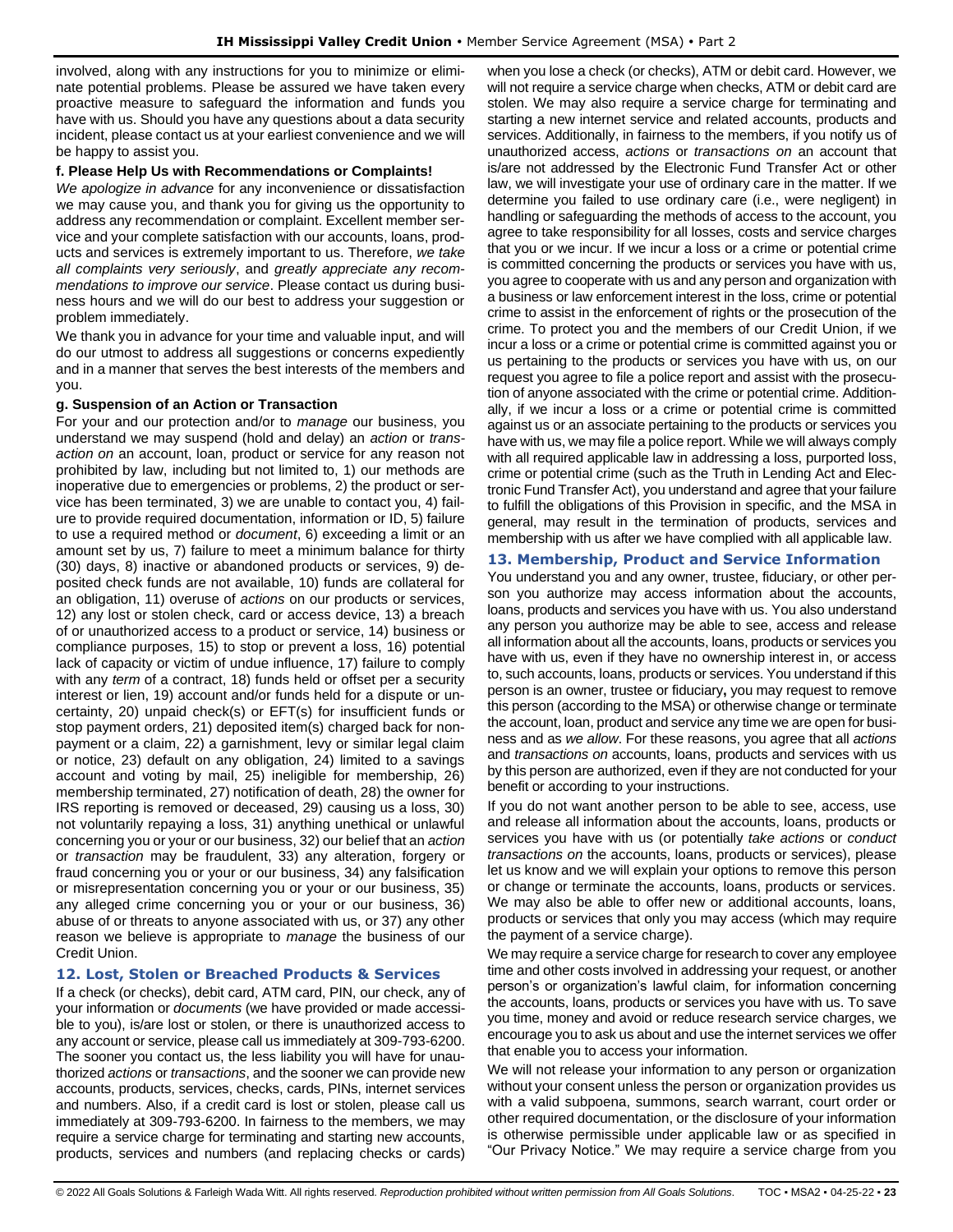for our time spent researching the information. Again, we require this charge so that each member is responsible for the time and expense we incur for any research caused by a third party's (non-Credit Union) demand for member information, rather than imposing those costs on the members of our Credit Union. You also agree that we may require a service charge for research when addressing any claim you make concerning an *action* or *transaction on* accounts, products or services that is determined to be authorized. We require this service charge so that each member is responsible for the time and expense we incur addressing an authorized *action* or *transaction* involving that specific member, rather than imposing those costs on the members of our Credit Union. You agree to be responsible for legal advice we require to assist with or that results from any matter concerning a claim for information involving you (please see Provision 1.g.). Finally, you agree if you are ever obligated to repay us for any service charges, costs, losses or liability in connection with any product or service you have or had with us, we may share your information with any associate (including but not limited to credit reporting services, collection agencies or attorneys) assisting us with the collection of your obligation, whether or not you are still a member of our Credit Union.

#### **a. Our Records Govern Account Features**

Depending on the accounts selected, we may provide or make accessible to you a number of *documents* (i.e., periodic statements, information returns, maturity notices, etc.) that contain account information. You may also be able to access information about the account(s) you have with us through an internet service we offer. You understand that for confidentiality purposes and data processing constraints, *documents* and internet services may not include all the information about the accounts, and do not control the ownership and survivorship features of the accounts you have with us. You agree only the most recent service form we use (and if applicable previous forms) and/or *our records*, control the number of owners, trustees or fiduciaries on accounts, and the ownership and survivorship features of the accounts. To confirm the specific ownership and survivorship features of an account with us, please contact us or request a copy of your information or a *document* in *our records* any time we are open for business.

### **b. Also see "Our Privacy Notice"**

We recommend you also review "Our Privacy Notice," which has specific application to this Provision as well as a number of other matters throughout the MSA.

#### <span id="page-23-0"></span>**14. Notice by Us to You and Notice by You to Us**

To benefit our members, we may change and add to the *terms* of the MSA, which is accessible to you anytime on request and on our website. We will also notify you of any changes or additions to *terms*, rates and service charges that affect our accounts, products and services as required by law. Written notice we provide to you is effective when sent to you at the address or contact information in *our records* or made accessible through an internet service we offer. You understand we may rely on the information you provide to us in *our records*, for all *actions* and *transactions on* the accounts, loans, products or services you have with us. It is your responsibility to notify us of any changes to this information, and if we accept them, those changes are part of the MSA. You agree we may communicate with and contact you at all addresses, phone numbers and email addresses you provide in *our records*. You further agree we may contact you by any of these methods to assure you are aware of the privileges and advantages of new product and service opportunities that may benefit you. If we are unable to locate or contact you, we may suspend (or terminate) products and services and/or require a service charge for our attempt to locate you. For multiple owner, trustee or fiduciary accounts, you agree that notice to one owner, trustee or fiduciary is notice to all owners, trustees or fiduciaries.

Should you have questions about any matter we have notified you of regarding accounts, loans, products or services, please contact us at your earliest convenience. You may communicate with us about matters pertaining to accounts, loans, products, services, *actions*, *transactions* or any other matter *by any method we allow*. We may require you to notify us about any matter in writing or to confirm the matter in writing. Any written notice from you is effective only when actually received and confirmed by us in writing at P.O. Box 1010, Moline, IL 61266-1010. You agree your failure to notify us in writing about any matter on our request may have the same effect as if no notice was provided by you about the matter. You also understand that any messages, instructions or recordings (including text messages and emails) you leave with us are not effective unless we agree to them in writing or note that we agree to them in *our records*. You agree it is your sole responsibility (and not our responsibility) to confirm any messages, instructions or recordings you leave with us in-person or by phone during business hours. Should you have questions about any matter you have communicated with us (or attempted to communicate with us), please contact us during business hours and we will be happy to assist you.

### <span id="page-23-1"></span>**15. Periodic Statements - Receipt/Access & Review a. Purpose, Receipt of or Access to & Copies of Checks**

We will provide or make accessible to you a periodic statement that shows the *transactions* and may also show *actions on* the accounts, products and services you have with us during the statement period. For multiple owner, trustee or fiduciary accounts, you agree that one statement mailed to the address in *our records* or otherwise made accessible as requested, is sufficient for all owners, trustees and fiduciaries on the account. To minimize unnecessary losses, please review your statements and the accounts, products and services often, as well as your information that can be reviewed instantly online as we offer. You can learn more about our internet services by going to our website or by contacting us during business hours.

If you do not receive or cannot access your periodic statement, you agree to notify us within fourteen (14) calendar days of the time you regularly receive or can access your statement. This notification will assist you and us in avoiding and reducing losses on the accounts, products and services you have with us. You further agree your statement is correct for all purposes and we have no liability to you for any *action* or *transaction on* the accounts, loans, products or services unless you notify us within the stated time periods for unauthorized *transactions*, *actions*, errors or irregularities, as explained in the MSA or other contracts, as applicable. Your statement may also provide you with an opportunity to review all rates paid on accounts**,** payments made on loans and any service charges incurred during the period. When a check drawn on an account with us is paid, you understand we own the original check. We will make a copy of the check accessible to you on request for which we may require a service charge. You understand that both your statements and copies of checks are accessible to you on the date the statement is mailed to you or when they are accessible to you online as you have requested. If you request an original or sufficient copy of a check, you agree we may provide you with a substitute check or an *electronically managed* copy of the original check.

#### **b. Your Responsibility to Look for Errors and Fraud**

You are responsible for looking at every statement and notifying us of all unauthorized *actions* and *transactions on* accounts, products and services with us (particularly withdrawals) and any fraud, errors, inconsistencies or irregularities as soon as possible. We may require you to confirm your notification in writing (or as *we allow*) and assist us in addressing the *action*, *transaction*, fraud, error or problem. You are responsible for any altered, forged or unauthorized check drawn on an account you have with us if: 1) you do not notify us within thirty (30) calendar days of the mailing or accessibility of the statement identifying the matter, or 2) someone could not reasonably detect the fraud (such as the unauthorized use of facsimile signatures). You assume this liability because you, as the drawer of your checks, are in the best position to prevent and detect any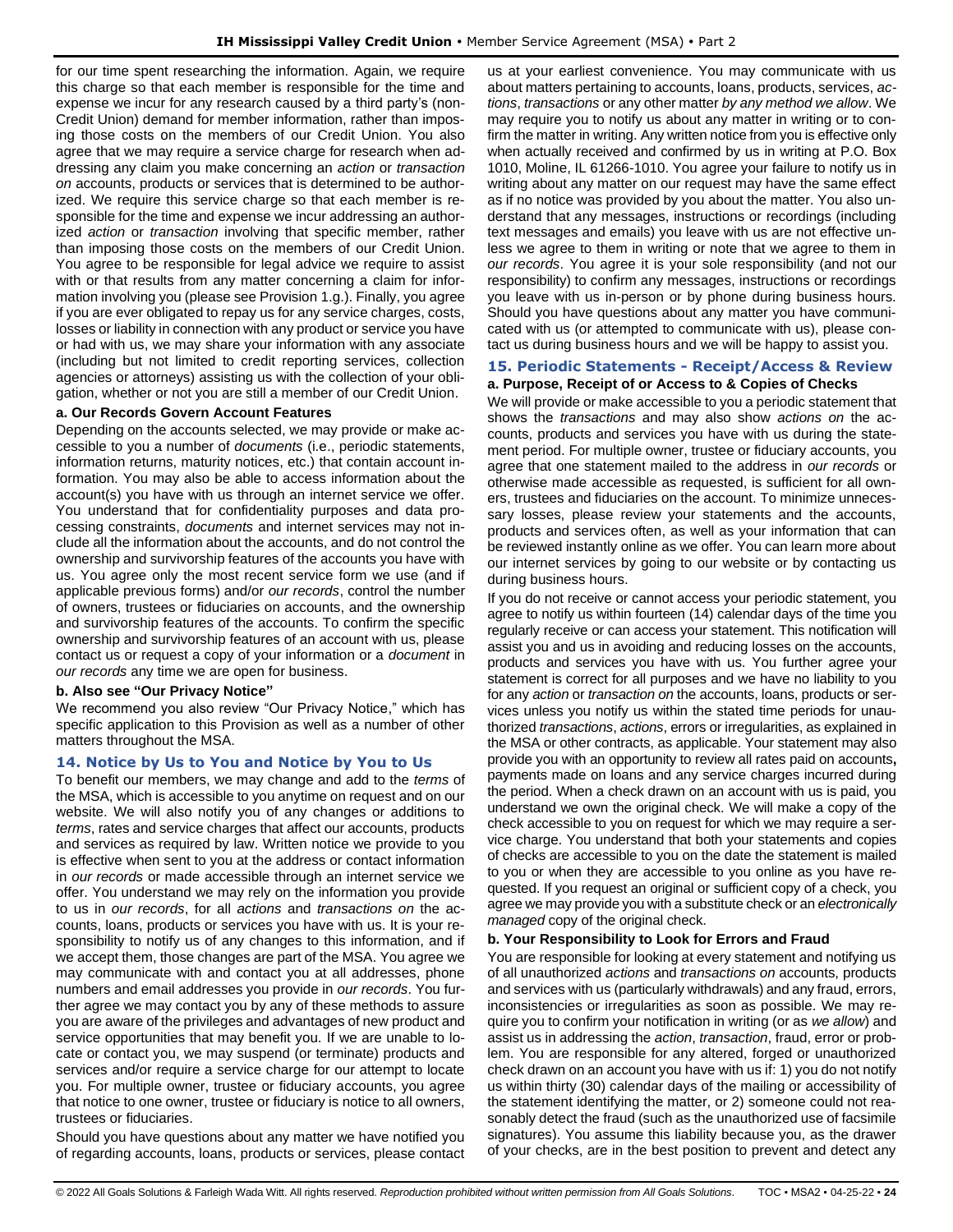altered, forged or unauthorized check drawn on the account. You can determine an unauthorized amount, because the amount of the check on your paper and *electronic* statement does not match the amount of the check you recorded in your check register or payment records. Similarly, you can identify forged drawer's signatures on checks, counterfeit checks and unauthorized remotely-created checks, because there may be a check number on your paper and *electronic* statement for a check you did not write. Only you will know the checks you authorized as well as the amount you authorized, and can compare the information provided on your paper and *electronic* statement with your register or records. You agree that our retention of your checks does not affect your responsibility to look at your paper and *electronic* statements and notify us of any and all unauthorized *actions*, *transactions*, fraud, errors or irregularities within the stated time limits explained in the MSA, other contracts, as applicable, or as required by law. You agree our retention of your checks does not affect your responsibility to look at your statements and notify us of any and all unauthorized or erroneous *actions*, *transactions* (including cash transactions), fraud, errors or irregularities within the stated time limits explained in the MSA, other contracts, as applicable, or as required by law.

**1) EFT Notification Time Periods.** Please see "Our Electronic Funds Transfer Terms" (at the end of this Part 2) to review the notification time periods for erroneous and unauthorized EFTs.

#### **c. Actions and Transactions that Appear or are Removed**

On your request, we may agree to allow you to *take actions* and *conduct transactions on* products and services with the assistance of our employees or the use of our *computer system* (please see Provision 1.f.1)). Depending on the *action* or *transaction*, you understand that some information pertaining to your request may appear on or be removed from your periodic statement (or the internet services we offer) and some may not. You understand and agree if the information pertaining to the requested *action* or *transaction* appears on or has been removed from your periodic statement (or an internet service we offer), it provides you with notice of and another method to confirm the *action taken* or *transaction*. Should you need to confirm the information pertaining to your request in *our records*, you may contact us any time we are open for business.

#### **d. Electronic Periodic Statements Accessible Online**

We may offer an internet service that allows you to access *electronic* periodic statements (a.k.a., e-statements) online. For your convenience, and in order to remind you to go online to start the service, we may note your request for this service on a form or enter it in *our records*. This internet service may be governed by the contract you agree to online, the MSA, all other contracts, as applicable, and *our records*. Should you have any questions about this service, please contact us at your earliest convenience.

#### <span id="page-24-0"></span>**16. Exceptions to the Member Service Agreement**

We may, at our discretion, and for any reason not prohibited by law, make exceptions to or waive any of the *terms* of the MSA to serve the best interests of our Credit Union. If we make an exception to the MSA, you understand it does not affect our right to rely on or apply any of the *terms* of the MSA in the future. You further understand and agree we may decline to make an exception to the *terms* of the MSA based on any reason not prohibited by law.

#### <span id="page-24-1"></span>**17. Changes and Additions to Products & Services**

You may *take action* to change any information or matter pertaining to a person, account, product or service as *we allow*. Changes include, but are not limited to, updating addresses, phone numbers and email addresses, revising passwords, codes and PINs, adding or removing beneficiaries/POD payees, adding or terminating overdraft services or internet services, and adding or removing an owner or trustee (please see the definition of "Change" in Provision 1.e.). You may also simultaneously terminate an account, product or service along with any change to an account, product or service, which may be reflected as a "change" in *our records*. As addressed later in this Provision, you may also *take action* to add a new account,

product or service with us as we offer *by any method we allow* (please see the definition of "Addition" in Provision 1.e.).

Where there are multiple owners, trustees or fiduciaries on the accounts, products and services, any owner, trustee or fiduciary acting alone may *take action* to make any changes or additions to an account, product or service. However, on the request of an owner, trustee or fiduciary to add an owner, trustee or fiduciary on a multiple owner, trustee or fiduciary account, we may require all owners, trustees or fiduciaries consent to the addition of the owner, trustee or fiduciary. In order to remove an owner, trustee or fiduciary on a multiple owner, trustee or fiduciary account, the account must be terminated and a new account must be started. When any person is removed from an account, product or service it is your responsibility to change (or request our help in changing) any password, code, PIN or other security identifying number for all the accounts, loans, products or services you have with us, to prevent the person removed from *taking actions* or *conducting transactions on* the products or services. You agree that until you make such a change (or request our help in making such a change) all *actions* or *transactions on* the accounts, loans, products or services conducted by this person with the password, code, PIN or other security identifying number are authorized. By maintaining the multiple owner, trustee or fiduciary account, you consent to any changes or additions to (along with any other *actions* or *transactions on*) the accounts, products and services by any other owner, trustee or fiduciary. Prior to honoring your request to make a change to an account, loan, product or service we may require you to provide us with your ID and confirm your SSN and other confidential information (as explained in Provision 3.). When you request us, or we require you, to *take action* to make a change to an account, product or service, we may require you to sign or authorize a service form to *manage* the changed account, product or service. We may note the change by placing a "C" (for changed) in a box on the form. Alternatively, on your request we may agree to *manage* any changes to products and services with the assistance of our employees or the use of our *computer system* (please see Provision 1.f.1)). You understand and agree that all ID, photographs, images, film, voice and image recordings, fingerprints and other biometrics obtained when you make any change to a product or service are *managed* by us as explained in Provision 3.b. You understand we may require a service charge for multiple changes to accounts, products or services in a calendar year. If the owner whose SSN is used for IRS reporting purposes on a multiple owner account is removed or is deceased, we may at our discretion permit you to keep the account open. You may request or we may allow you to continue to use the account and your number by completing a new service form or by entering the information in *our records* as *we allow*.

To start a new additional account, loan, product or service we may require you to provide us with your ID and confirm your SSN and other confidential information (as explained in Provision 3.). We (or you) may also complete a service form, *document* or enter the information in our *computer system* to start the requested the new additional account, loan, product and service. Once you have reviewed your information you will consent to the *terms* of the MSA (and any other contract) and to the account, loan, product or service added (please see Provision 17.a. to see the matters we address for additions of new products and/or services). We may require you to sign or authorize a service form to *manage* the new product or service. We may note the addition by placing an "A" (for added) in a box on the form. You may also simultaneously terminate an account, product or service along with an addition of a new account, product or service, which may be reflected as an "addition" in *our records*. If you wish to start new accounts, products or services under a different number (or *as we allow*), we may require you to sign or authorize a service form to *manage* the new product or service. We may note the original use of the form by placing an "O" (for original) in a box on the form. Alternatively, on your request we may agree to start, obtain your consent, add and *manage* the new products and services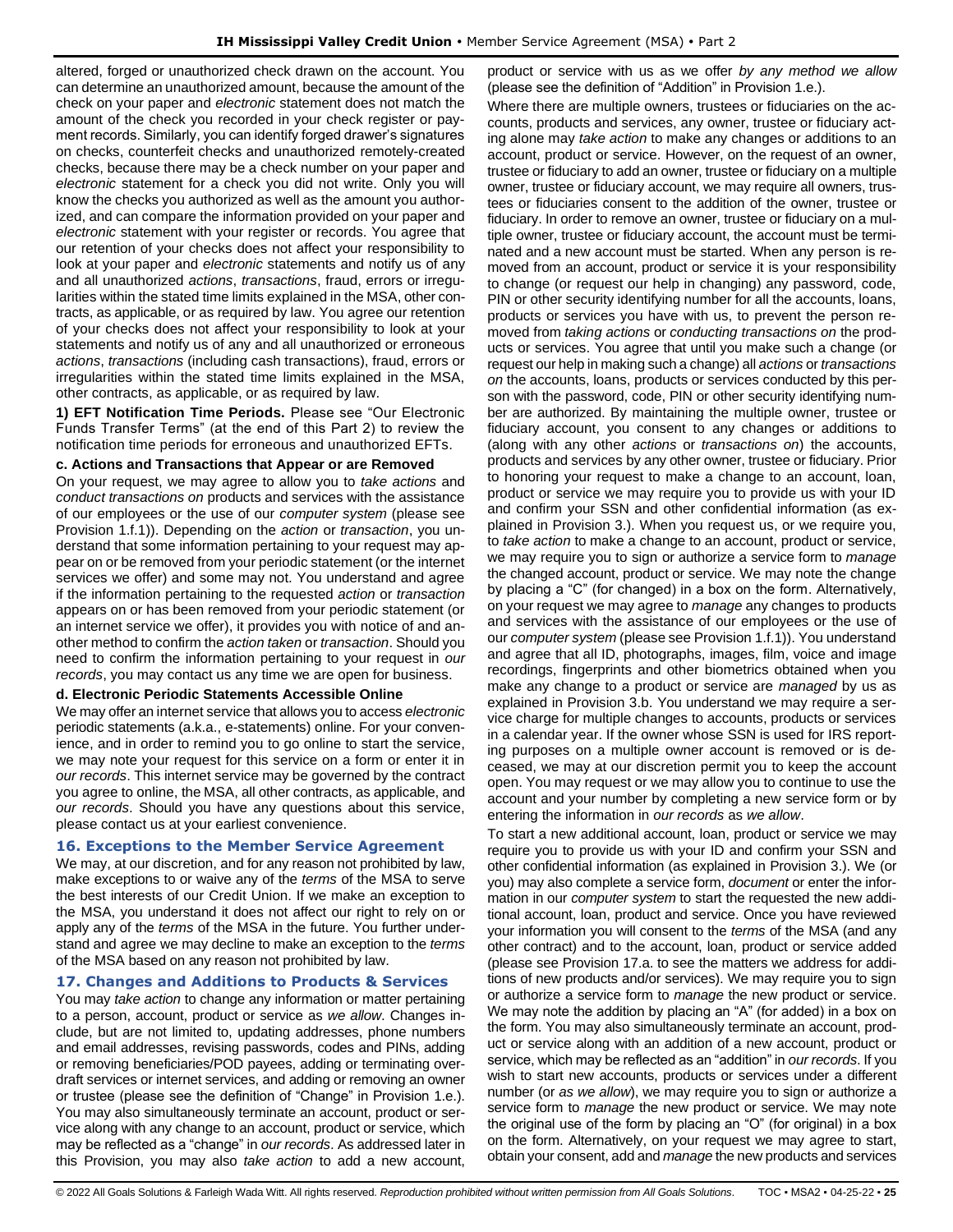with the assistance of our employees or the use of our *computer system* (please see Provision 1.f.1)). You understand and agree that all ID, photographs, images, film, voice and image recordings, fingerprints and other biometrics obtained when you add a new product or service are *managed* by us as explained in Provision 3.b. You agree we may review your account, employment and credit history to confirm your eligibility for any new additional account, loan, product or service. We may also require additional information from you to serve any currency needs for the new accounts, loans, products and services you have requested. You understand we may require a service charge for multiple additions to accounts, products or services in a calendar year. You agree for purposes of accuracy, we may subsequently verify and correct, complete or update your information concerning any changes or additions in *our records*. To protect all information, reduce costs and for the convenience of the members, you agree we may *electronically manage* (e.g., image or otherwise enter in our *computer system*) all changes and additions that pertain to the accounts, loans, products or services you have requested. For these same reasons, you understand and agree once we have *electronically managed* any paper *document* along with your information addressing the change or addition*,* we may also destroy the paper *document* and the information unless otherwise required by law. You agree that along with all paper *documents* and any information*,* all *electronically managed documents* and your information addressing the change or addition in *our records* are binding on you and us. You understand you may request to review or receive a copy of the information or a *document* pertaining to a change or addition in *our records* during business hours or *by any method we allow*. You agree that for all changes and additions, we may rely exclusively on the MSA, other contracts, as applicable, *our records* and any changes and additions we make to these contracts from time to time. Further, you understand any changes or additions you make to the account, loan, product or service are governed by the MSA, other contracts, as applicable, *our records* and any changes and additions we make to them from time to time.

For the benefit of our members and our Credit Union, you understand and agree we may make changes and additions to our products and services as well as changes and additions to the *terms* of the MSA at any time. We will notify you of changes and additions we make to our products, services, the MSA and other contracts, as applicable, as required by law. You understand and agree you are bound by these changes and additions, and may access the current version of this Part 2 and all disclosures by contacting us during business hours, and visiting our website. If you do not want to be obligated to any change or addition we make to our products, services, the MSA and other contracts, as applicable, you may always terminate the products, services and/or membership you have with us any time we are open for business as explained in the MSA and other contracts, as applicable.

# **a. Matters We Address to Start a New Product and Service**

When you start a new additional account, loan, product or service we: 1) may obtain relevant account, employment and credit reports, as needed, 2) review important information about the new account, loan, product or service with you, 3) enter the information (including the ownership and survivorship features of any account, if applicable) in a form or our *computer system* and review that information with you, 4) offer you a paper Part 2 of the MSA (or offer to mail it to you), email you the Part 2 of the MSA (if we have an address on file), and make the Part 2 of the MSA accessible to you on our website or in an internet service we offer, 5) run all required verifications and reviews, and address all applicable compliance requirements, 6) have you consent to the new account, loan, product, service and the MSA *as we allow*, 7) start the new additional account, loan, product or service you have requested, and 8) ask you (or advise you to ask) if you have any questions and encourage you to contact us during business hours about any matter pertaining to the new additional products or services. Finally, we will remind you that you may always access a current Part 2 of the MSA and disclosures on our website,

and contact us about the information or *documents* in *our records* any time we are open for business.

### **b. Changes and Additions to Products and Services Online**

We may offer an internet service that allows you to *take action* to change a product or service, or add a new product or service, you have with us online. For your convenience, and in order to remind you to go online to start the service, we may note your request for this internet service on a form or enter it in *our records*. This internet service may be governed by a contract you agree to online, the MSA, all other contracts, as applicable, and *our records*. Should you have questions about this service, please contact us at your earliest convenience.

### **c. Changes and Additions to Products and Services by Mail**

On your request and for your convenience, we may at our sole discretion mail *documents* with your information to you to make changes or additions to products and services. We do not advise mailing your confidential information since it exposes you to numerous problems (ID theft, fraudulent *transactions*, etc.). We recommend you come to our Credit Union at your convenience (or use an internet service we offer) to make changes or additions to products and services. In fairness to the members, if you request us to mail your information you agree to take responsibility for all losses, costs and service charges that you or we incur as a result of the theft and unauthorized use of your information. Please contact us during business hours for any questions about changes or additions by mail.

### **d. Denial of Additional Products or Services**

For your and our protection and/or to *manage* our business, you understand we may deny a requested new additional product or service for any reason not prohibited by law, including but not limited to, 1) our methods are inoperative due to emergencies or problems, 2) the product or service has been terminated, 3) we are unable to contact you, 4) failure to provide required documentation, information or ID, 5) exceeding a limit or an amount set by us, 6) failure to meet a minimum balance for thirty (30) days, 7) inactive or abandoned products or services, 8) any lost or stolen check, card or access device, 9) a breach of or unauthorized access to a product or service, 10) overuse of *actions* on our products or services, 11) information from a third-party report, 12) business or compliance purposes, 13) to stop or prevent a loss, 14) potential lack of capacity or victim of undue influence, 15) failure to comply with any *term* of a contract, 16) funds held or offset per a security interest or lien, 17) account and/or funds held for a dispute or uncertainty, 18) unpaid check(s) or EFT(s) for insufficient funds or stop payment orders, 19) deposited item(s) charged back for nonpayment or a claim, 20) a garnishment, levy or similar legal claim or notice, 21) default on any obligation, 22) chronic dissatisfaction with us, 23) disparaging our reputation, 24) limited to a savings account and voting by mail, 25) ineligible for membership, 26) membership terminated, 27) notification of death, 28) the owner for IRS reporting is removed or deceased, 29) causing us a loss, 30) not voluntarily repaying a loss, 31) anything unethical or unlawful concerning you or your or our business, 32) our belief that an *action* or *transaction* may be fraudulent, 33) any alteration, forgery or fraud concerning you or your or our business, 34) any falsification or misrepresentation concerning you or your or our business, 35) any alleged crime concerning you or your or our business, 36) abuse of or threats to anyone associated with us, or 37) any other reason we believe is appropriate to *manage* the business of our Credit Union.

# <span id="page-25-0"></span>**18. Lien and Security Interest in Funds**

To protect all our members' funds, the law provides us with a lien on the funds in the account(s) you have with us under federal or state law, as applicable. This means we have a right to retain the funds in the account(s) you have with us to pay any debt or obligation owed to us by you or another responsible person or organization. Additionally, to protect all members' funds, you grant us a contractual security interest in the funds in the account(s), checks and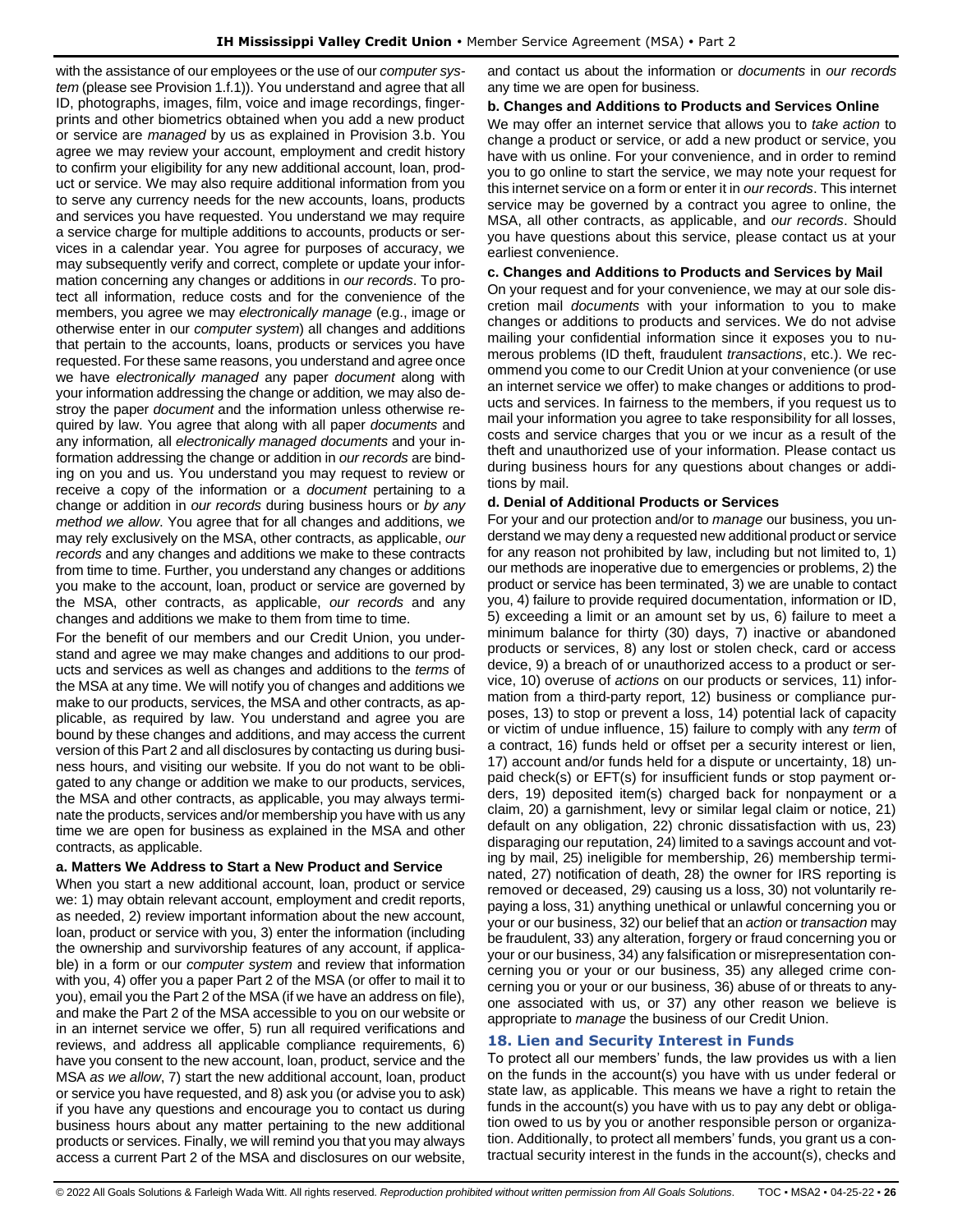EFTs you have an interest in, which also secures any amount you owe us for any reason. Our lien rights, contractual security interest and any right of set off apply no matter the source of funds in the account, check or EFT, including directly deposited government entitlements or benefits, such as Social Security deposits. However, they do not apply to any retirement accounts.

At our discretion, we may at any time apply the funds from an account, check or EFT you have any interest in to pay off your obligations to us without notice to you. You agree if you owe us money and either you or we have terminated an account, we may re-start the account to collect or obtain money owed to us, and may subsequently terminate the account again. You understand and agree if you owe us money, our lien rights and security interest also apply to any funds, check or item you deposit to any other account with us. You also agree that if you (or anyone you allow to use the accounts, products or services with us) owe us money and we are uncertain whether our lien rights, security interest or right of set off apply to the funds, we may hold and not release the funds as explained in Provision 19.b. If we decide not to enforce our lien or contractual security interest at any time, our non-action is not a waiver of our right to enforce our lien or security interest at a later time. You agree that a security interest granted by or on behalf of one owner of an account will continue to secure that owner's obligation to us even after that owner dies.

### <span id="page-26-0"></span>**19. Third Party Actions and Uncertainty about Funds a. Third Party Legal Actions or Matters Concerning You**

If a person or organization notifies us of a legal action or other matter concerning you or the accounts, products and services you have with us, we may provide information and pay funds from an account in response to that legal action or matter. Alternatively, we may withhold information and hold funds in an account until the legal action or matter is resolved or we have completed any necessary due diligence. Examples of such actions and matters include, but are not limited to, a levy, garnishment, attachment, claim, subpoena, summons, court order, litigation, prosecution, investigation or other dispute. All legal actions or matters are subject to our lien rights and contractual security interest in the funds in an account (please see Provision 18.). You understand and agree we may require a service charge for research for any time spent by our employees (or associates) addressing any legal action or matter concerning you or the accounts, products and services you have with us. We require this service charge so that each member is responsible for the time and expense we incur addressing a third party's (non-Credit Union) legal action or matter pertaining to you, rather than imposing those costs on the members of our Credit Union. You also agree to be responsible for legal advice we require in connection with any third party's (non-Credit Union) legal action, matter or dispute involving you or the accounts, products and services you have with us (please see Provision 1.g.).

# **b. Disputes or Uncertainty about Accounts and Funds**

If there is a dispute over, or we are uncertain who is authorized to access an account, the funds in an account or funds in our possession, you agree we may hold the funds, and suspend all *actions* and *transactions on* the account(s), products and services. The hold on the funds and suspension on the account, products and services will continue until either 1) all persons and organizations affected by the dispute or uncertainty agree in writing regarding what should be done with the account(s), products, services and/or funds, or 2) we receive appropriate notice or direction from a court or other legal authority instructing us on what to do with the account(s), products, services and/or funds. Examples of uncertainty include, but are not limited to, 1) conflicting, illegible or missing information and/or *documents* in *our records*, 2) competing claims to the account(s), products, services and/or funds, 3) our need to complete due diligence on any claim made to the account(s), products, services and/or funds, 4) a person's potential lack of capacity or victim of undue influence (e.g., elder abuse), or 5) the

applicability of lien rights or security interests. During the hold period, we will continue to pay dividends/interest on the funds held in an account as explained in "Our Rates & Service Charges." You understand a suspension of access to the account(s), products and services, and/or hold on funds, is beneficial to you and us to assure only an authorized person or organization may access the account(s), products, services or funds. You agree to be responsible for the cost of legal advice we require in connection with any matter concerning a dispute or uncertainty involving the account(s), products, services or funds with us or you (please see Provision 1.g.). Alternatively, in the event of a dispute or uncertainty over who is authorized to access the account(s), products, services or funds, at our discretion we may deposit the funds with a court and ask the court to resolve the dispute or uncertainty over who is authorized to access the funds. In such instances, we may deduct our attorney fees and court costs from the funds to be deposited with the court. If we deposit the funds with a court, you agree the account(s), products and services may be terminated and all persons and organizations will need to claim the funds by contacting the court.

# <span id="page-26-1"></span>**20. Your Obligations to Us**

If we incur any fees, charges, costs, interest, losses, liability or obligation (including reasonable attorney fees) in connection with an account, loan, product or service we have provided you, or as a result of any *action*, *transaction*, error, dispute, uncertainty, membership or other matter concerning any obligated person or you, you agree you are jointly and individually liable to us. This means you are responsible for the full repayment of any fees, charges, costs, interest, losses, liability or obligation (including reasonable attorney fees), whether you are a member or not. If another person is also responsible, we may attempt to collect from that person, but we have no obligation to do so. You understand if you owe us money and use another owner's account at our Credit Union for a *transaction* and deposit your funds or a check in that account, funds from the deposit or check are also subject to our lien rights, security interest and your obligations and may be claimed by us. You agree we may contact you about any fees, charges, costs, interest, losses, liability or obligation (including reasonable attorney fees) you owe to us at all addresses, phone numbers and email addresses you have shared with us by any method of communication you have agreed to. You understand since membership is a privilege, if you cause us a loss (even if discharged in bankruptcy), we may request you to voluntarily repay that loss to retain the privilege of membership, accounts, products and services, or to be eligible for additional new products and services. Your failure to voluntarily repay a loss may result in denial or termination of existing accounts, products and services and expulsion from membership. You also agree that if you are ever obligated to us for anything, we may share your information with any associate (such as collection agencies or attorneys) assisting us with the collection of your obligation, whether or not you are still a member of our Credit Union. You understand we may report any delinquent obligations you owe to us to account and credit reporting agencies. In some circumstances, federal law requires us to report a cancellation of indebtedness to the IRS even if we still retain the right to collect that debt. If we are required to report a cancellation of a debt to the IRS, we retain the right to collect that debt from you unless we have reached a settlement with you or we are barred by law from collecting the debt.

We may deduct any fees, charges, costs, interest, losses, liability or obligation (including reasonable attorney fees) from the account(s) you have with us without notice to you, regardless of the source of those funds according to our lien rights and contractual security interest (please see Provision 18.). You agree if you owe us money and either you or we have terminated an account, we may re-start an account to receive a deposit or credit, collect the money owed to us, and then terminate the account again. You also agree to pay any other reasonable fees, charges, costs, interest, losses, liability or obligation (including reasonable attorney fees) we may incur in providing you with accounts, loans, products,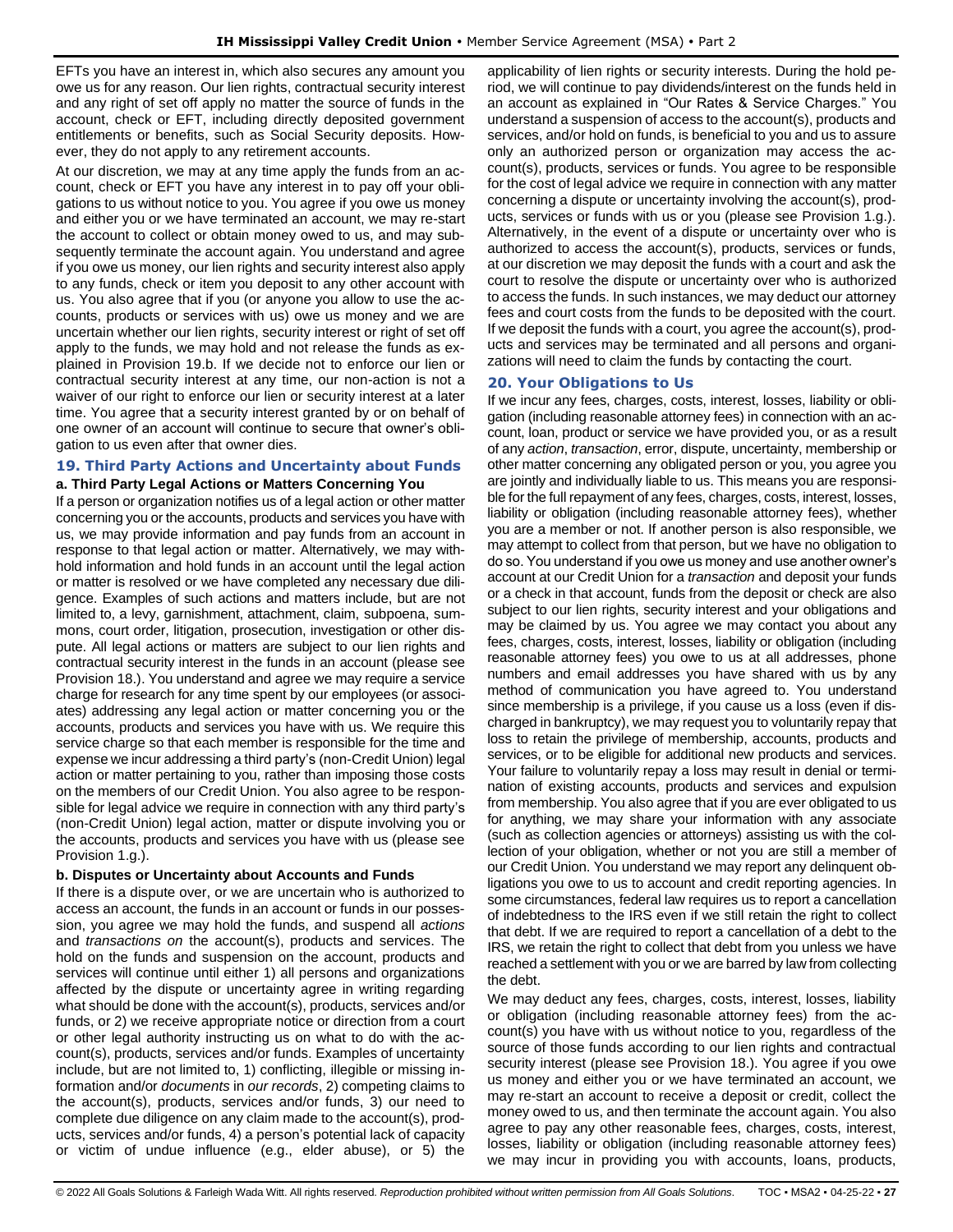services, membership and *action*s or *transaction*s *on* the same, regardless of whether they are specifically covered by the MSA or other contract with us. Additionally, you understand that in the event of your death, if you owe us money for any reason, funds held in the accounts you have with us (or otherwise) may be used to repay your obligations to us before any funds are released to any other person or organization.

If either you or we commence legal proceedings to enforce or interpret any of the *terms* of the MSA, you and we agree the successful party is entitled to payment by the losing party for any reasonable attorney fees and costs, including those incurred on any appeal, bankruptcy proceeding and post-judgment action, unless otherwise limited or prohibited. You agree to indemnify, defend us against, and hold us harmless from any loss, damage, claim, liability or legal action (including reasonable attorney fees) arising from or related to membership, accounts, loans, products and services and your *actions* and *transactions on* the same. If any account is overdrawn, any loan is past due, or you are otherwise in default under any contract you have with us, we may suspend your ability to conduct *actions or transactions* on any or all accounts, products and services, until the default is cured.

# **a. Full Payment Checks for Loans and Obligations**

If you are making a payment on a loan or other obligation you owe to us, please direct that payment as explained in the loan agreement or as we otherwise instruct. If you write, endorse or negotiate a check or any item to us that has a "full payment" legend or memo (such as "Paid in Full") or other language intended to indicate full satisfaction of any outstanding obligation, you must deliver the check or other item in-person to the attention of our CEO at the branch where she or he works. Otherwise, any payment you make is accepted with full reservation of our rights to recover any and all outstanding obligations or indebtedness you owe us.

# <span id="page-27-0"></span>**21. Our Responsibility for Errors**

If we are responsible for an erroneous *action* or *transaction*, we may be liable to you for losses up to the amount of the *action* or *transaction* unless otherwise required by law. We will not be liable for losses arising from: 1) insufficient funds to complete a *transaction*, 2) your negligence or the negligence of others, 3) your failure to follow any time limits, deadlines or amount limits as explained in the MSA, your other contracts and loans with us, as applicable, 4) circumstances beyond our control that prevent the performance of an *action* or *transaction* (such as natural disasters or other emergencies or problems), 5) occasions where you or we have entered information about an account, loan, product, service, *action*, *transaction* or you in *our records* on your request that you could have reviewed, changed, corrected and/or terminated but failed to do so, or 6) any losses caused by your failure to follow any *term* of the MSA, your other contracts or loans with us, as applicable. Our conduct in *managing* all products, services, *actions* and *transactions* will constitute the use of ordinary care if such conduct is consistent with applicable law, Federal Reserve regulations and operating circulars, clearing house rules and general banking practices followed in the area in which we service the accounts with us. If we ever disburse an amount of funds greater than you request or order to any person or organization you know (e.g., relative, friend, employee, business associate, creditor, etc.), you agree to assist us in recovering our funds, including participation in collection, litigation and prosecution. Finally, if you report that an *action* or *transaction on* an account, loan, product or service is erroneous or unauthorized, and we determine the *action* or *transaction* was taken, conducted and/or assisted by your family member, friend or employee (which is potentially a crime), we will investigate your use of ordinary care concerning the *action* or *transaction*. If we determine you failed to use ordinary care (i.e., were negligent) concerning the *action* or *transaction on* the account, loan, product or service (and the loss is not covered by the Electronic Fund Transfer Act), you agree to take responsibility for recovering any loss. You

understand you are in the best position to address the loss and potential crime with your family member, friend or employee, rather than imposing the cost on the members of our Credit Union.

# <span id="page-27-1"></span>**22. Inactive Accounts and Unclaimed Property**

# **a. Accounts Determined Inactive**

If the amount of funds in an account falls below the minimum balance required by "Our Rates & Service Charges" of the MSA, and you are not using specific products or services, we may consider an account inactive. If an account you have with us is inactive, we may require a service charge (and may require a service charge to notify you of any inactivity). We require service charges on inactive accounts because of the cost incurred by the members in managing accounts not being used by a member (who is also not using products or services that would otherwise justify this cost). We will discontinue the service charges once you meet the balance or product or service use requirements. We may also terminate an inactive account and deposit the funds in another account, mail a check to you at an address in *our records*, or if allowed remit the funds to a state as unclaimed property.

# **b. Funds & Checks Presumed Unclaimed Property**

If there is no activity on an account, such as deposits and withdrawals, and we are unable to contact you for a set period of time, state law considers the funds in the account "abandoned" and requires or allows us to send the funds to the state as unclaimed property. Once we have sent the funds to the state, the account will be terminated and you will need to reclaim the funds by contacting the appropriate state agency. Similarly, if our cashier's or teller's checks are outstanding and unpaid for a specified period of time, state law also considers them "abandoned," requiring or allowing us to send the funds to the state as unclaimed property. If anyone presents our check after the funds have been sent to the state as unclaimed property, she or he will need to seek payment by contacting the appropriate state agency.

# <span id="page-27-2"></span>**23. Termination of Products and Services**

Any owner on a one or multiple owner, trustee or fiduciary account, may terminate the account(s), products and services with us *by any method we allow*. When you request us, or we require you, to terminate an account, product or service, we may require you to sign or authorize a service form to *manage* the termination. We may note the termination by placing a "T" (for terminate) in a box on the form. Alternatively, on your request we may agree to *manage* the termination of products and services with the assistance of our employees or the use of our *computer system* (please see Provision 1.f.1)). You understand and agree that all ID, photographs, images, film, voice and image recordings, fingerprints and other biometrics obtained when you terminate any product or service are *managed* by us as explained in Provision 3.b.

You agree that you (and not us) are responsible for any *actions* or *transactions on* an account, loan, product or service until the account, loan, product or service is terminated. You also agree that if we pay any check or transfer on an account you have with us after the account is terminated, you will reimburse us for the amount of the check or transfer, including any service charges and costs. If you ask us to change an existing account, product or service, you agree we may require you to terminate and start a new account, product, service and number *as we allow*. To cover our employee's time and costs, we may require a service charge for multiple terminations and new accounts, products or services (a.k.a. multiple *actions*) in a calendar year.

We may terminate accounts, products, services or your number with us at any time and, without notice for any reason allowed by law, including but not limited to, 1) the product or service has been discontinued, 2) a request to change a product or service, 3) we are unable to contact you, 4) failure to provide required documentation, information or ID, 5) failure to meet a minimum balance for thirty (30) days, 6) exceeding a limit or an amount set by us, 7) inactive or abandoned products or services, 8) failure to use products or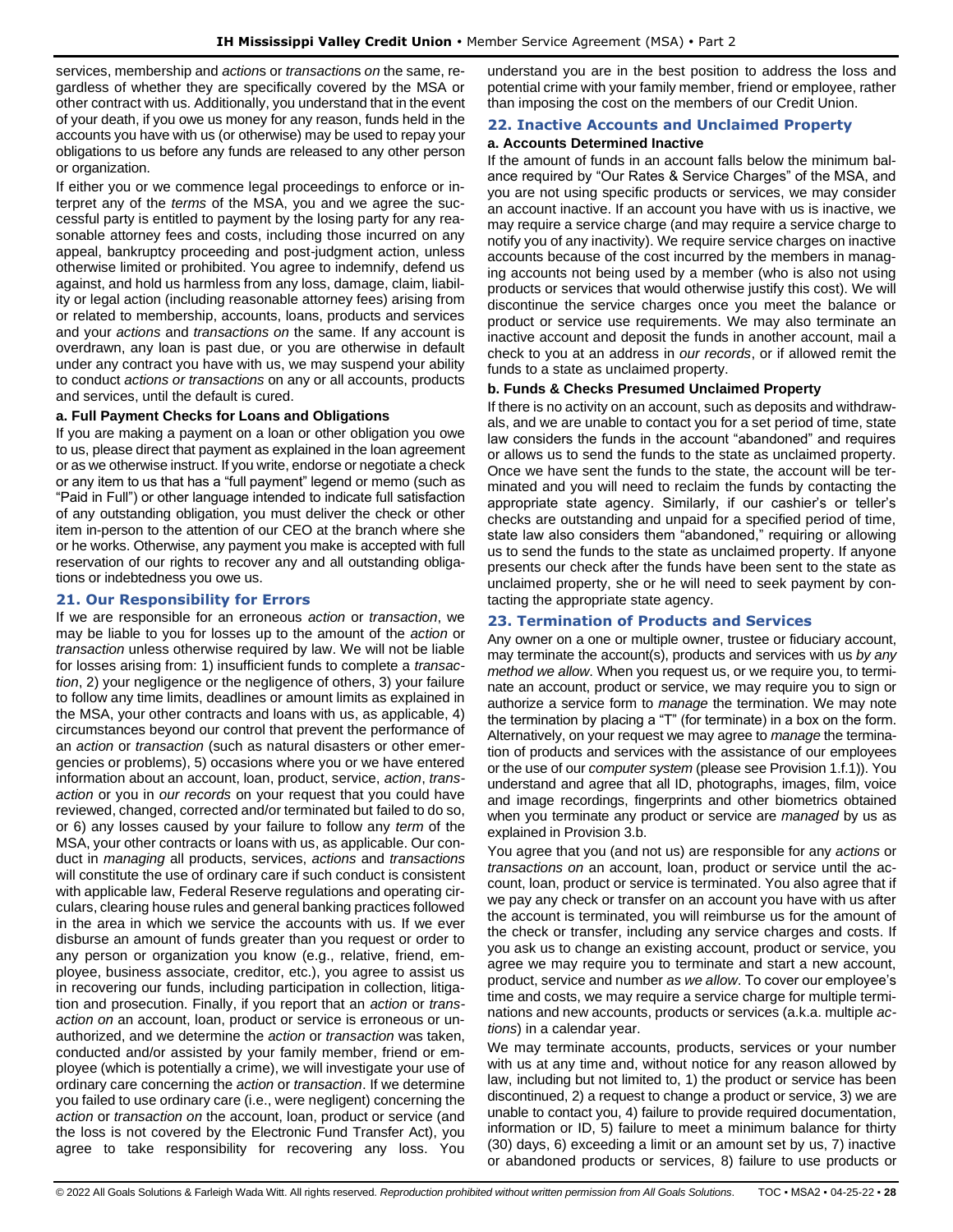services to justify membership, 9) any lost or stolen check, card or access device, 10) a breach of or unauthorized access to a product or service, 11) overuse of *actions* on our products or services, 12) business or compliance purposes, 13) to stop or prevent a loss, 14) potential lack of capacity or victim of undue influence, 15) failure to comply with any *term* of a contract, 16) funds held or offset per a security interest or lien, 17) account and/or funds held for a dispute or uncertainty, 18) unpaid check(s) or EFT(s) for insufficient funds or stop payment orders, 19) deposited item(s) charged back for nonpayment or a claim, 20) a garnishment, levy or similar legal claim or notice, 21) default on any obligation, 22) chronic dissatisfaction with us, 23) disparaging our reputation, 24) limited to a savings account and voting by mail, 25) ineligibility for membership, 26) membership terminated, 27) notification of death, 28) the owner for IRS reporting is removed or deceased, 29) causing us a loss, 30) not voluntarily repaying a loss, 31) anything unethical or unlawful concerning you or your or our business, 32) our belief that an *action* or *transaction* may be fraudulent, 33) any alteration, forgery or fraud concerning you or your or our business, 34) any falsification or misrepresentation concerning you or your or our business, 35) any alleged crime concerning you or your or our business, 36) abuse of or threats to anyone associated with us, or 37) any other reason to *manage* the business of our Credit Union.

If we terminate an account, we may deposit the funds into another account you maintain with us, or mail you a check for the balance in the account at an address in *our records*. If we cannot locate you and it is allowed by law, we may remit the funds to a state as unclaimed property. You understand whether the accounts, loans, products and services are terminated by you or us, once terminated all *actions* or *transactions* will be dishonored, not paid, refused, rejected or returned. You agree any termination does not release you or any person from any service charges, costs, losses, obligations or liabilities incurred on the account, loan, product or service under the MSA or other contract you have with us, as applicable. Finally, you agree if you owe us money and either you or we have terminated an account, we may re-start the account to collect or obtain money owed to us, and may then terminate the account.

# **a. Termination of Products and Services Online**

We may offer an internet service that allows you to *take action* to terminate a product or service with us online. For your convenience, and in order to remind you to go online to start the service, we may note your request for this internet service on a form or enter it in *our records*. This internet service may be governed by a contract you agree to online, the MSA, all other contracts, as applicable, and *our records*. Should you have any questions about this service, please contact us at your earliest convenience.

# <span id="page-28-0"></span>**24. Termination of Membership with the Credit Union**

Membership with us is a privilege granted to you by our Credit Union under applicable law. However, you may terminate membership with us at any time by communicating to us your desire to no longer be a member of our Credit Union. When you request us to terminate membership, we may require you to sign or authorize a service form to assist us in *managing* the termination. We may note the termination by placing a "T" (for terminate) in a box on the form. Alternatively, on your request we may agree to *manage* the termination of membership with the assistance of our employees or the use of our *computer system* (please see Provision 1.f.1)).

In the interest of the members and to protect our Credit Union, we may terminate (expel) any member for cause, which includes: 1) ineligibility for membership, 2) we are unable to contact you, 3) failure to provide required documentation, information or ID, 4) exceeding a limit or an amount set by us, 5) failure to meet a minimum balance for thirty (30) days, 6) inactive or abandoned products or services, 7) failure to use products or services to justify membership, 8) any lost or stolen check, card or access device, 9) a breach of or unauthorized access to a product or service, 10) overuse of *actions* on our products or services, 11) business or compliance purposes,12) to stop or prevent a loss, 13) potential lack of capacity or victim of undue influence,14) failure to comply with any *term* of a contract, 15) funds held or offset per a security interest or lien, 16) account and/or funds held for a dispute or uncertainty, 17) unpaid check(s) or EFT(s) for insufficient funds or stop payment orders, 18) deposited item(s) charged back for nonpayment or a claim, 19) a garnishment, levy or similar legal claim or notice, 20) default on any obligation, 21) chronic dissatisfaction with us, 22) disparaging our reputation, 23) notification of death, 24) the owner for IRS reporting is removed or deceased, 25) causing us a loss, 26) not voluntarily repaying a loss, 27) anything unethical or unlawful concerning you or your or our business, 28) our belief that an *action* or *transaction* may be fraudulent, 29) any alteration, forgery or fraud concerning you or your or our business, 30) any falsification or misrepresentation concerning you or your or our business, 31) any alleged crime concerning you or your or our business, 32) abuse of or threats to anyone associated with us, or 33) any other reason to *manage* the business of our Credit Union. You understand that for the protection and safety of our employees, volunteers, members or any associate, if you are abusive or threaten the safety of any of our employees, volunteers, members or associates, we may immediately suspend your privileges to enter our premises and do business with us inperson and may begin the process to lawfully terminate all aspects of the membership relationship you have with us. Whether the privilege of membership is terminated by you or us, the termination does not release any person or you from any loans, service charges, costs, losses, liabilities or other obligations to us as explained in the MSA or other contracts, as applicable.

# <span id="page-28-1"></span>**25. Decedents' Accounts, Products and Services a. Disbursal of Funds to Representative or Claimant**

If you have a one owner account or multiple owner account and have not designated any beneficiaries/POD payees on the account, on your death the funds in the account may be claimed by the representative of your estate (or a claimant, such as a creditor or relative) as explained in Provisions 4.a. and 4.b. You agree that any representative or claimant of your estate is bound by the *terms* of the MSA. On an owner's death, we may require any representative of an owner's estate or other claimant to prove her or his authority with documentation as the representative of the estate or claimant of the funds before we will release the funds held in any account. Any representative of an owner's estate or claimant will also need to provide us with her or his ID, SSN, birthdate, physical address and other identifying information as we require (such as a second form of ID, thumbprint or fingerprint, etc.) for us to complete our due diligence before we can honor any claim for the funds in an account (or other product or service, such as a safe deposit box). We may require a representative of an owner's estate or claimant to indemnify, defend us against and hold us harmless before we will release the funds. We may continue to honor all *actions* and *transactions on* an account, product or service until we receive a certified copy of an owner's death certificate (or for multiple accounts, certified copies of all owners' death certificates), along with proof of the representative's or claimant's authority and identification as the representative or claimant of the estate. Every owner agrees to be responsible for legal advice we require in connection with any matter concerning a claim involving an owner's accounts, products, services or the owner (please see Provision 1.g.). Every owner also understands that if and when we honor a claim made on the funds in an owner's accounts, we may do so by issuing our check payable to the deceased owner's estate. Alternatively, if there is a dispute or uncertainty about who is entitled to the funds in an account (or that we otherwise hold), we may either hold the funds or deposit them with a court at our discretion (please see in Provision 19.b.). Finally, every owner understands and agrees that if an owner owes us money for any reason, the funds held in an owner's accounts or otherwise may be used to repay the owner's obligations to us before any funds are distributed to the representative of the estate or claimant.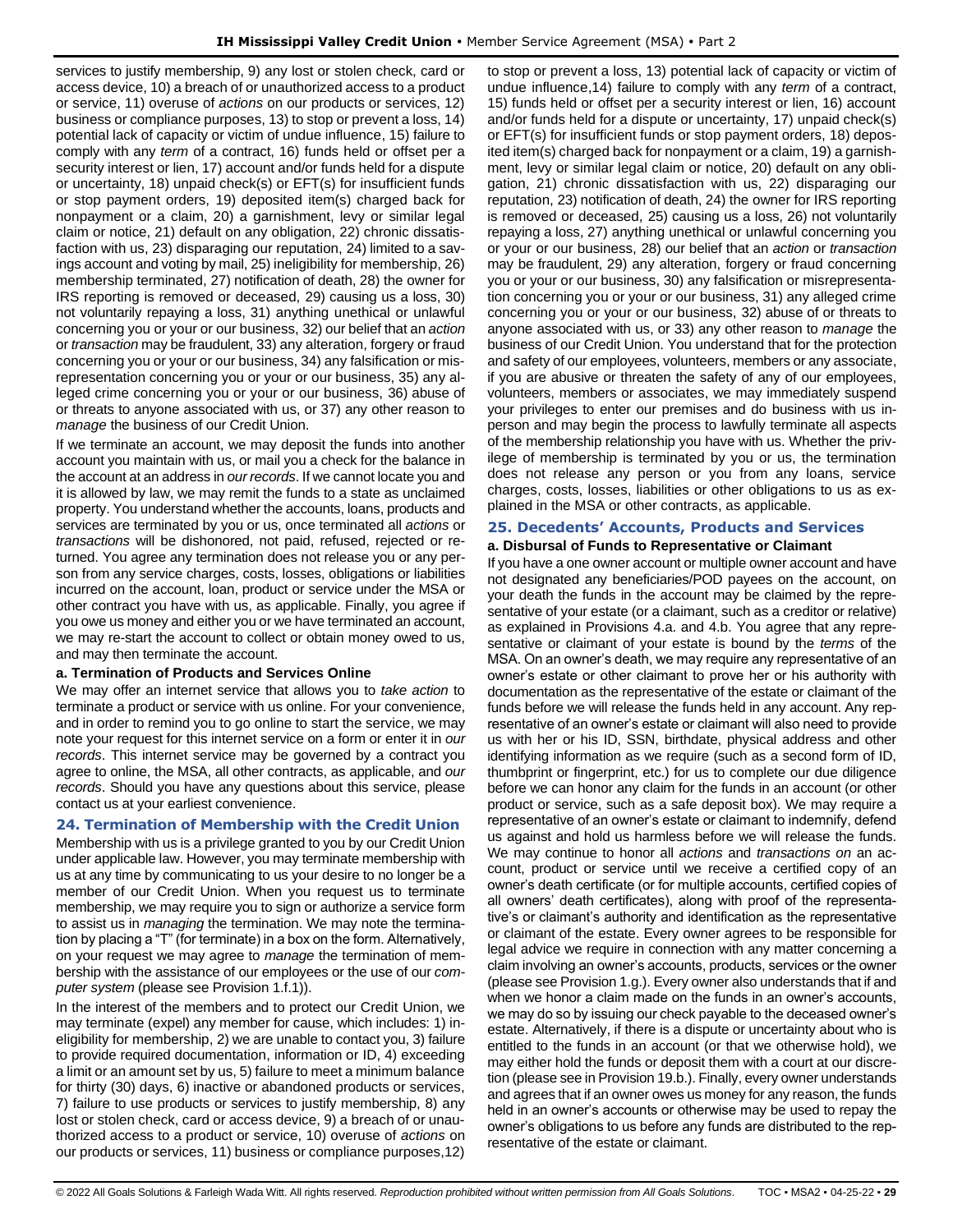### **b. Disbursal of Funds to Beneficiaries and POD Payees**

If you have a one owner account or multiple owner account and have designated any beneficiary/POD payee(s) on the account, on your death the beneficiary/POD payee(s) may claim the funds in the account as explained in Provisions 4.a. and 4.b. Before distributing funds from a deceased owner's account, we may require a certified copy of an owner's death certificate (or for multiple accounts, certified copies of all owners' death certificates). In addition, each beneficiary/POD payee may be required to provide us with her or his ID, SSN, birthdate, physical address and other identifying information or documentation as we require (such as a second form of ID, thumbprint or fingerprint, etc.).

Every owner and beneficiary/POD payee agree to be responsible for legal advice we require in connection with any matter concerning a claim involving an owner's accounts, products, services or a beneficiary/POD payee (please see Provision 1.g.). Each beneficiary/POD payee also understands that if we honor a claim made by a beneficiary/POD payee or beneficiary's/POD payee's estate representative on the funds in an owner's accounts, we may do so by issuing our check payable to the beneficiary/POD payee or the beneficiary's/POD payee's estate. Alternatively, if there is a dispute or uncertainty about who is entitled to the funds in an account (or that we otherwise hold), we may either hold the funds or deposit them with a court at our discretion (please see Provision 19.b.). Finally, every owner and beneficiary/POD payee understands and agrees that if an owner or beneficiary/POD payee owes us money for any reason, the funds held in any account or otherwise may be used to repay the obligation(s) to us before any funds are distributed to a beneficiary/POD payee or a beneficiary's/POD payee's estate.

### **c. Non-Authoritative Requests for Product Information**

You, as an owner, trustee or fiduciary, agree it is your responsibility to communicate information about the accounts, loans, products and services you have with us to any person(s) you believe should have that information during your lifetime (whether she or he is a representative of your estate, beneficiary/POD payee, family member, significant other, friend, trustee, fiduciary or any other person). You understand we will not be able to provide information or access to any product or service to a person until she or he has first established his or her legal authority to access the information, product or service with us.

#### **d. Our Actions on Notification**

For your and our protection, on notice of your death you agree we may suspend any product or service; begin the process of terminating products, services, number(s) and membership; collect any outstanding obligations (if any); and prepare to disburse funds (if any) according to the MSA.

# <span id="page-29-0"></span>**26. Agreement to Arbitration of Claims or Disputes**

# **PLEASE REVIEW THIS PROVISION CAREFULLY; IT AFFECTS YOUR LEGAL RIGHTS**

**Either party may choose to have any claim or dispute resolved through arbitration rather than in court. Arbitration of a dispute results in loss of any right to participate in a class action lawsuit related to the claims arbitrated.** 

### **a. Claims Subject to Arbitration; Class Action Waiver**

If there is a claim or dispute between us arising from or related in any way to any account, product, or service governed by this agreement, either you or we may require the claim or dispute be resolved through binding arbitration before a neutral party instead of a lawsuit or other resolution in court. This includes all past, present, and future claims, including claims that arose before this provision became effective.

If either party requires the claim or dispute to be resolved through arbitration, it will be subject to arbitration even if the other party does not agree. This arbitration provision will apply irrespective of whether the claim or dispute arises under contract, tort, statute, or any other basis. Such claim or dispute shall be arbitrated on an individual basis and not in a class action. You and we waive any right to arbitrate disputes as part of a class action. If a class action lawsuit is initiated against us, you agree that this provision applies to such action and if we require claims covered by the class action to be arbitrated, you will withdraw from or agree to dismissal of the class action and allow your claim to be arbitrated on an individual basis.

### **b. Claims Not Subject to Arbitration**

A claim filed against either you or us in small claims court in Alaska is excluded from this arbitration requirement as long as the claim remains in small claims court as an individual claim and not a class action. In addition, no claim is subject to this arbitration requirement if you are an active-duty armed service member.

### **c. Arbitration Procedures**

Either of us may require arbitration of a claim or dispute even if one of us has already initiated legal action related to the claim or dispute. The arbitration may be required and initiated by: (i) making written demand for arbitration on the other party; (ii) initiating an arbitration proceeding against the other party; or (iii) filing a motion to compel arbitration in a court in which litigation has already begun. The arbitration shall be conducted pursuant to the Consumer Arbitration Rules of the American Arbitration Association ("AAA"). The arbitration shall take place in the federal district in which you reside, or in which you entered into this Agreement. We will reimburse the amount of filing, case management, administration, and arbitrator fees you pay to the arbitration organization and the arbitrator that exceed \$250, to a maximum of \$5000, unless the arbitration rules or arbitrator's decision requires us to pay more. We will not reimburse any fees if the arbitrator determines that your claim or dispute was frivolous or baseless. Each party shall be responsible for its own fees in any arbitration unless the arbitrator awards attorney fees under applicable law or agreement. More information about the AAA rules and procedures is available at www.adr.org or by phone at (800) 778-7879.

This arbitration provision and any arbitration conducted under it are governed by the Federal Arbitration Act (9 U.S.C. § 1 et seq.) and are not subject to any state law related to arbitration.

#### **d. Acceptance of Arbitration and Class Action Waiver**

Your decision not to reject this Agreement as confirmed by your continued use of your Account constitutes your consent to the Agreement to Arbitration of Claims and Disputes provision for all of your accounts and services.

#### <span id="page-29-1"></span>**27. The MSA & State and Federal Law**

#### **a. Governing Law; Severability**

Membership, accounts, products and services you have with us are primarily governed by Parts 1 and 2 of the MSA, *our records* and/or any other contract with us, as applicable. They are also governed by the applicable law of the state in which the branch or service center where you started the account in-person is located. If you started the account by mail, phone, or our internet services (as we offer), the accounts, products and services are governed by the law of the State of Illinois. Finally, federal law and regulations, Federal Reserve operating circulars, and clearing house rules also govern our accounts, products, and services to the extent applicable. If any *term* of the MSA conflicts with controlling law, that *term* will be nullified and stricken from the MSA to the extent that it is inconsistent with the law and the law will govern. If any *term* of the MSA is declared invalid, unenforceable, unconscionable or unlawful by a court, that *term* will not affect the validity of any other *terms* of the MSA, which will continue in full force and effect.

# **b. Limitation of Time to Commence Action**

Any action or proceeding by you to enforce an obligation, duty or right arising under this agreement or by law with respect to any product or service not governed by a separate agreement must be commenced within one year after the cause of action accrues.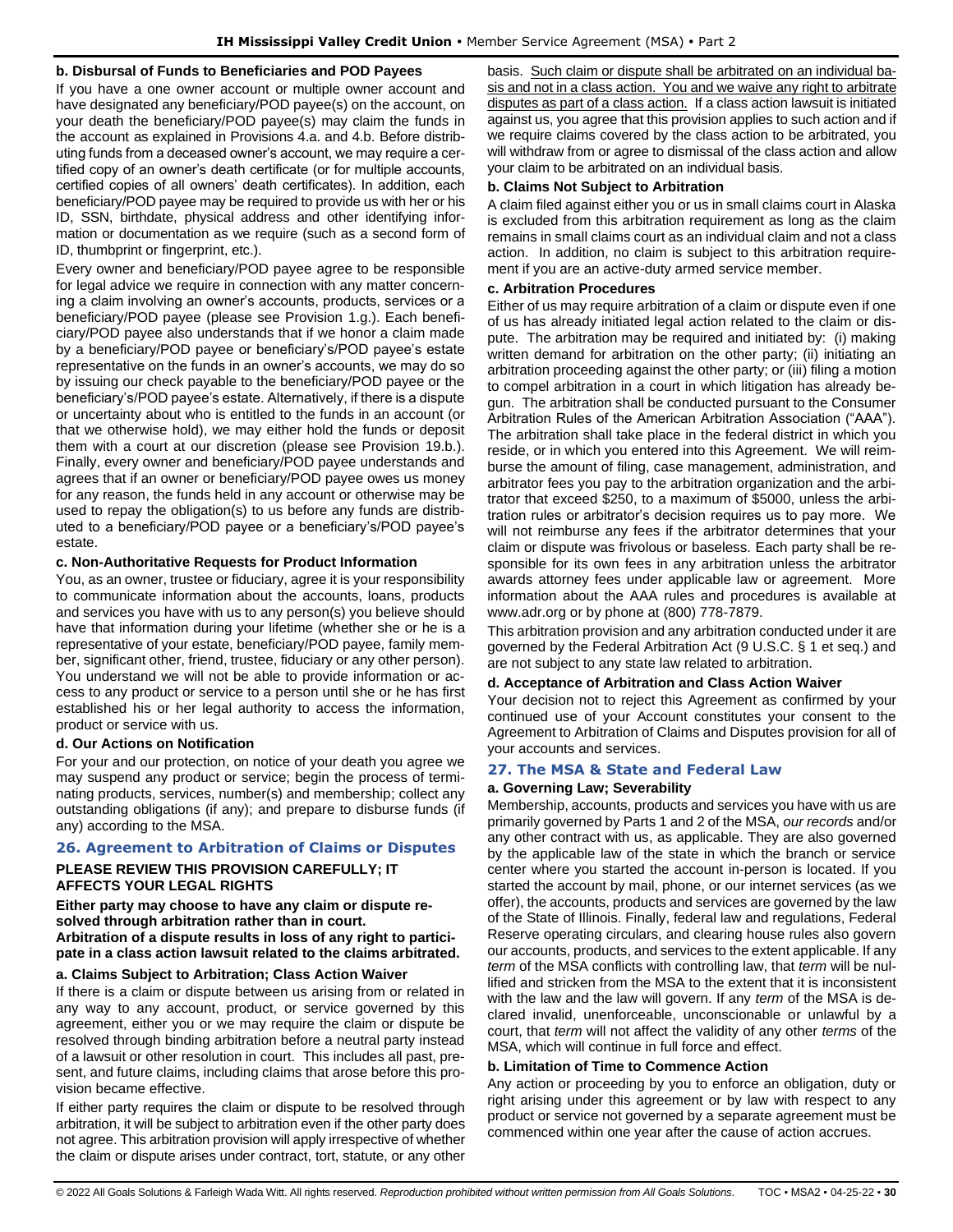# **Our Electronic Funds Transfer Terms**

<span id="page-30-0"></span>"Our Electronic Funds Transfer Terms" explains your and our rights and responsibilities concerning electronic fund transfer (EFT) debits from and credits to the accounts you have with us. EFTs are electronically initiated transfers of money involving an account with us and multiple access options, including Online Branch, direct deposits, automated teller machines (ATMs), and Visa Debit Card (Card).

### <span id="page-30-1"></span>**1. EFT Services**

#### **a. Automated Teller Machines**

You may use your Card and personal identification number (PIN) at Automated Teller Machines (ATMs) of our Credit Union, Shazam network, and such other machines or facilities as we may designate. At the present time, you may use your Card to:

- Make deposits to the checking and savings accounts with us.
- Obtain cash withdrawals from the checking or savings accounts with a Visa Debit Card.
- Transfer funds from the savings to checking accounts with us.
- Transfer funds from the checking to savings accounts.
- Obtain information about the balance of the checking and savings accounts.

### **b. Direct Deposit**

On the instruction of (i) your employer, (ii) the Treasury Department, or (iii) other financial institutions, we will accept direct deposits by EFT of your paycheck or of federal recurring payments, such as Social Security.

## **c. Preauthorized Debits**

You may make direct withdrawals by EFT from the checking or regular savings account you have with us to a particular person or company, at least periodically, which you have arranged with that person or company, provided you have enough funds in the account with us to cover the payment.

#### **d. Online Branch**

If we approve your application for Online Branch, you may use a personal computer to access the accounts. For this service, you will need a personal computer with internet access. The address for Online Branch services is www.ihmvcu.org. You must use your Online Validation Code along with your account number to access the accounts. You are responsible for the installation, maintenance, and operation of your computer and software. We will not be responsible for any errors or failures involving any telephone service, internet service provider, your software installation or your computer. At the present time, you may use the Online Branch service to:

- Transfer funds between the checking and savings accounts with us.
- Transfer funds between the savings accounts.
- Transfer funds from line of credit to the checking or savings accounts.
- Transfer funds from the savings or checking to another financial institution.
- Transfer funds from one member to another member.
- Transfer funds from another financial institution to pay a loan.
- Make payments from the checking or savings accounts to loan accounts.
- Obtain information about the balance of the checking and savings accounts.

Transactions involving the accounts you have with us are addressed by the MSA, whereas transactions involving a loan are addressed by the applicable loan agreement(s).

#### **e. Bill Pay**

You may use the Bill Pay service (accessed through Online Branch or Mobile Banking) to make payments to third parties. Use of the Bill Pay service requires enrollment in Online Branch and agreement to the Bill Pay service terms and conditions. You may use the Bill Pay service to:

- Make loan payments by EFT from any checking or savings account to a loan account with us.
- Make payments by EFT from any checking or savings account to another financial institution.
- Pay bills from any checking or savings account.
- Transfer funds to other people using the account to account (A2A) or person to person (P2P) transfer feature.

Please note that if payment to a payee is made by check, the check may be processed and debited from your account before the scheduled payment date.

### **f. Mobile Banking**

Mobile Banking is a personal financial information management service that allows you to access account information, make payments to merchants who have previously consented to accept payments through our Online Branch service and make such other transactions as described in the Online Branch Service Agreement using compatible and supported mobile phones and wireless devices ("Wireless Device"). You agree and understand that the Mobile Banking service may not be accessible or may have limited utility over some mobile telephone networks, such as while roaming. The services that you may access through Mobile Banking are the same account and service transactions available through Online Branch. When you register for Mobile Banking, the designated accounts and bill payment payees linked to the account through Online Branch will be accessible through Mobile Banking.

For all mobile check deposits, you must endorse the original paper check with your signature and write: "FOR IH MISSISSIPPI VALLEY CREDIT UNION MOBILE DEPOSIT ONLY" in the endorsement area. If you fail to provide this endorsement, we may refuse the deposit and return it to you. You agree to indemnify our Credit Union from any liability or loss to our Credit Union arising from the payment of the original paper check without such required endorsement.

# **g. Visa Debit Card**

You may use your Visa Debit Card to purchase goods and services any place Visa is honored by participating merchants and merchants accepting the Card and PIN at point of sale (POS) terminals. Funds to cover your Card purchases will be deducted from the checking account. If the balance in the account is not sufficient to pay the transaction amount, we may treat the transaction as an overdraft request pursuant to any overdraft protection plan, or we may terminate all services under the MSA.

Some merchants may permit you to initiate debit and bill payment transactions with your card using either the Visa network or another network shown on your card. We will honor your debit transactions processed by any of these networks.

Depending on our authorization protocols and network availability, transactions processed over other networks may or may not require you to use your PIN to validate a transaction. Generally, you enter your card number or swipe your card and provide or enter a PIN. You may instead be asked to sign a receipt or payment authorization. Provisions applicable only to Visa transactions (such as Visa's zero liability protections) will not apply to non-Visa debit transactions and the liability rules for other EFTs in the section titled "Member Liability" will apply.

#### **h. Electronic Check Transaction**

You may authorize a merchant or other payee to make a one-time electronic payment from the checking account using information from your check to pay for purchases, pay bills or pay other obligations ("Electronic Check Transactions"). You agree that your authorization for an electronic check transaction occurs when you initiate such a transaction after receiving any required notice regarding the merchant's right to process the transaction or payment, including any written sign provided by the merchant at the time of your transaction. All terms governing electronic funds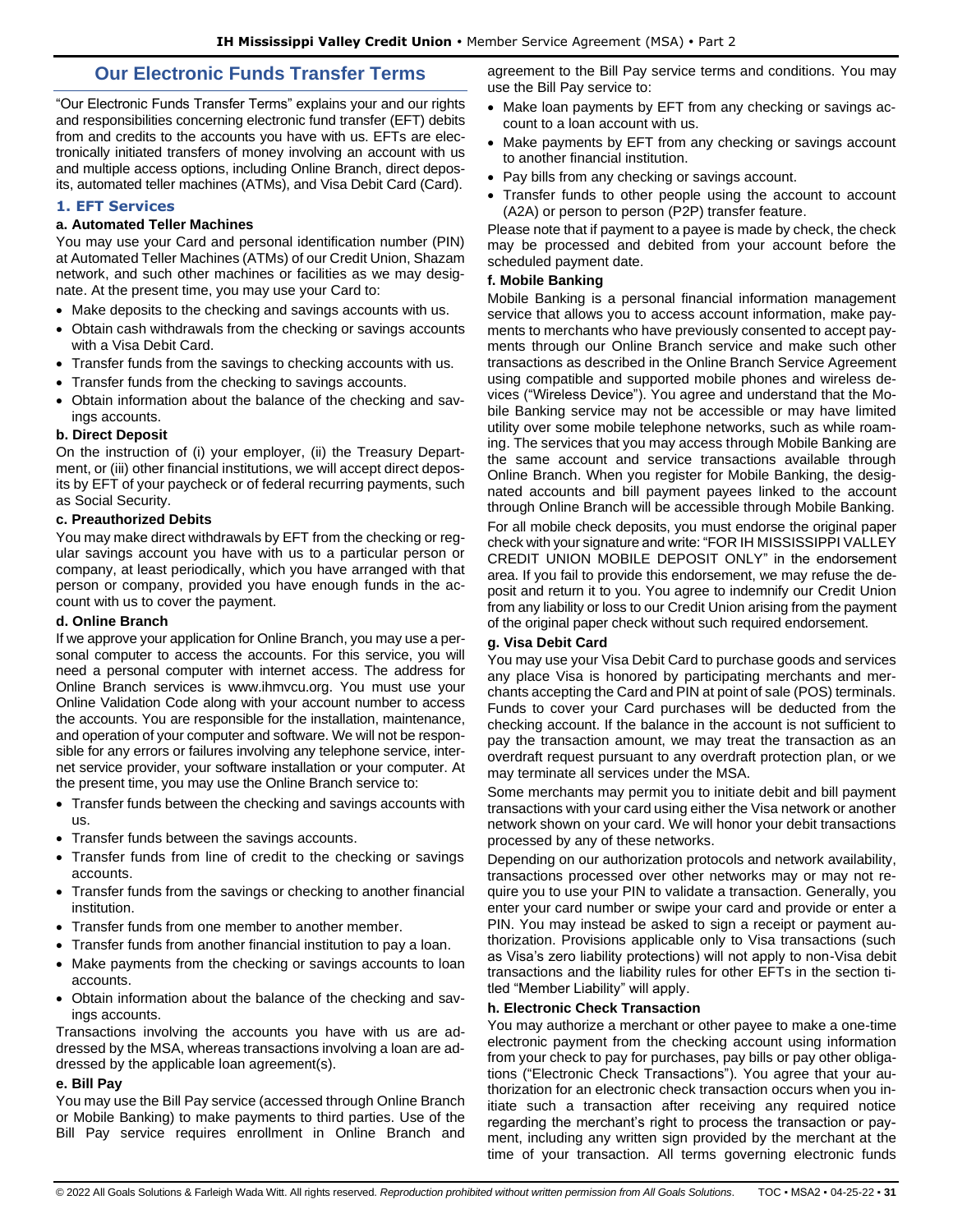transfer services will apply to Electronic Check Transactions, except the \$50 and \$500 limits of liability for unauthorized transactions in Section 4 (Member Liability) of this disclosure. You remain responsible for notifying us of any unauthorized electronic check transaction shown on your statement.

# <span id="page-31-0"></span>**2. Service Limitations**

### **a. Automated Teller Machines**

**1) Withdrawals.** Cash withdrawals from ATMs can be made as often as you like. You may withdraw (or transfer to another account) up to \$2,000 (if there are sufficient funds in the account) per business day. For purposes of determining whether you have reached the daily limit, a day ends at 6:00 p.m. Friday, Saturday, Sunday, and holidays are considered as one business day for the purposes of this limit.

# **b. Online Branch Service**

**1) Transfers.** You may make funds transfers to the accounts with us, or other accounts you authorize, as often as you like. We may limit the number of certain types of withdrawals from some accounts, as described in "Our Rates & Service Charges." Bill payer transactions are limited to \$45,000 per transaction. You may transfer or withdraw up to the available balance in the account or available credit line at the time of the transfer, except as limited under other agreements. When you initiate an internal transfer, we will try to pull the funds out of the account on the day the transfer is initiated. If the funds are not available in the account, we will attempt to pull the funds out again on the following day. We reserve the right to refuse any transaction that would draw upon insufficient or unavailable funds, lower an account below a required balance or otherwise require us to increase our required reserve on the account.

**2) Account Information.** Account balance and transaction history information may be limited to recent account information. The availability of funds for transfer or withdrawal may be limited, due to the processing time for ATM transactions. See "Funds Availability of Deposits."

**3) E-Mail and Stop Payment Requests.** We may not immediately receive e-mail communications that you send and we will not act based on e-mail requests until we actually receive your message and have a reasonable opportunity to act. Any stop payment request you transmit electronically is deemed to be a verbal request and will expire in fourteen (14) days unless confirmed in writing as addressed in the MSA. Contact us immediately regarding an unauthorized transaction or stop payment request.

#### **c. Bill Pay A2A and P2P Transactions**

For A2A and P2P transfers, limits will be set at the time you use the service and will be disclosed to you prior to your use of the service.

# **d. Mobile Banking**

You are fully responsible for understanding how to use Mobile Banking before you actually do so, and you must use Mobile Banking in accordance with any use or operational instructions posted on our web site. You are also responsible for your use of your Wireless Device and the Mobile Banking Service software provided to you. Mobile deposits are limited to \$4,000 per deposit per day. If you authorize the use of biometric login (for example, fingerprint or retinal scan) for Mobile Banking, the service may be accessed using any biometric login recognized by your wireless device, even if it is not your own. If you have permitted another person to use their own biometrics to authorize activity on your wireless device, their biometrics will also gain access to Mobile Banking if you have authorized biometric login. We will not be liable to you for any losses caused by your failure to properly use Mobile Banking, the Software or your Wireless Device. You may experience technical or other difficulties related to Mobile Banking that may result in loss of data, personalization settings or other Mobile Banking interruptions. We assume no responsibility for the timeliness, deletion, misdelivery or failure to store any user data, communications or personalization settings in connection with your use of Mobile

Banking. We assume no responsibility for the operation, security, or functionality of any Wireless Device or mobile network that you utilize to access Mobile Banking. Financial information shown on Mobile Banking reflects the most recent account information available through Mobile Banking, and may not be current. You agree that we are not liable for delays in updating account information accessed through Mobile Banking. We are not responsible for any actions you take based on information accessed through the Mobile Banking app that is not current. If you need the most current account information, you agree to contact us directly.

### **e. Visa Debit Card**

There is no limit on the number of Visa Debit Card purchase transactions you may make during a statement period. Point of Sale transactions are limited to a total of \$5,000.00 for purchases per business day. We reserve the right to refuse any transaction that would draw upon insufficient funds or require us to increase our required reserve on the account. We may set other limits on the amount of any transaction, and you will be notified of those limits. You are solely responsible for any disputes you may have with merchandise or services received using the Visa Debit Card. We are not responsible for any damages, liability or settlement resolution as a result of the misrepresentation of quality, price, or warranty of goods or services by a merchant.

The use of a Card and Account with us are subject to the following conditions:

**1) Ownership of Cards.** Any Card or other device that we supply to you is our property and must be immediately returned to us, or to any person whom we authorize to act as our agent, or to any person who is authorized to honor the Card, according to instructions. The Card may be repossessed at any time at our sole discretion without demand or notice. You cannot transfer the Card or Account to another person.

**2) Honoring the Card.** Neither we nor merchants authorized to honor the Card will be responsible for the failure or refusal to honor the Card or any other device we supply to you. If a merchant agrees to give you a refund or adjustment, you agree to accept a credit to the account with us in lieu of a cash refund. You may not use the Card for any illegal or unlawful transaction. We may refuse to authorize any transaction that we believe may be illegal or unlawful.

**3) Visa Account Updater Service.** The account you have with us is automatically enrolled in the Visa Account Updater Service (VAU). The service is provided as a benefit in order to facilitate uninterrupted processing of recurring charges you have authorized. Under the VAU service, if you have authorized a participating merchant to bill your Card for recurring payments, your new Card number and expiration date will automatically be sent to that merchant if we change your Card number (i.e. when replacing a lost or stolen Card). Card numbers are only supplied to merchants who participate in the VAU service. Because not all merchants participate in the VAU service, you should still notify each merchant when your Card number changes in order to permit recurring payments to continue to be charged to the account.

**4) Currency Conversion; International Transaction Fee.** Purchases and withdrawals made in foreign countries will be billed to you in U.S. dollars. The currency conversion rate for international transactions, as established by Visa International, Inc., is a rate selected by Visa from the range of rates available in wholesale currency markets for the applicable central processing date, which may vary from the rate Visa itself receives, or the governmentmandated rate in effect for the applicable central processing date. In addition, you will be charged an International Transaction Fee as set forth in "Our Rates & Service Charges" for any card transaction at a location in a foreign country or with a merchant located in a foreign country even if you initiate the transaction from within the United States.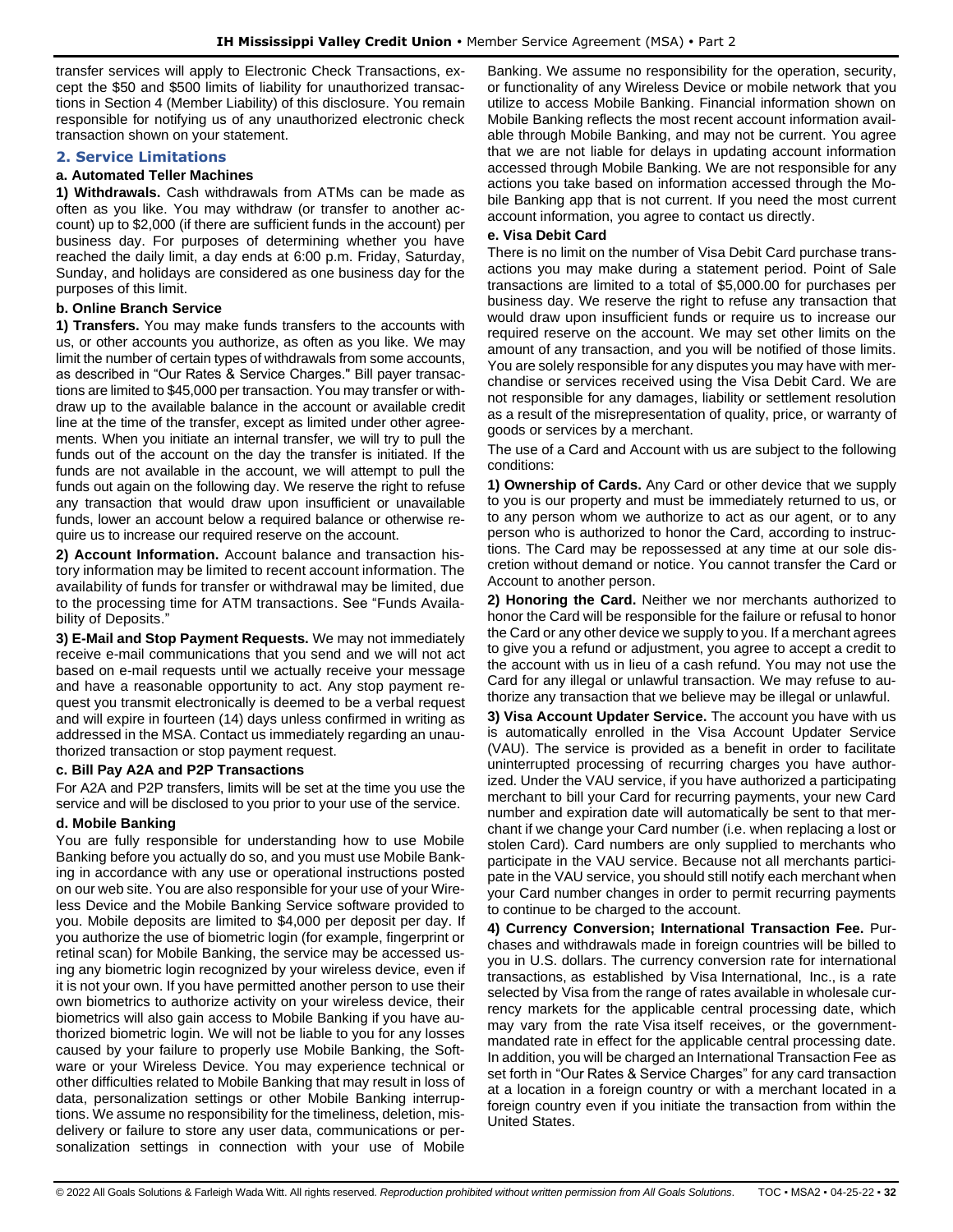# <span id="page-32-0"></span>**3. Security of Personal Identification Number**

The Personal Identification Number (PIN) and the Online Validation Code are established for your security purposes. They are confidential and should not be disclosed to third parties or recorded. You are responsible for safekeeping your PIN and your Online Validation Code. You agree not to disclose or otherwise make your PIN or your Online Validation Code available to anyone not authorized to sign on the accounts. If you authorize anyone to have or use your PIN or Online Validation Code, that authority shall continue until you specifically revoke such authority by notifying us. You understand that any person with your PIN may use it to access your Visa Credit Card, or to review all of your account information and make account transactions. You understand that any person with your Online Validation Code may use it to access Online Branch, or to review all of your account information and make account transactions. Therefore, we are entitled to act on transaction instructions received using your PIN or Online Validation Code and you agree that the use of your PIN or Online Validation Code will have the same effect as your signature authorizing transactions.

If you authorize anyone to use your PIN or Online Validation Code in any manner, that authority will be considered unlimited in amount and manner until you specifically revoke such authority by notifying us and changing your PIN or Online Validation Code immediately. You are responsible for any transactions made by such persons until you notify us that transactions and access by that person are no longer authorized and your PIN or Online Validation Code is changed. If you fail to maintain or change the security of your PIN or online Validation Code and we suffer a loss, we may terminate your electronic fund transfer and account services immediately.

### <span id="page-32-1"></span>**4. Member Liability**

You are responsible for all transfers you authorize using your EFT services as explained in this disclosure, which is part of the MSA. If you permit other persons to use an EFT service, Card or PIN, you are responsible for any transactions they authorize or conduct on any of the accounts you have with us. However, tell us at once if you believe anyone has used the account, Card or PIN and accessed the accounts with us without your authority, or if you believe an electronic fund transfer has been made without your permission using information from your check. Telephoning is the best way of keeping your possible losses down. For Visa Debit Card purchase transactions, if you notify us of your lost or stolen card, you will not be liable for any losses, provided you were not negligent or fraudulent in handling the Card and you provide us with a written statement regarding your unauthorized Card claim, otherwise the following liability limits will apply. For all other EFT transactions except Electronic Check Transactions, if you tell us within two (2) business days, you can lose no more than \$50 if someone accessed the account with us without your permission. If you do not tell us within two (2) business days after you learn of the unauthorized use of the account or EFT service, and we can prove that we could have stopped someone from accessing the account without your permission if you had told us, you could lose as much as \$500. In no event will you be liable for more than \$50 for unauthorized withdrawals from a line of credit account.

Also, if your statement shows EFTs that you did not make, tell us at once. If you do not tell us within sixty (60) days after the statement was mailed or accessible to you, you may not get back any money lost after the sixty (60) days if we can prove that we could have stopped someone from making the transfers if you had told us in time. If a good reason (such as a hospital stay) kept you from telling us, we will extend the time periods. If you believe that someone has used the Card or PIN without your permission or you have lost your Card, call: 309-793-6200, or write to us at: P.O. Box 1010, Moline, IL 61266-1010.

# <span id="page-32-2"></span>**5. Business Days**

Our business days are Monday through Friday. Holidays are not included.

# <span id="page-32-3"></span>**6. Charges for EFT Services**

There are certain charges for EFT services, as described in "Our Rates & Service Charges." We reserve the right to impose service charges at a future date after we give you notice of such changes as required by law. If you request a transfer or check withdrawal from your personal line of credit account, such transactions may be subject to charges under the terms and conditions of your loan agreement. If you use an ATM that is not operated by us, you may be charged an ATM surcharge by the ATM operator or an ATM network utilized for such a transaction. The ATM surcharge will be debited from the account with us if you elect to complete the transaction.

# <span id="page-32-4"></span>**7. Right to Receive Documentation**

#### **a. Periodic Statements**

All EFT transactions will be recorded on your periodic statement. You will receive a statement at least once every quarter. If you have an EFT transaction, you will receive a statement monthly.

# **b. Preauthorized Credits**

If you have a direct deposit made to the account at least once every sixty (60) days from the same source and you do not receive a receipt (such as a pay stub), you can use Online Branch or you can call us at 309-793-6200 to find out whether or not the deposit has been made.

#### **c. Terminal Receipt**

You may get a receipt at the time you make any transaction of more than \$15 using an ATM, POS terminal or Visa Debit Card.

# <span id="page-32-5"></span>**8. Account Information Disclosure**

We will maintain the confidentiality and privacy of your information in accordance with our Privacy Notice. We will disclose information to third parties about the account or the transfers you make in the following circumstances:

- As necessary to complete transfers.
- To verify the existence of sufficient funds to cover specific transactions upon the request of a third party, such as a credit bureau or merchant.
- To comply with government agency or court orders.
- If you give us your written permission.

#### <span id="page-32-6"></span>**9. Our Liability for Failure to Make Transactions**

If we do not complete a transfer to or from an account with us on time or in the correct amount according to the MSA, we will be liable for your actual transaction loss or damage. Our sole responsibility for an error in a transfer will be to correct the error. You agree that neither we nor the service providers are responsible for any loss, property damage, or bodily injury, whether caused by the equipment, software, Credit Union, or by internet browser providers such as Microsoft (Microsoft Internet Explorer), Apple (Safari), Mozilla (Firefox), Google (Chrome) or by Internet access providers or by online service providers or by an agent or subcontractor for any of the foregoing. Nor will we or the service providers be responsible for any direct, indirect, special, or consequential economic or other damages arising in any way out of the installation, download, use, or maintenance of the equipment, software, online access services, or Internet browser or access software. In this regard, although we have taken measures to provide security for communications from you to us via the Online Branch service and may have referred to such communication as "secured," we cannot and do not provide any warranty or guarantee of such security. In states that do not allow the exclusion or limitation of such damages, our liability is limited to the extent permitted by applicable law. We will not be liable for the following:

• If, through no fault of ours, you do not have adequate funds in an account to complete a transaction, the account is terminated or the transaction amount would exceed your credit limit on your line of credit.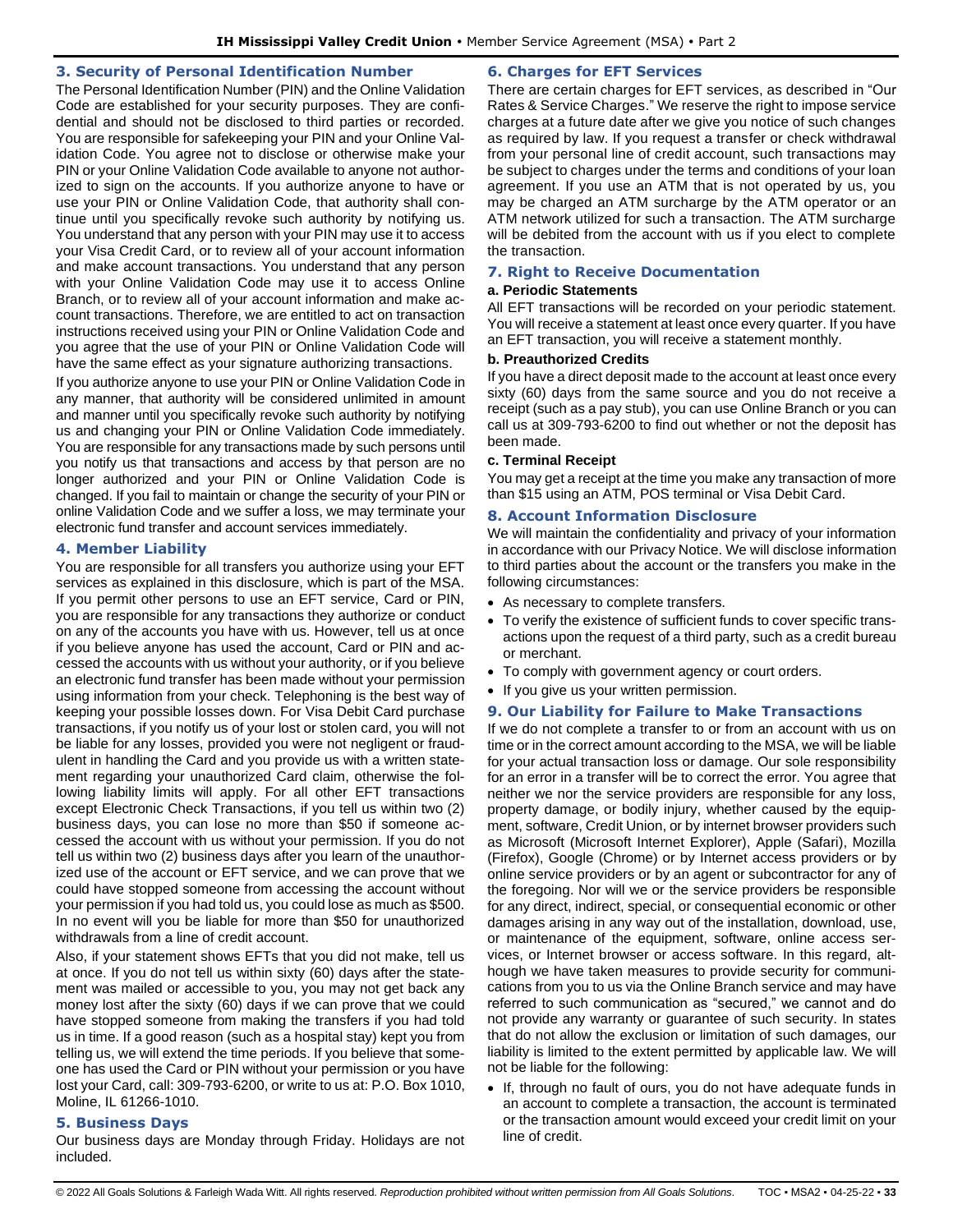- If you used the wrong identification code or you have not properly followed any applicable computer, Internet or Credit Union instructions for making transfers.
- If your computer fails or malfunctions or if our Online Branch system was not properly working and such a problem should have been apparent when you attempted such a transaction.
- If the ATM where you are making the transfer does not operate properly, does not have enough cash or you use a Card improperly.
- If circumstances beyond our control (such as fire, flood, telecommunication outages, postal strikes, equipment, or power failure) prevent the transaction.
- If the account with us is frozen because of a delinquent loan or is subject to a legal process or other claim.
- If the error was caused by a system beyond our control such as your Internet Service Provider, any computer virus, or problems related to software not provided by us.
- If you have not given us complete, correct, and current instructions so we can make a transfer.
- If the error was caused by any applicable ATM or payment system network. The ATM machine may retain a Card in certain instances, in which event you may contact us about its replacement.

We may establish other exceptions in addition to those listed above.

# <span id="page-33-0"></span>**10. Termination of EFT Services**

You agree that we may terminate your use of any EFT services if you, or any authorized user of an account or PIN, breach any term of the MSA, or if we have reason to believe that there has been an unauthorized use of a Card, account or identification code.

You or any other party to the account can terminate your use of any EFT services by notifying us in writing. Termination of service will be effective the first business day following receipt of your written notice. However, termination of EFT services will not affect the rights and responsibilities of the parties under the MSA for transactions initiated before termination.

# <span id="page-33-1"></span>**11. Preauthorized Electronic Fund Transfers**

# **a. Stop Payment Rights**

If you have arranged in advance to allow a third party to make regular EFTs from the account(s) with us for money you owe them, you may stop payment of these preauthorized transfers from the account. You must notify us verbally or in writing at any time up to three (3) business days before the scheduled date of a preauthorized transfer.

#### **b. Notice of Varying Amounts**

If regular payments may vary in amount, the person you are going to pay is required to tell you ten (10) days before each payment when it will be made and how much it will be. You may choose instead to get this notice only when the payment would differ by more than a certain amount from the previous payment or when the account would fall outside certain limits that you set.

#### **c. Liability for Failures on Preauthorized Transfers**

If you order us to stop one of these payments three (3) business days or more before the transfer is scheduled, and we do not do so, we will be liable for your losses or damages.

# <span id="page-33-2"></span>**12. Pay My Loan**

You may use your Visa Debit Card for the Pay My Loan Service. Payments are limited to \$3000 per payment, but there is no daily limit. Payments submitted after 3:00 pm Central Time will be processed as of the next business day. If payment is rejected or returned for any reason, you must make payment by an alternate method. If you have specified recurring payments, you must discontinue the payments once the loan has been paid off.

#### <span id="page-33-3"></span>**13. Notices**

We reserve the right to change the terms of our EFT services. We will mail or make accessible a notice to you at least twenty-one (21) days before the effective date of any change, as required by law.

Use of any EFT service is subject to existing regulations governing the account with us and any future changes to those regulations.

# <span id="page-33-4"></span>**14. Statement Errors**

In case of errors or questions about EFTs, telephone us at 309- 793-6200 and send a written notice to P.O. Box 1010, Moline, IL 61266-1010. We must hear from you no later than sixty (60) days after we sent the first statement on which the problem appears. In your notice:

- Tell us your name and account number.
- Describe the transfer you are unsure about, and explain as clearly as you can why you believe it is an error or why you need more information.
- Tell us the dollar amount of the suspected error.

If you tell us verbally, we may require that you send us your complaint or question in writing within ten (10) business days. We will tell you the results of our investigation within ten (10) business days after we hear from you and will correct any error promptly. For errors related to transactions occurring within thirty (30) days after the first deposit to the account (new accounts), we will tell you the results of our investigation within twenty (20) business days. If we need more time, however, we may take up to forty-five (45) days to investigate your complaint or question (ninety (90) days for POS (point of sale) transaction errors, new account transaction errors, or errors involving transactions initiated outside the United States). If we decide to do this, we will recredit the account within ten (10) business days (five (5) business days for Visa Debit Card transactions) for the amount you think is in error, so that you will have the use of the money during the time it takes us to complete our investigation. If we ask you to put your complaint or question in writing and we do not receive it within ten (10) business days, we may not recredit the account.

If we decide after our investigation that an error did not occur, we will deliver or mail to you an explanation of our findings within three (3) business days after the conclusion of our investigation. If you request, we will provide you copies of documents (to the extent possible without violating other members' rights to privacy) used in our conclusion that the error did not occur.

# <span id="page-33-5"></span>**15. ATM Safety Notice**

The following information is a list of safety precautions regarding the use of Automated Teller Machine (ATM) and night deposit facilities.

- Be aware of your surroundings, particularly at night.
- Consider having someone accompany you when the ATM or night deposit facility is used after dark.
- If another person is uncomfortably close to you at the time of your transaction, ask the person to step back before you complete your transaction.
- Refrain from displaying your cash at the ATM or night deposit facility. As soon as your transaction is complete, place your money in your purse or wallet. Count the cash later in the safety of your car or home.
- If you notice anything suspicious at the ATM or night deposit facility, consider using another ATM or night deposit facility or coming back later. If you are in the middle of a transaction and you notice something suspicious, cancel the transaction, take your card or deposit envelope, and leave.
- If you are followed after making a transaction, go to the nearest public area where people are located.
- Do not write your Personal Identification Number or code on your card.
- <span id="page-33-6"></span>• Report all crimes to law enforcement officials immediately.

# **Funds Availability of Deposits**

"Funds Availability of Deposits" explains our policy for the availability of deposits to the checking accounts you have with us.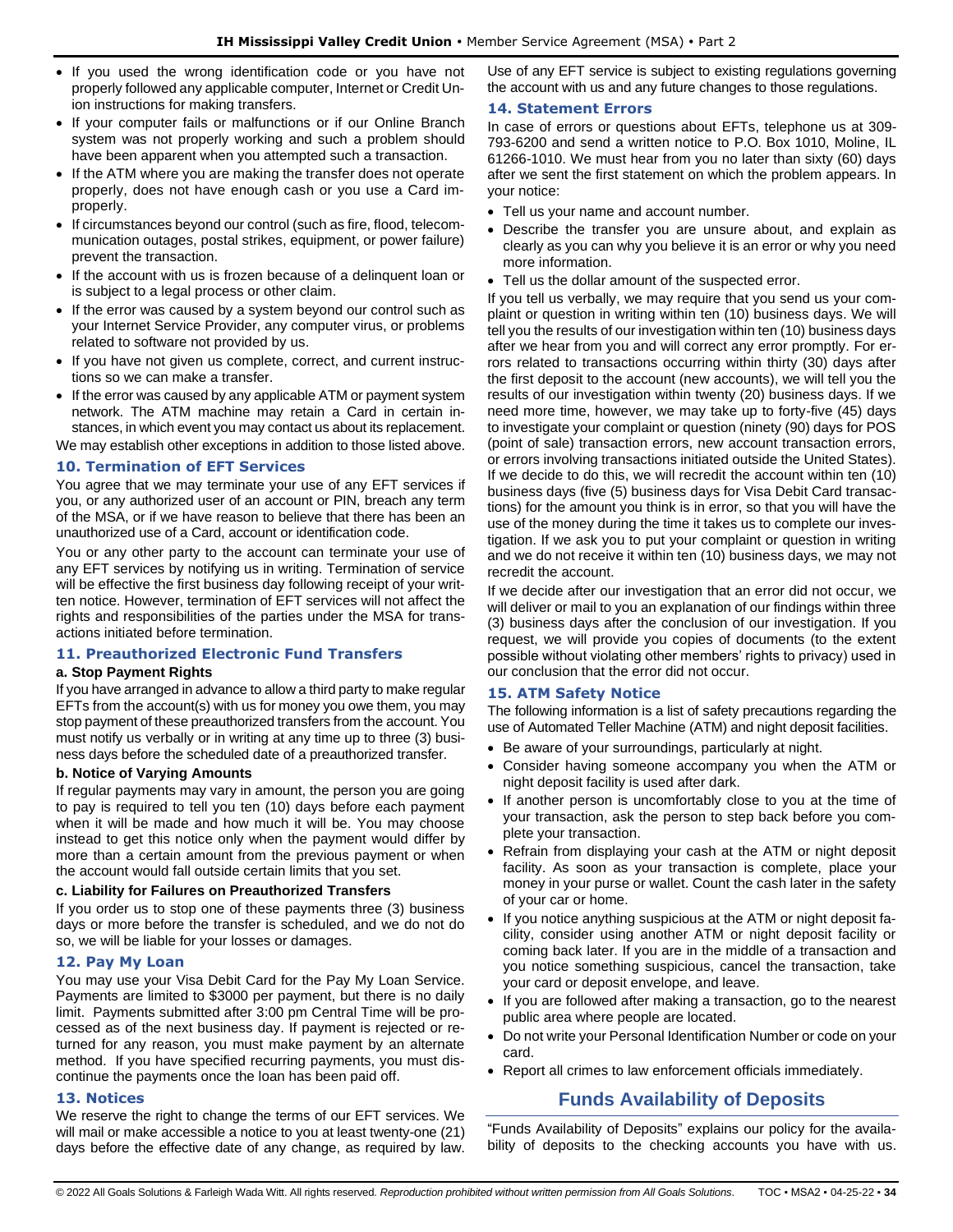Deposits to other accounts with us may be subject to longer holds on funds at our sole discretion.

# <span id="page-34-0"></span>**1. General Policy**

Our policy is to make funds from your deposits available to you on the first business day after we receive your deposit. Funds from cash or electronic deposits may be available immediately. Funds from deposits made at automated teller machines (ATMs) will not be available until the second (2nd) business day after the day of your deposit (except for cash and U.S. Treasury checks payable to you, which will be available on the first (1st) business day after your deposit). Once they are available, you can withdraw the funds in cash and we will use the funds to pay your checks and electronic fund transfers (EFTs) on the account you have with us. For determining the availability of the funds from your deposits, every day is a business day, except Saturdays, Sundays, and federal holidays. If you make a deposit before we close on a business day we are open, we consider that to be the day of your deposit. However, if you make a deposit after we close or on a day we are not open, we will consider that deposit made on the next business day we are open.

# <span id="page-34-1"></span>**2. Reservation of Right to Hold**

In some cases, we will not make all of the funds that you deposit by check available to you on the business day after we receive your deposit. Depending on the type of check you deposit, funds may not be available until the second (2nd) business day after the day of your deposit. However, the first \$225 of your deposit will be available on the first (1st) business day. If we are not going to make all of the funds from your deposit available on the first (1st) business day, we will notify you at the time you make your deposit. We will also tell you when the funds will be available. If your deposit is not made directly to one of our employees, or if we decide to take this action after you have left the premises, we will mail you the notice by the day after we receive your deposit. If you need the funds from a deposit right away, you should ask us when the funds will be available.

# <span id="page-34-2"></span>**3. Holds on Other Funds**

<span id="page-34-3"></span>If we cash a check for you that is drawn on another financial institution, or if we provide cash back on a check you deposit, we may withhold the availability of a corresponding amount of funds that are already in the account you have with us. (We do this because the check can be returned by the institution on which it is drawn.) The funds withheld in an account will be available at the time funds from the check cashed would have been available. If we take a check for deposit that is drawn on another financial institution, we may make funds from the deposit available for withdrawal immediately but delay your availability to withdraw a corresponding amount of funds that you have on deposit in another account with us. The funds in the other account would then not be available for withdrawal until the time periods described in this disclosure for the type of check you deposited.

# **4. Longer Delays May Apply**

We may delay your ability to withdraw funds from a check deposited into an account with us for an additional number of days under certain circumstances. Federal law provides exceptions to the federal funds availability schedules when:

- We believe a check you deposit will not be paid.
- You deposit checks totaling more than \$5,525 on any one day.
- You deposit a check that has been returned unpaid.
- You have overdrawn an account with us repeatedly in the last six (6) months.
- There is an emergency, such as failure of communications or computer equipment.

We will notify you if we delay your ability to withdraw funds for any of these reasons, and we will tell you when the funds will be available. They will generally be available no later than the seventh (7th) business day after the day of your deposit.

# <span id="page-34-4"></span>**5. Special Rules for New Accounts**

The following rules may apply during the first thirty (30) days after you start a new account with us:

- **a.** Funds from electronic direct deposits will be available on the day we receive the deposit.
- **b.** Funds from deposits of wire transfers, and the first \$5,525 of a day's total deposits of cashier's, certified, teller's, traveler's, and federal, state, and local government checks will be available the first (1st) business day after the day of the deposit if the deposit meets certain criteria (for example, the check must be payable to you). The excess over \$5,525 may not be available until the ninth (9th) business day after the day of your deposit.
- **c.** Funds from all other check deposits may not be available until the eleventh (11th) business day after the day of your deposit.

# <span id="page-34-5"></span>**6. Foreign Checks**

Checks drawn on financial institutions located outside the United States are not subject to these policies. Such checks must be specifically identified and processed. Generally, availability of funds from foreign check deposits will be delayed until we have collected the funds from the institutions on which they are drawn.

# <span id="page-34-6"></span>**Important Information for Starting a New Account**

To help the government fight the funding of terrorism and money laundering activities, the U.S.A. Patriot Act requires all financial institutions to obtain, verify, and record information that identifies each person who starts an account. What this means for you: when you start an account, we will ask for your name, physical address, date of birth, taxpayer identification number, and other information that will allow us to identify you. We may also ask to see your driver's license or other identifying documents. We will let you know what additional information is required.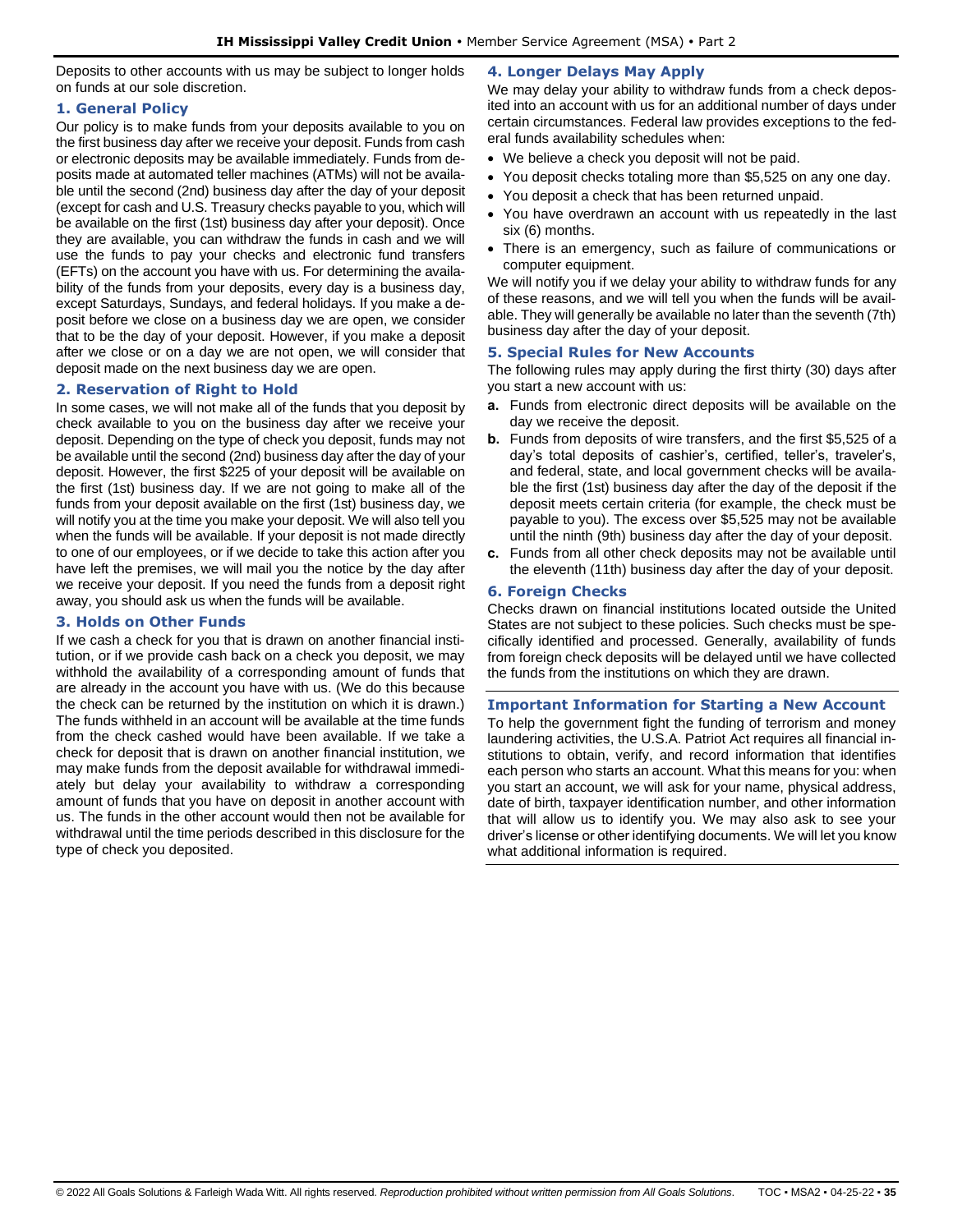# <span id="page-35-0"></span>**Our Privacy Notice**

**Revised April 2022**

| <b>FACTS</b>                                                                                                                                                                                                               | WHAT DOES IH MISSISSIPPI VALLEY CREDIT UNION DO<br><b>WITH YOUR PERSONAL INFORMATION?</b>                                                                                                                                                                                                                                          |                 |                                |
|----------------------------------------------------------------------------------------------------------------------------------------------------------------------------------------------------------------------------|------------------------------------------------------------------------------------------------------------------------------------------------------------------------------------------------------------------------------------------------------------------------------------------------------------------------------------|-----------------|--------------------------------|
| Why?                                                                                                                                                                                                                       | Financial companies choose how they share your personal information. Federal law gives<br>consumers the right to limit some but not all sharing. Federal law also requires us to tell you how<br>we collect, share, and protect your personal information. Please read this notice carefully to<br>understand what we do.          |                 |                                |
| What?                                                                                                                                                                                                                      | The types of personal information we collect and share depend on the accounts, products or<br>services you have with us. This information can include:<br>• Name, address, Social Security Number, and income<br>• Account balances and payment history<br>• Credit history and credit scores                                      |                 |                                |
| How?                                                                                                                                                                                                                       | All financial companies need to share members' personal information to run their everyday<br>business. In the section below, we list the reasons financial companies can share their<br>members' personal information; the reasons IH Mississippi Valley Credit Union chooses to share;<br>and whether you can limit this sharing. |                 |                                |
| <b>Does IHMVCU</b><br>Reasons we can share your personal information<br>share?                                                                                                                                             |                                                                                                                                                                                                                                                                                                                                    |                 | Can you limit<br>this sharing? |
| For our everyday business purposes-such as to process your<br>transactions, maintain the account(s) you have with us, respond to court<br>Yes<br><b>No</b><br>orders and legal investigations, or report to credit bureaus |                                                                                                                                                                                                                                                                                                                                    |                 |                                |
| For our marketing purposes-to offer our products and services to you                                                                                                                                                       |                                                                                                                                                                                                                                                                                                                                    | Yes             | Yes                            |
| For joint marketing with other financial companies                                                                                                                                                                         |                                                                                                                                                                                                                                                                                                                                    | Yes             | Yes                            |
| For our affiliates' everyday business purposes-information about<br>your transactions and experiences                                                                                                                      |                                                                                                                                                                                                                                                                                                                                    | Yes             | <b>No</b>                      |
| For our affiliates' everyday business purposes-information about<br>your creditworthiness                                                                                                                                  |                                                                                                                                                                                                                                                                                                                                    | Yes             | Yes                            |
| For our affiliates to market to you                                                                                                                                                                                        |                                                                                                                                                                                                                                                                                                                                    | Yes             | Yes                            |
| For non-affiliates to market to you<br><b>No</b>                                                                                                                                                                           |                                                                                                                                                                                                                                                                                                                                    | We do not share |                                |
| To limit our sharing<br>Call us at 309-793-6200 or mail the form below.                                                                                                                                                    |                                                                                                                                                                                                                                                                                                                                    |                 |                                |

**Please Note:** If you are a *new* member, we can begin sharing your information thirty (30) days from the date we sent you this notice. When you are *no longer* our member, we continue to share your information as described in this notice. However, you can contact us at any time to limit our sharing.

**If you have questions, call us at 309-793-6200 or visit us online at www.ihmvcu.org.**

| <b>Mail-In Form</b>                                                                                          | [ ] Do not use my personal information to offer your other products and services to me.<br>[ ] Do not share my personal information with other financial institutions to jointly market to me.<br>[ ] Do not share information about my creditworthiness with your affiliates for their everyday business<br>purposes.<br>] Do not allow your affiliates to use my personal information to market to me. |                                                                                   |             |
|--------------------------------------------------------------------------------------------------------------|----------------------------------------------------------------------------------------------------------------------------------------------------------------------------------------------------------------------------------------------------------------------------------------------------------------------------------------------------------------------------------------------------------|-----------------------------------------------------------------------------------|-------------|
| If you are on a<br>multiple owner<br>account, your<br>choice(s) will apply<br>to everyone on the<br>account. | Name                                                                                                                                                                                                                                                                                                                                                                                                     |                                                                                   |             |
|                                                                                                              | Address                                                                                                                                                                                                                                                                                                                                                                                                  |                                                                                   | Account No. |
|                                                                                                              | City, State, ZIP                                                                                                                                                                                                                                                                                                                                                                                         |                                                                                   |             |
|                                                                                                              |                                                                                                                                                                                                                                                                                                                                                                                                          | Mail to: IH Mississippi Valley Credit Union, P.O. Box 1010, Moline, IL 61266-1010 |             |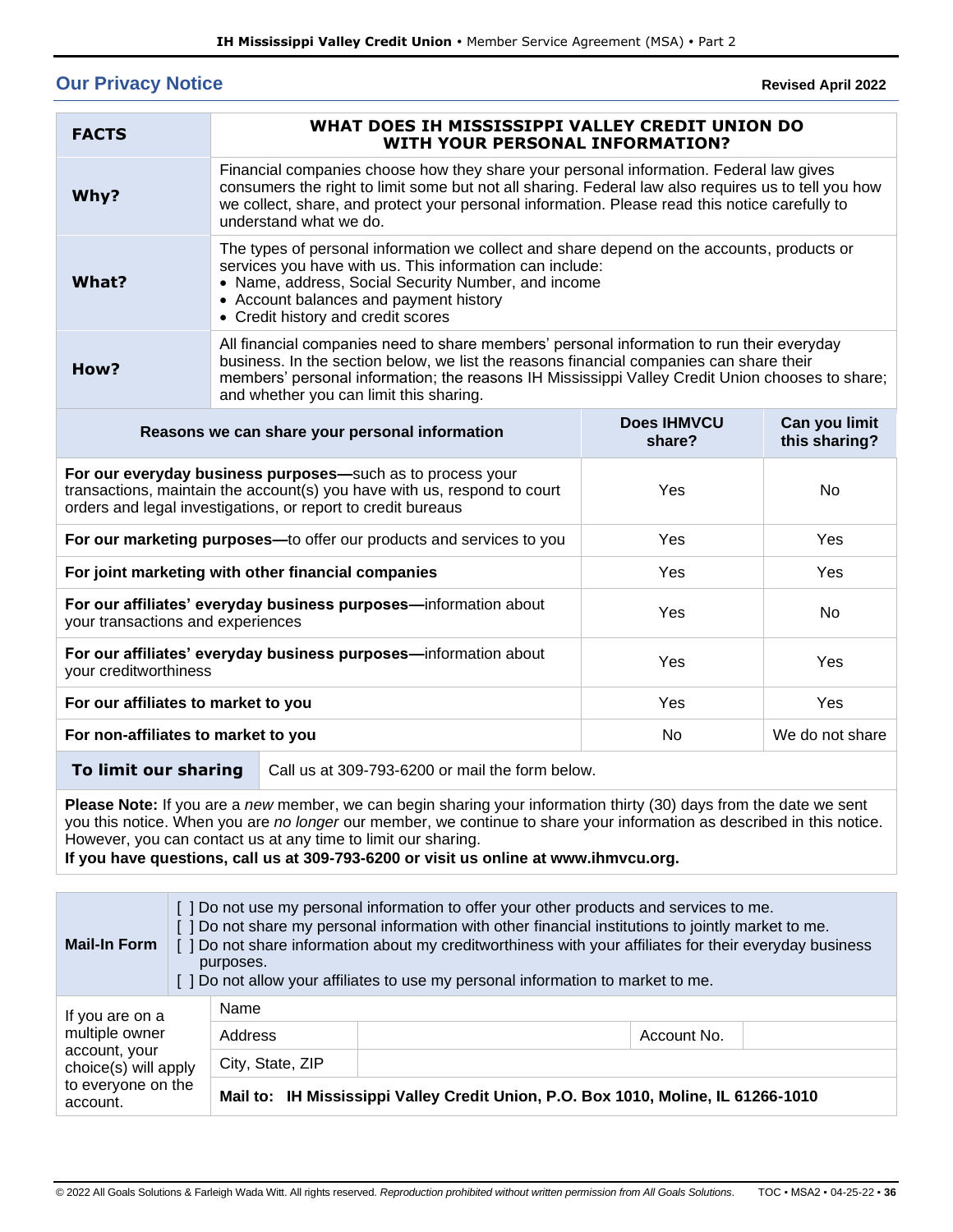Our Privacy Notice continued

| Who We Are                    |                                                                                            |  |
|-------------------------------|--------------------------------------------------------------------------------------------|--|
| Who is providing this notice? | IH Mississippi Valley Credit Union, Members' Financial, LLC and<br>Members' Auto Solutions |  |

| <b>What We Do</b>                                                                        |                                                                                                                                                                                                                                                                                                                                                                                                        |  |
|------------------------------------------------------------------------------------------|--------------------------------------------------------------------------------------------------------------------------------------------------------------------------------------------------------------------------------------------------------------------------------------------------------------------------------------------------------------------------------------------------------|--|
| How does IH Mississippi<br>Valley Credit Union protect<br>my personal information?       | To protect your personal information from unauthorized access and use, we use<br>security measures that comply with federal law. These measures include computer<br>safeguards, secured files and buildings, procedural safeguards and safe record<br>storage. We will continue to review and modify our security controls in the future to<br>deal with changes in products, services and technology. |  |
| How does IH Mississippi<br>Valley Credit Union collect my<br>personal information?       | We collect your personal information, for example, when you<br>• start an account<br>• apply for a loan<br>• use your credit or debit card<br>• pay your bills<br>• make deposits to or withdrawals from the accounts you have with us<br>We also collect your personal information from others, including credit bureaus or<br>other companies.                                                       |  |
| Why can't I limit all sharing?                                                           | Federal law only gives you the right to limit:<br>• sharing for affiliates' everyday business purposes-information about your<br>creditworthiness<br>• affiliates from using your information to market to you<br>• sharing for non-affiliates to market to you<br>State laws and individual companies may give you additional rights to limit sharing.                                                |  |
| What happens when I limit<br>sharing for an account I hold<br>jointly with someone else? | Your choices will apply to everyone on the account you have with us.                                                                                                                                                                                                                                                                                                                                   |  |

| <b>Definitions</b> |                                                                                                                                                                                                                                                        |  |
|--------------------|--------------------------------------------------------------------------------------------------------------------------------------------------------------------------------------------------------------------------------------------------------|--|
| <b>Affiliates</b>  | Companies related by common ownership or control.<br>They can be financial and nonfinancial companies.<br>• Our affiliates include financial companies such as Members' Financial, LLC,<br>Members' Insurance and IH Mississippi Valley Credit Union.  |  |
| Non-affiliates     | Companies not related by common ownership or control.<br>They can be financial and nonfinancial companies.<br>• IH Mississippi Valley Credit Union does not share with non-affiliates so that they can<br>market to you.                               |  |
| Joint marketing    | A formal agreement between non-affiliated financial companies that together market<br>financial products or services to you. Our marketing partners include:<br>• Investment companies<br>• Insurance companies<br>• Other financial service providers |  |